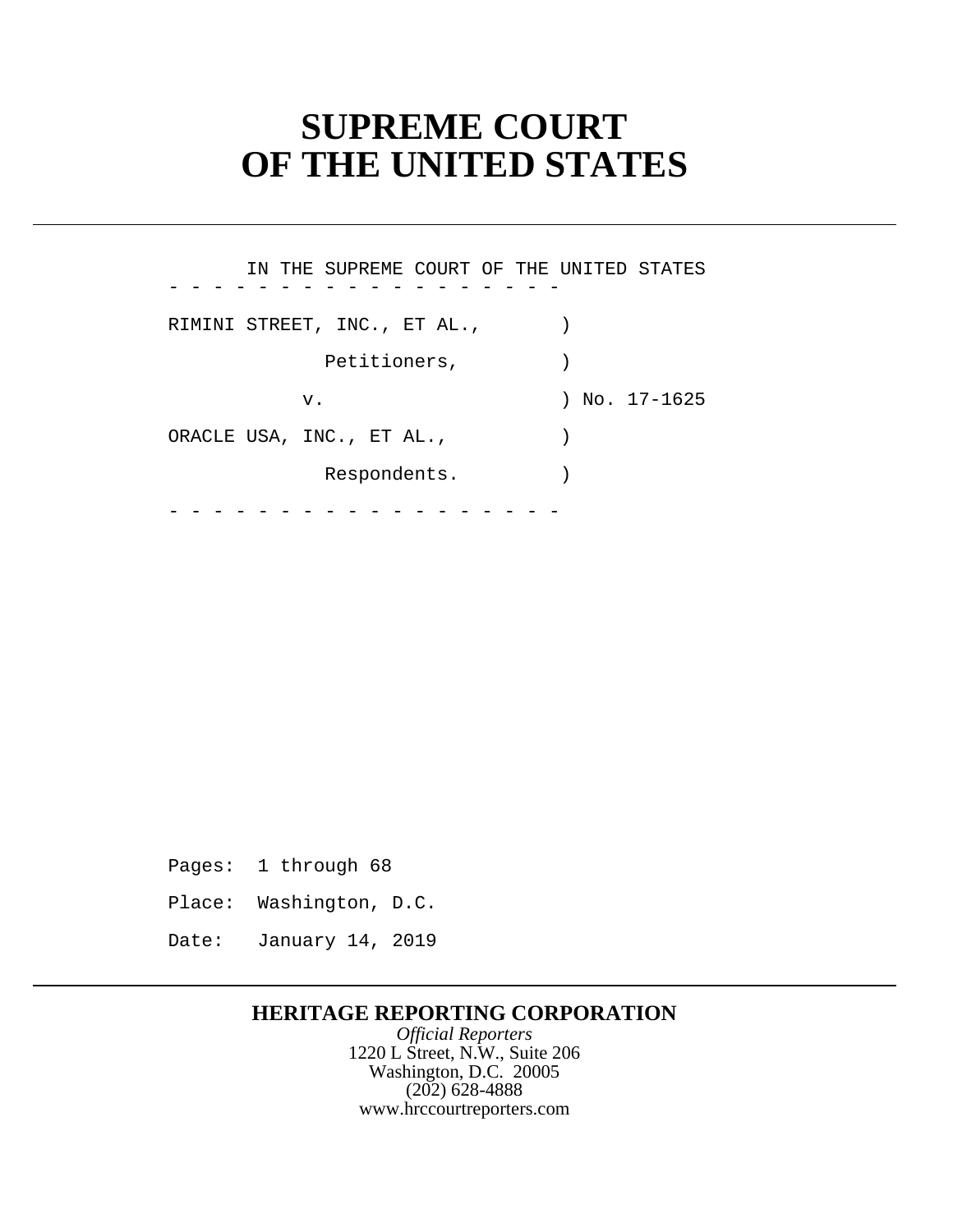1

 1 2 3 4 **5**  $\overline{6}$  7 8 9 10 11 12 13 14 15 16 17 18 19 20 21 22 23 24 25 - - - - - - - - - - - - - - - - - - - - - - - - - - - - - - - - - - - - IN THE SUPREME COURT OF THE UNITED STATES RIMINI STREET, INC., ET AL.,  $\qquad)$ Petitioners,  $)$ v. ) No. 17-1625 ORACLE USA, INC., ET AL.,  $\qquad$ Respondents. Washington, D.C. Monday, January 14, 2019 The above-entitled matter came on for oral argument before the Supreme Court of the United States at 11:08 a.m. APPEARANCES: MARK A. PERRY, ESQ., Washington, D.C.; on behalf of the Petitioners. ALLON KEDEM, Assistant to the Solicitor General, Department of Justice, Washington, D.C.; for the United States, as amicus curiae, supporting the Petitioners. PAUL D. CLEMENT, ESQ., Washington, D.C.; on behalf of the Respondents.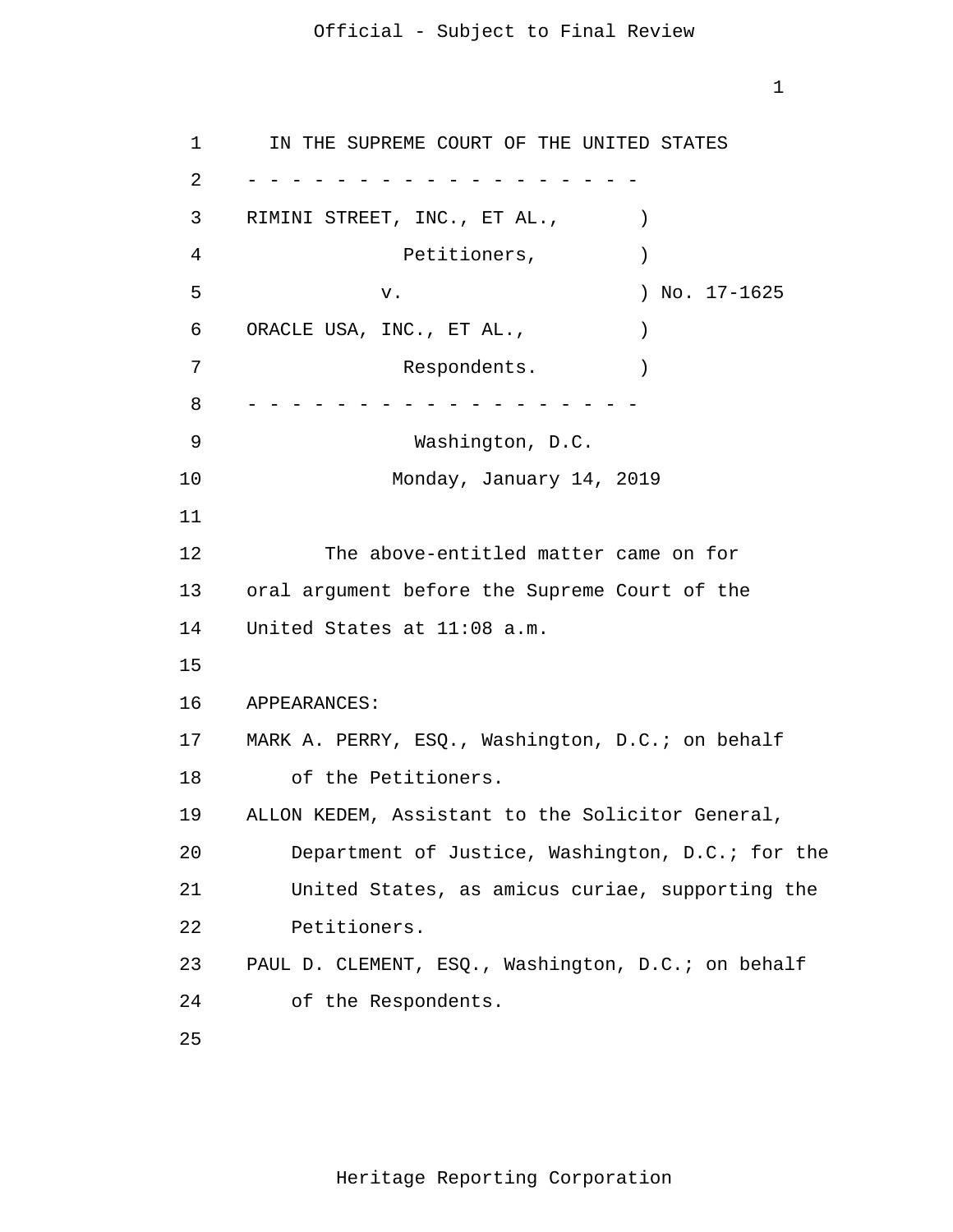| $\mathbf 1$     | CONTENTS                           |       |
|-----------------|------------------------------------|-------|
| 2               | ORAL ARGUMENT OF:                  | PAGE: |
| 3               | MARK A. PERRY, ESQ.                |       |
| $\overline{4}$  | On behalf of the Petitioners       | 3     |
| 5               | ORAL ARGUMENT OF:                  |       |
| 6               | ALLON KEDEM, ESQ.                  |       |
| 7               | For the United States, as amicus   |       |
| 8               | curiae, supporting the Petitioners | 20    |
| 9               | ORAL ARGUMENT OF:                  |       |
| 10 <sub>1</sub> | PAUL D. CLEMENT, ESQ.              |       |
| 11              | On behalf of the Respondents       | 31    |
| 12              | REBUTTAL ARGUMENT OF:              |       |
| 13              | MARK A. PERRY, ESQ.                |       |
| 14              | On behalf of the Petitioners       | 64    |
| 15              |                                    |       |
| 16              |                                    |       |
| 17              |                                    |       |
| 18              |                                    |       |
| 19              |                                    |       |
| $20$            |                                    |       |
| 21              |                                    |       |
| 22              |                                    |       |
| 23              |                                    |       |
| 24              |                                    |       |
| 25              |                                    |       |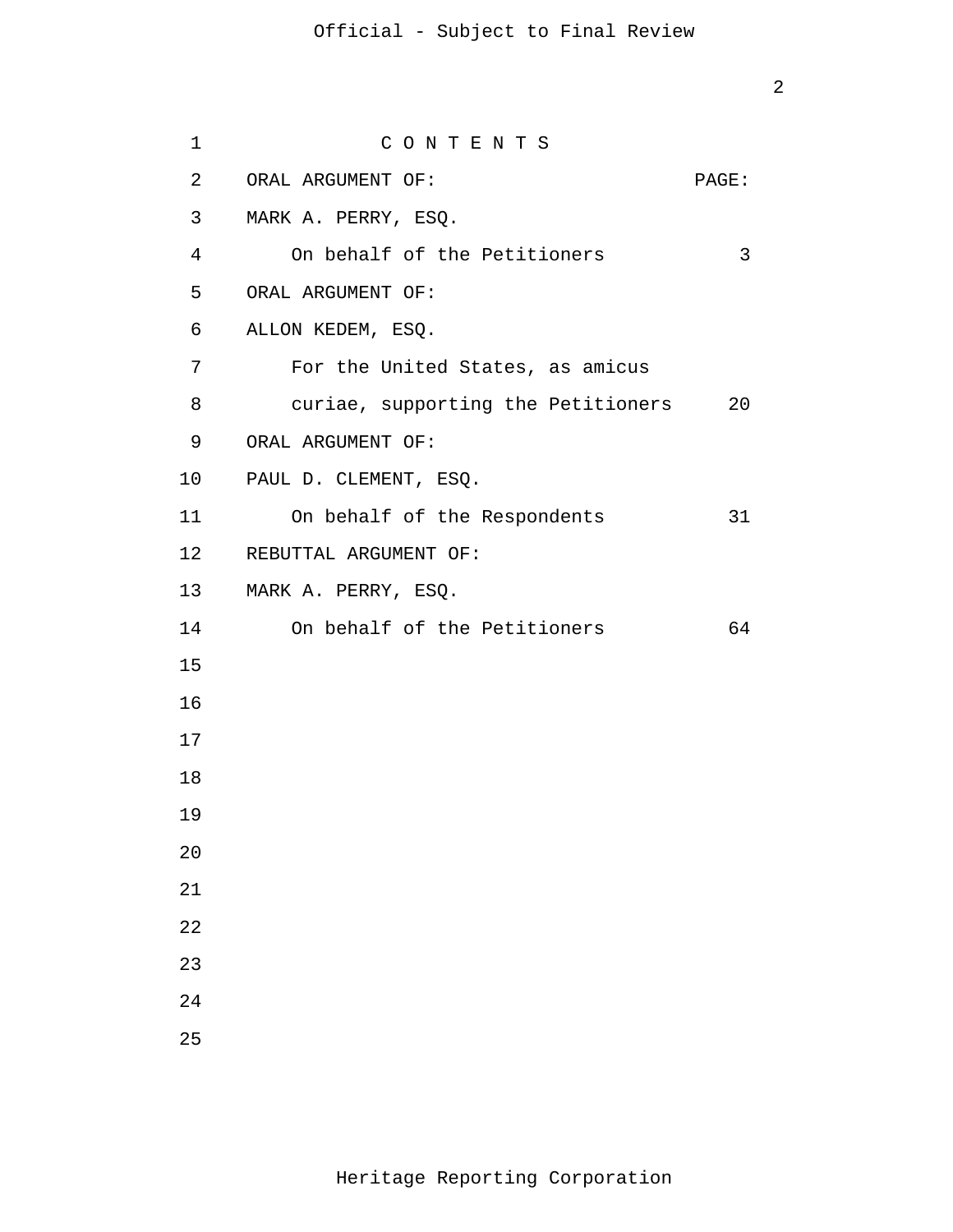3

 1 2 3 4 **5**  $\overline{6}$  7 8 9 10 11 12 13 14 15 16 17 18 19 20 21 22 23 24 25 P R O C E E D I N G S (11:08 a.m.) CHIEF JUSTICE ROBERTS: We'll hear argument next this morning in Case 17-1625, Rimini Street, Incorporated versus Oracle USA. Mr. Perry. ORAL ARGUMENT OF MARK A. PERRY ON BEHALF OF THE PETITIONERS MR. PERRY: Thank you, Mr. Chief Justice, and may it please the Court: The term "costs" is a term of art in federal law. This Court has held as much three times: in Crawford Fitting, in Casey, and in Murphy. It is defined in Section 1920 of Title 28, and the Court also has held that three times in those three same cases. In the Taniguchi case, the Court's most recent decision in this line, the Court emphasized that "costs" in federal law does not have its ordinary meaning but, rather, has this specialized meaning. CHIEF JUSTICE ROBERTS: Well, what about full costs? I mean, that's the issue, right?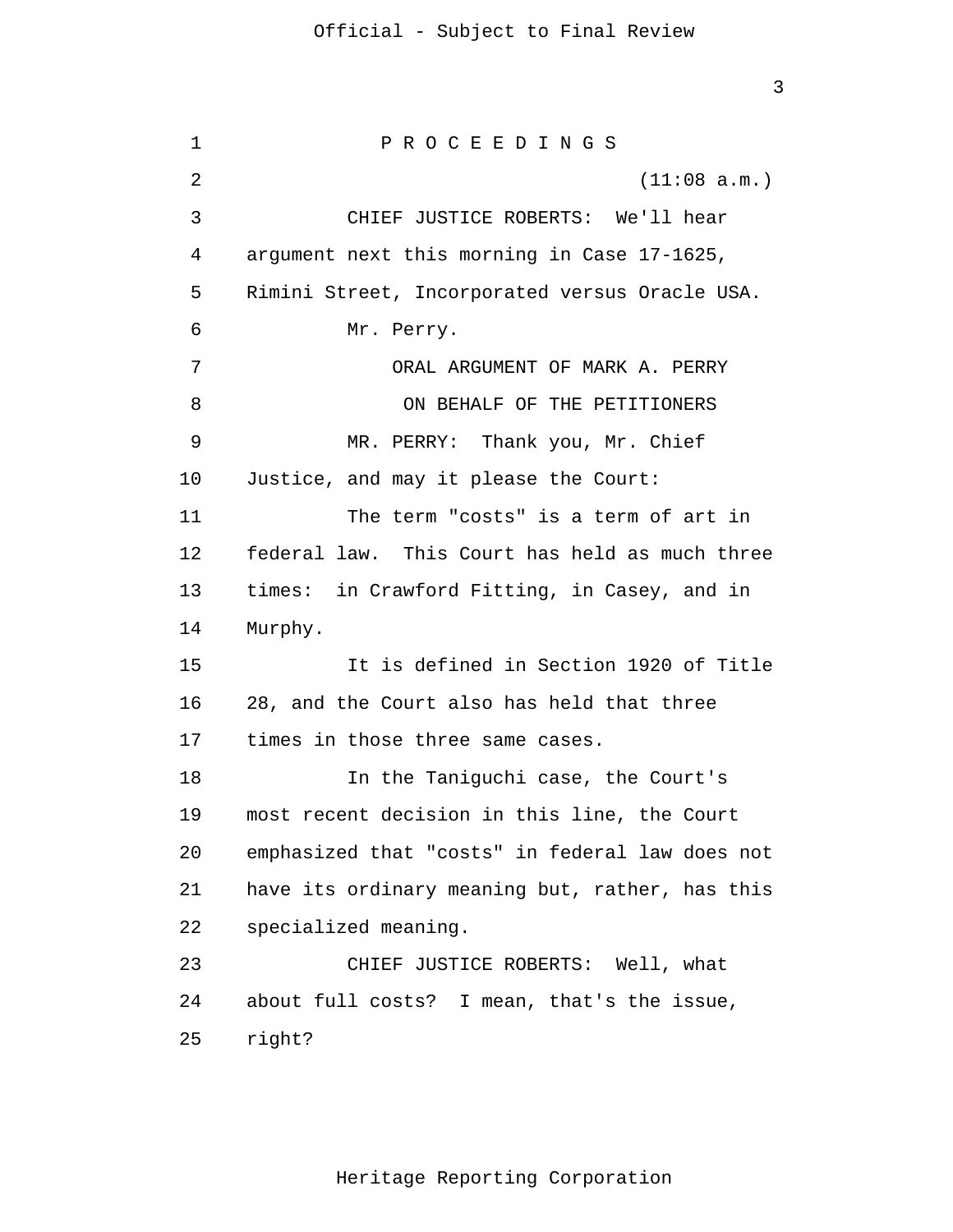1 2 3 4 **5**  $\overline{6}$  7 8 9 10 11 12 13 14 15 16 17 18 19 20 21 22 23 24 25 MR. PERRY: Your Honor, it is. Congress can, of course, override the default definition, and when it does so, it must do it explicitly. We have here two words, "full costs." We actually agree, my friend Mr. Clement and I, on "full." It means all or all that can be contained or complete or something of that nature. The dispute is on "costs" because just as the full moon doesn't tell us anything about Mars and Venus, "full costs," we submit, doesn't tell the court anything about fees and expenses. And Congress has been careful in separating out those concepts, and this Court has been careful in separating them out. Murphy, the case that involved costs under the IDEA, specifically contrasted the word "costs" with the word "expenses" and said "expenses" is open-ended and might include travel expenses and salaries and so forth, whereas costs, we know, are these things under Section 1920. And in Murphy, the Court told all of us, the lower courts and the bar, and Congress,

Heritage Reporting Corporation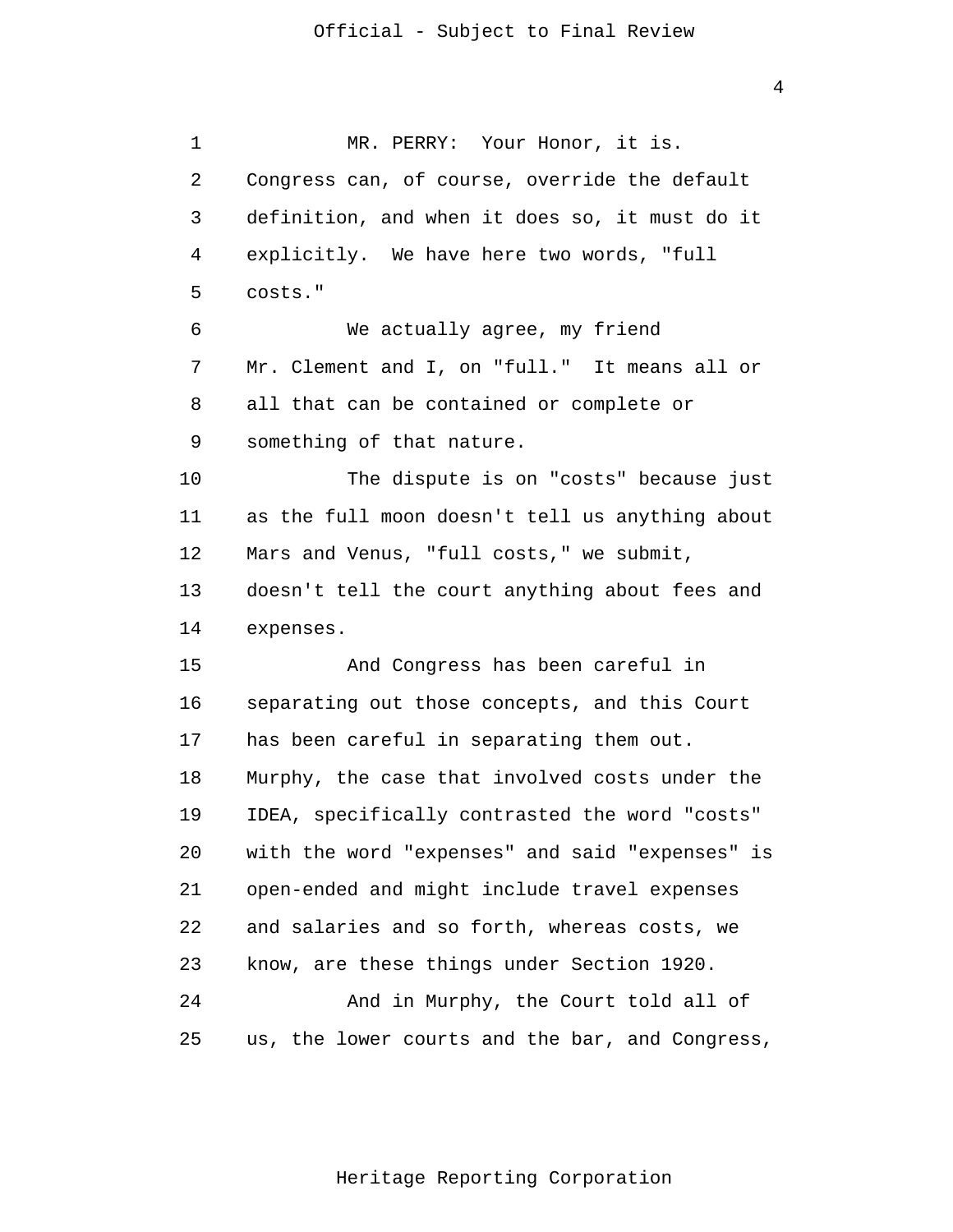1 2 3 4 **5**  $\overline{6}$ what it takes to override that presumption. The Court said, and this is a quote from page 301, "No statute will be construed as authorizing the taxation of witness fees as costs unless the statute refers explicitly to witness fees."

 7 8 9 10 11 So here, in Section 505, Your Honors, we have a statute that does not refer explicitly to witness fees and, under a plain application of Murphy, cannot authorize witness fees.

> 12 13 14 15 16 17 18 19 20 21 22 23 24 25 JUSTICE SOTOMAYOR: Mr. Perry, I -- I understand all that case law. I think your adversary would argue, number one, that full costs in the Copyright Act predated -- predated both the definitional inclusion of costs in the federal statutes and that it had a history, a meaning, independent of what happened later. You haven't addressed how you get rid of that independent meaning argument. MR. PERRY: If I could address -- JUSTICE SOTOMAYOR: Number two, I think your adversary pointed us to three statutes of many that have the word "full costs." Give me a meaning to those three

> > Heritage Reporting Corporation

 $\overline{5}$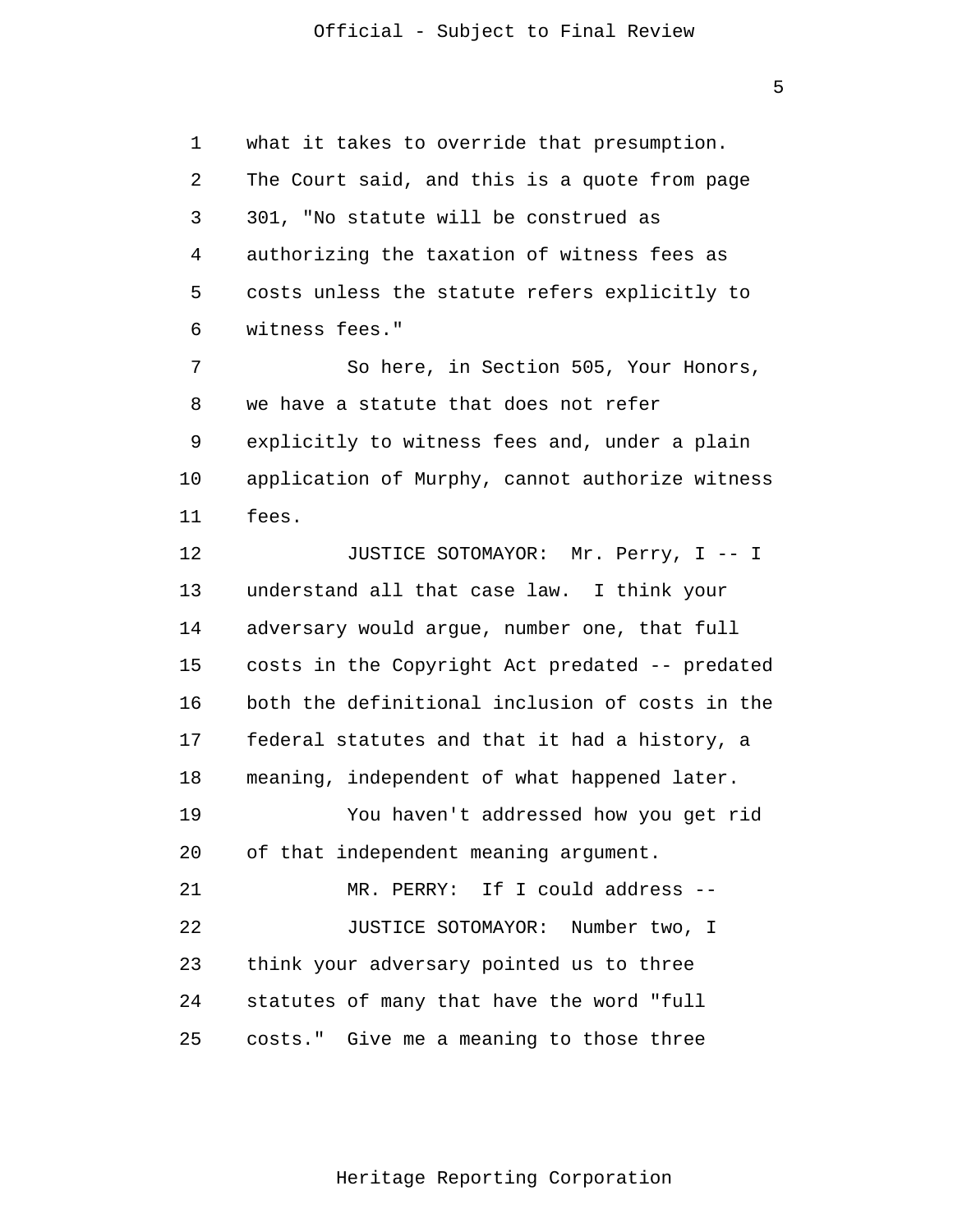1 2 3 4 **5**  $\overline{6}$  7 8 9 10 11 12 13 14 15 16 17 18 19 20 21 22 23 24 25 statutes that would give effect to the word "full." MR. PERRY: Justice Sotomayor, if I can take those in reverse order. Full costs, we submit, means all costs. And let me contrast that with section -- JUSTICE SOTOMAYOR: But it's discretionary under both the Copyright Act now and under the statute. MR. PERRY: Yes, Your Honor, but in Crawford Fitting, the Court said the discretion is the on/off switch -- the question -- under 54(d), whether or not to give costs. That is the discretion. And let me contrast it -- JUSTICE SOTOMAYOR: The government hasn't excepted that yet, though. MR. PERRY: Well, Section 2412, which this Court identified in the Baker Botts case as the clearest example of a cost statute that overrides the presumption, says that costs in a government case can be awarded in whole or in part -- Congress understands that concept - whereas, in a copyright case, they're awarded full costs. It means all costs. And -- and we know from history that

Heritage Reporting Corporation

 $\overline{6}$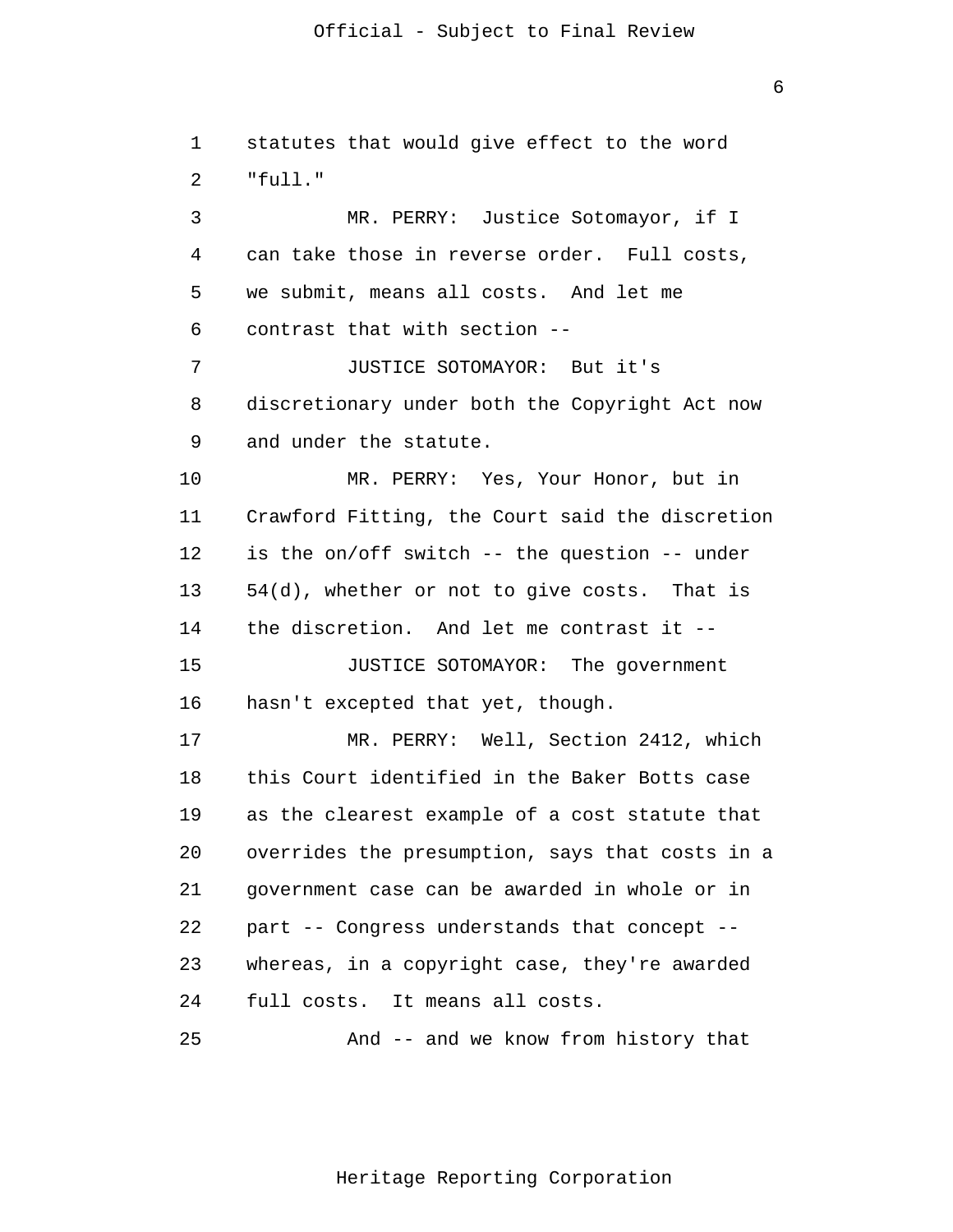1 2 3 4 **5**  $\overline{6}$  7 8 that's what courts did. And we also know, to go back to your first part of your question, Your Honor, is that the courts did not award any non-taxable expenditures. From 1831 to 1976, there are 858 copyright cases awarding costs. Not one case has ever awarded any cost not on a statutory schedule under either state law or federal law.

 9 10 11 12 13 14 15 16 That tells the Court that our construction is correct historically and my opponent's construction has no historical support. There is not a single case that has ever read the statute the way the Ninth Circuit read it in the Twentieth Century Fox case. In fact, that is the first case in the history of the United States --

> 17 18 19 JUSTICE SOTOMAYOR: Could you point me to where in your brief or an amici accounted for those 800 cases?

> 20 21 22 23 24 25 MR. PERRY: Your Honor, we don't have them all listed out. We pointed out in the reply brief that my friends on the other side and all of their amici had not cited a single case on their point. And to confirm that we were right, I went through and had my team read

> > Heritage Reporting Corporation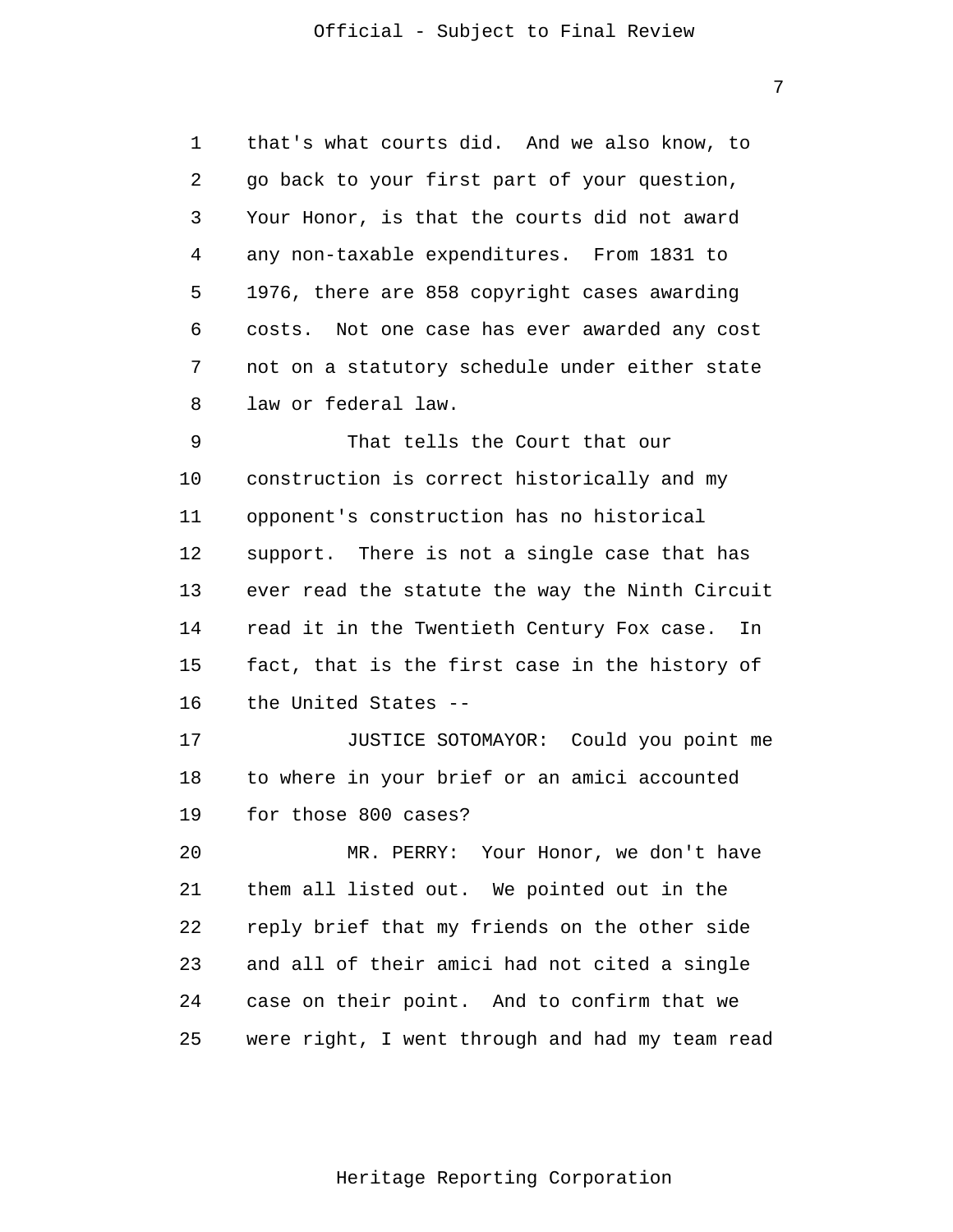8

 1 2 3 4 **5**  $\overline{6}$  7 8 9 10 11 12 13 14 15 16 17 18 19 20 21 22 23 24 25 every single one of them. (Laughter.) CHIEF JUSTICE ROBERTS: The -- your -your argument, though, would assume there are a lot of cases where, although costs were awarded, they weren't all costs. How many of those do you have? MR. PERRY: We don't have any of those either, Your Honor. It appears that costs -- CHIEF JUSTICE ROBERTS: Well, then why would Congress be worried about saying "full costs"? Nobody's ever apparently ever awarded fewer than few costs or less than few costs. MR. PERRY: Your Honor, we think it came out of the English copyright statute, which says full costs. It's a -- it's an -it's a historical artifact, if you will. We went back through the history, though, and part of the point of the historical analysis is to see whether that phrase had some specialized meaning, either in England or in the States, as being beyond scheduled costs or fee bill costs. And the answer is no. There's absolutely no authority for that. And so we have this -- this language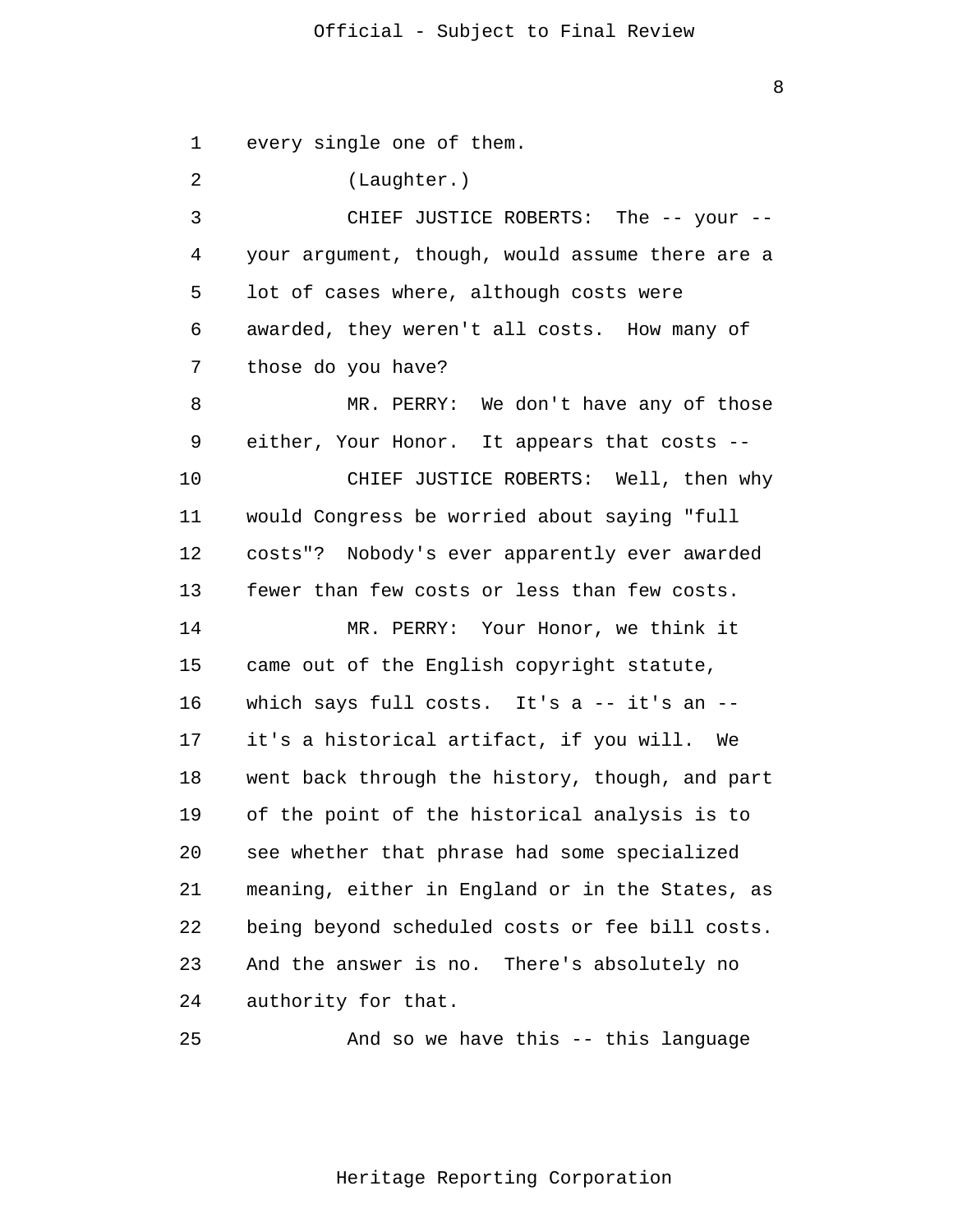1 2 3 4 **5**  $\overline{6}$ that is antiquated, but it has been carried through. Our interpretation does give it meaning. It is all costs, full costs, every cost to which you're entitled under the statutes. And that's all we typically ask of language.

 7 8 9 10 My friends, on the other hand -- JUSTICE KAGAN: If you're right, why have the provision at all? Wouldn't 1920 do the trick?

> 11 12 13 14 15 16 17 MR. PERRY: Well, Your Honor, there's 208 federal cost statutes; 207 of them don't reference 1920 either. Congress, in other words, makes cost provisions and expense provisions and fee provisions and other things in many, many statutes, which would all be in one sense redundant of 1920.

 18 19 20 21 22 This Court dealt with that in the Marx case in the context of Rule 54(d) and said that kind of redundancy is to be expected with respect to cost statutes because Congress has them here.

 23 24 25 And there's a good reason for it, Your Honor. When Congress wants to change what a cost is -- for example, Taniguchi involved the

9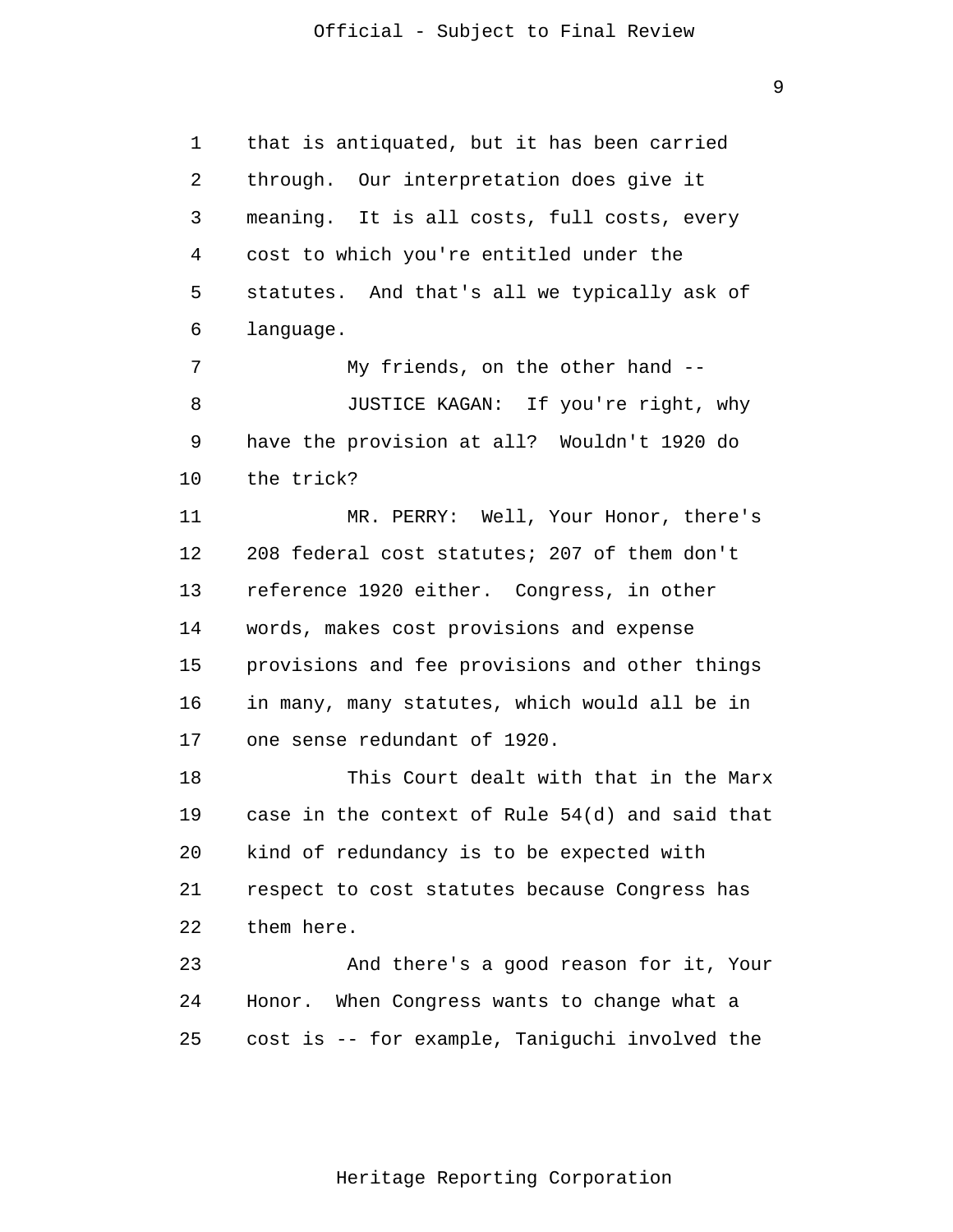1 2 3 4 **5**  $\overline{6}$  7 8 9 10 11 12 13 14 15 16 17 18 19 20 21 interpreters -- Congress can amend 1920 and add interpreters, or it could take out e-discovery, or it could do whatever it wants, and then that propagates out through 208 statutes automatically because what is a cost in -- in 1920 goes out through all the cost statutes. Under the alternative construction, we would -- Congress would have to go through 208 times and amend all of them. And, of course, this Court would have to go through 208 times and construe all of them to figure out what's a cost or not a cost. JUSTICE KAGAN: Well, that's a good reason for having 1920. It's not a good reason for repeating yourself. MR. PERRY: Well, it doesn't repeat itself either, Your Honor. 1920 says a court may tax as costs the following things. So it defines the taxable costs and the power of a federal court. 54(d) says a court should award the prevailing party costs.

> 22 23 24 25 505 doesn't say either of those. 505 says the court may allow as a recovery costs, full costs, to any party. Under 505, the court can award costs to the non-prevailing party.

10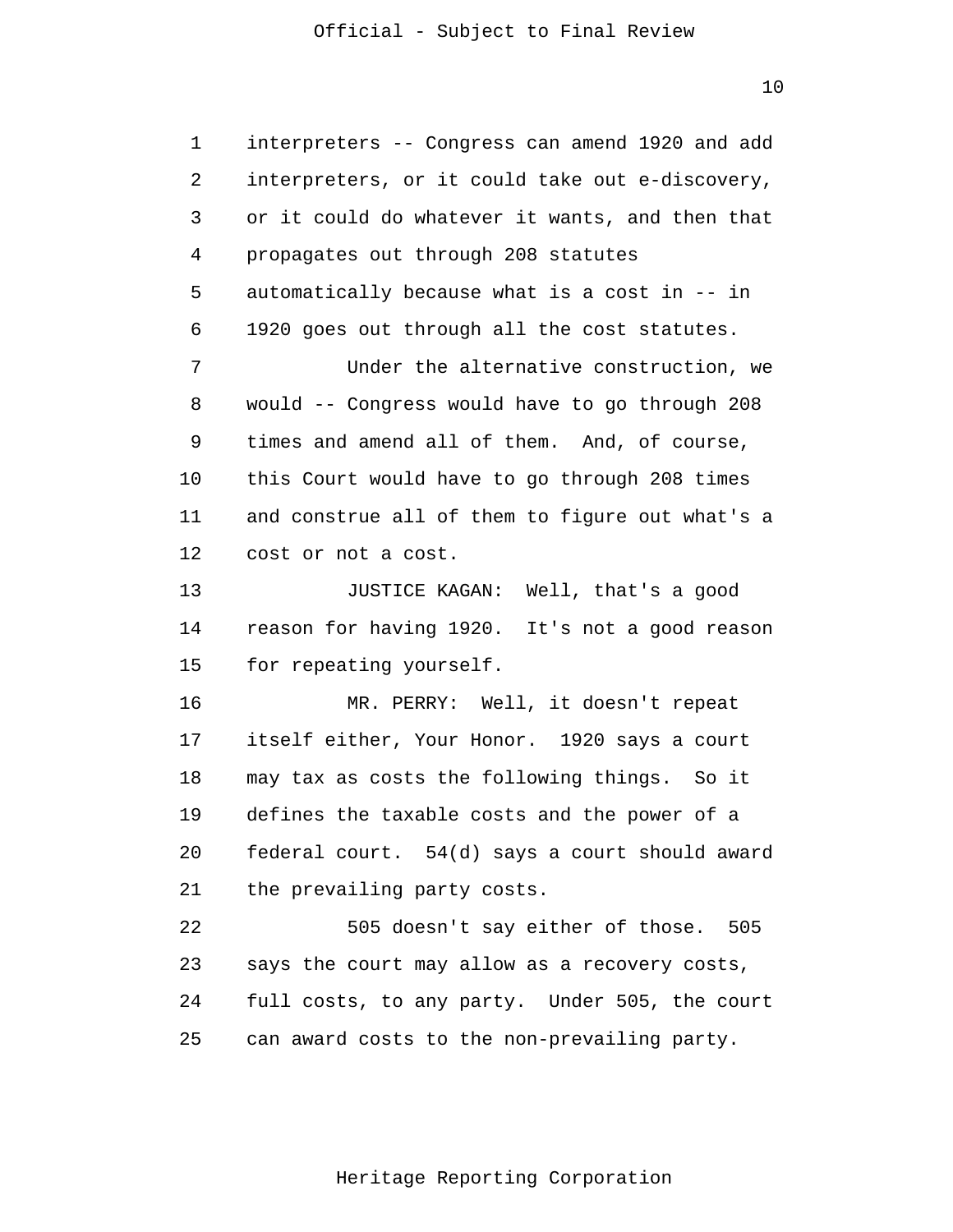$11$ 

| $\mathbf 1$ | That's a total departure from 1920. That --      |
|-------------|--------------------------------------------------|
| 2           | that is not authorized by 1920, in fact.<br>- So |
| 3           | Section 505 has much independent work to do.     |
| 4           | The second sentence of 505 also                  |
| 5           | authorizes attorneys' fees. This, again, is a    |
| 6           | textual, structural point that gives weight to   |
| 7           | our side and not the other, because Congress     |
| 8           | understood that full costs did not include       |
| 9           | attorneys' fees, and when it explicitly          |
| 10          | provided for it, that entire sentence is         |
| 11          | rendered superfluous under Mr. Clement's         |
| 12          | definition.                                      |
| 13          | JUSTICE ALITO: Well, it says -- the              |
| 14          | second sentence says that the -- the court may   |
| 15          | award reasonable attorneys' fees as part of the  |
| 16          | So what does that do to your argument<br>costs.  |
| 17          | that "costs" has a very narrow meaning that      |
| 18          | can't include attorneys' fees?                   |
| 19          | MR. PERRY: It -- it confirms it,                 |
| 20          | Justice Alito. That was the exact same           |
| 21          | formulation in Murphy and in Casey, as part of   |
| 22          | the costs. So, when -- when this Court says      |
| 23          | Congress can explicitly override 1920, it's by   |
| 24          | adding additional things as costs.               |
| 25          | To say a fee is a cost is to say it              |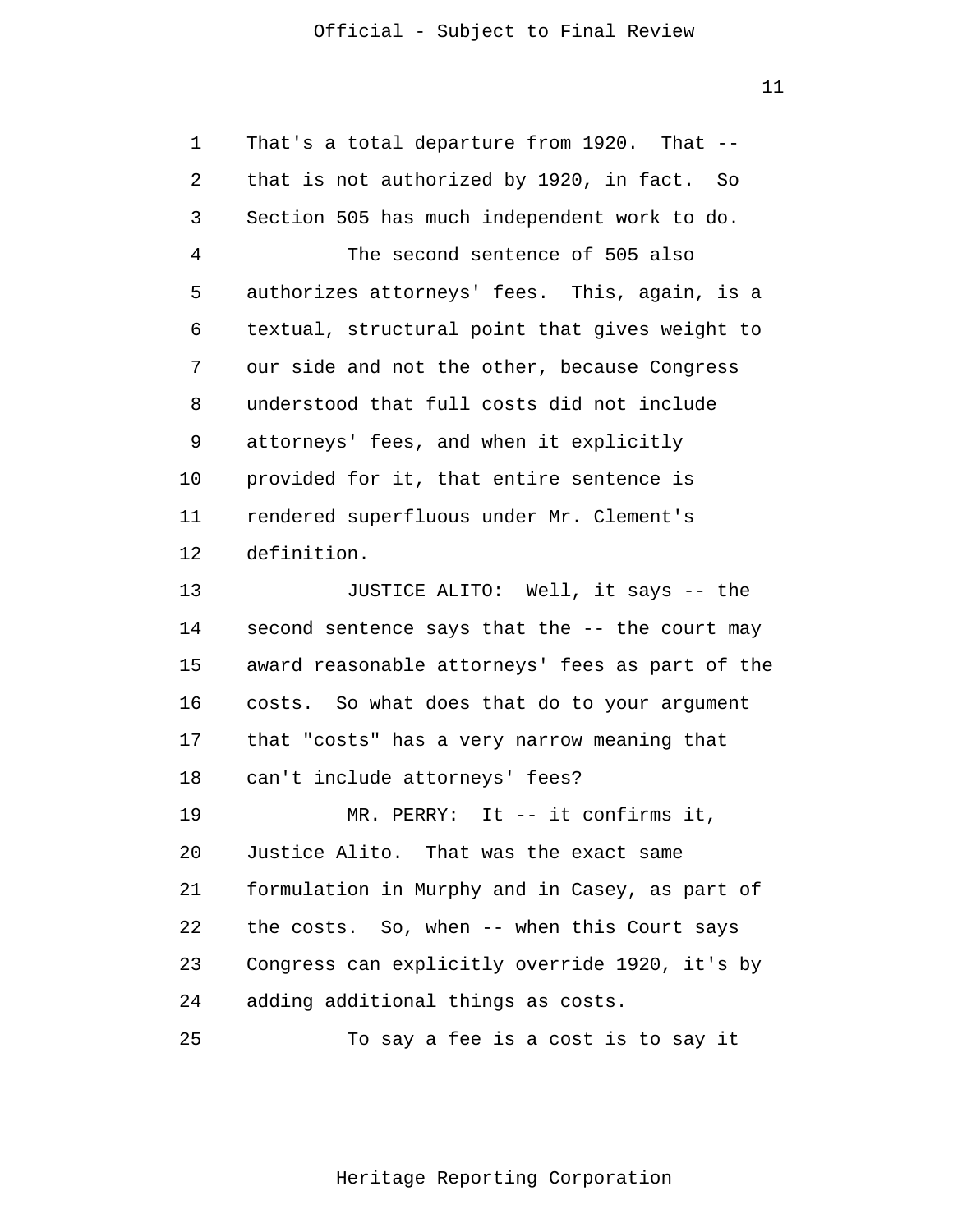| $\mathbf 1$ | wouldn't be in the absence of an express        |
|-------------|-------------------------------------------------|
| 2           | congressional direction. And, here, we have in  |
| 3           | the second sentence that very express           |
| 4           | congressional direction that is required.       |
| 5           | By calling the fees a cost for those            |
| 6           | purposes, it's making clear, among other        |
| 7           | things, that expert witness fees are not costs  |
| 8           | because, otherwise, they would have to be       |
| 9           | separately provided for as well.                |
| 10          | In fact, Your Honor, there is no                |
| 11          | statute in the U.S. code that provides all      |
| 12          | expenses of litigation, and for good reason.    |
| 13          | We have the American rule. We've had the        |
| 14          | American rule since at least 1796 that says, in |
| 15          | general, each party bears its own fees, costs,  |
| 16          | expenses, burdens.                              |
| 17          | It is $-$ it is $-$ the background              |
| 18          | presumption is that costs are not shifted.      |
| 19          | Fees are not shifted.<br>Expenses are not       |
| 20          | shifted. And this Court over and over again     |
| 21          | has required an explicit statement, a clear     |
| 22          | statement, an unmistakable statement from       |
| 23          | Congress to invade that common law principle,   |
| 24          | to invade the American rule, and to change the  |
| 25          | background presumption.                         |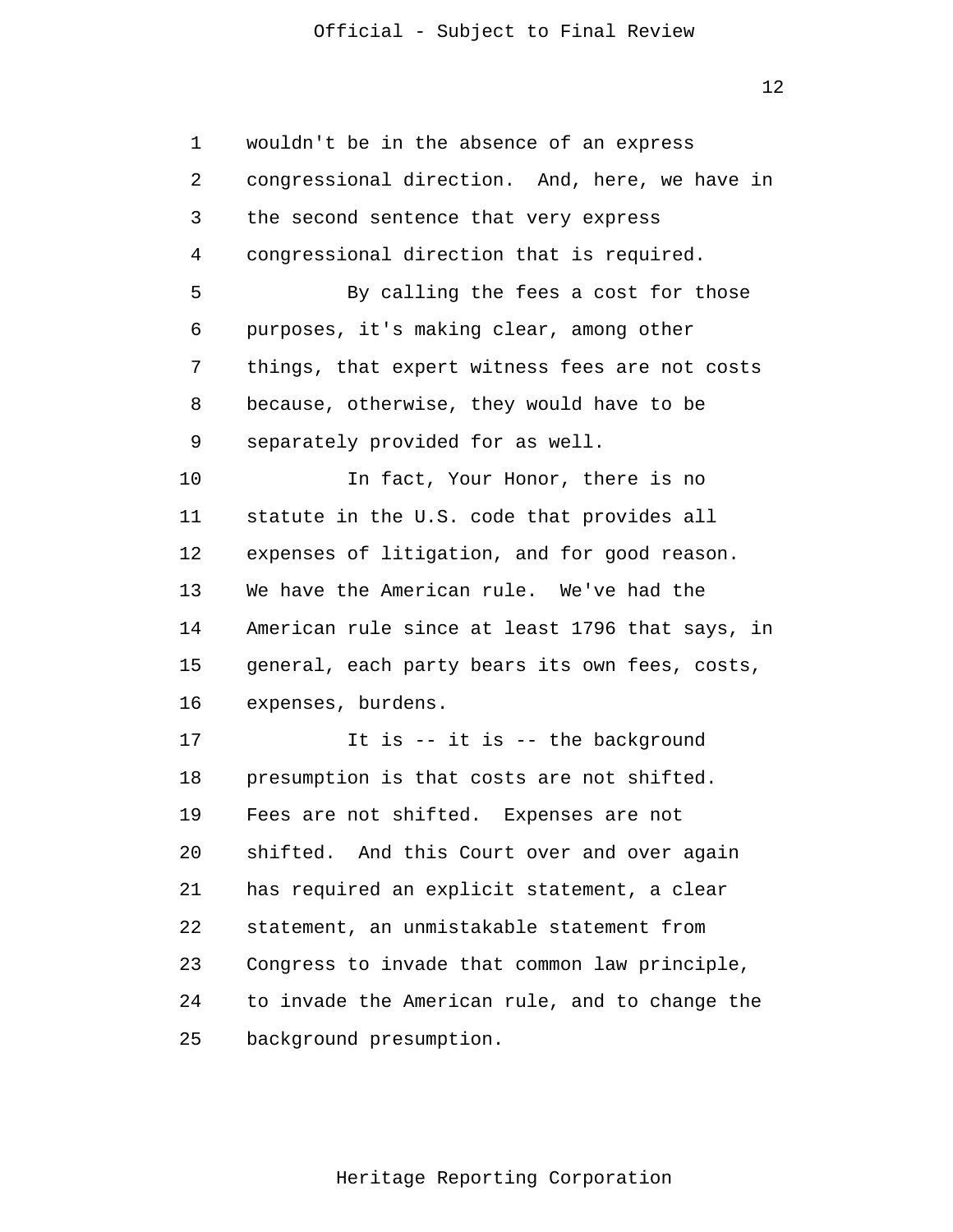1 2 3 4 **5**  $\overline{6}$  7 8 9 10 11 12 13 14 15 16 17 18 19 20 21 We have here a phrase, "full costs," that is not explicit. The fact that we're here today shows that it's not explicit. But it does contain a word that this Court has construed over and over and over again. Given that approach, in other words, not including fees, not including discovery, not including travel, not including salaries, unless Congress were to explicitly say so, would be consistent with the way the Court has construed every other statute. JUSTICE BREYER: Is there a -- I read in the briefs, and I don't fully -- I want to be certain I grasped the argument, that there was a period of time many, many, many years ago when a court in awarding costs, a federal court, would look to state statutes, and the state statutes provided different amounts and didn't just repeat what we have today. MR. PERRY: Correct. JUSTICE BREYER: And then I thought

 22 23 24 25 that you had argued that, well, the word "full costs" means don't just look -- there are other things they don't look to the state statutes, but if state statute A awarded 33 cents and

Heritage Reporting Corporation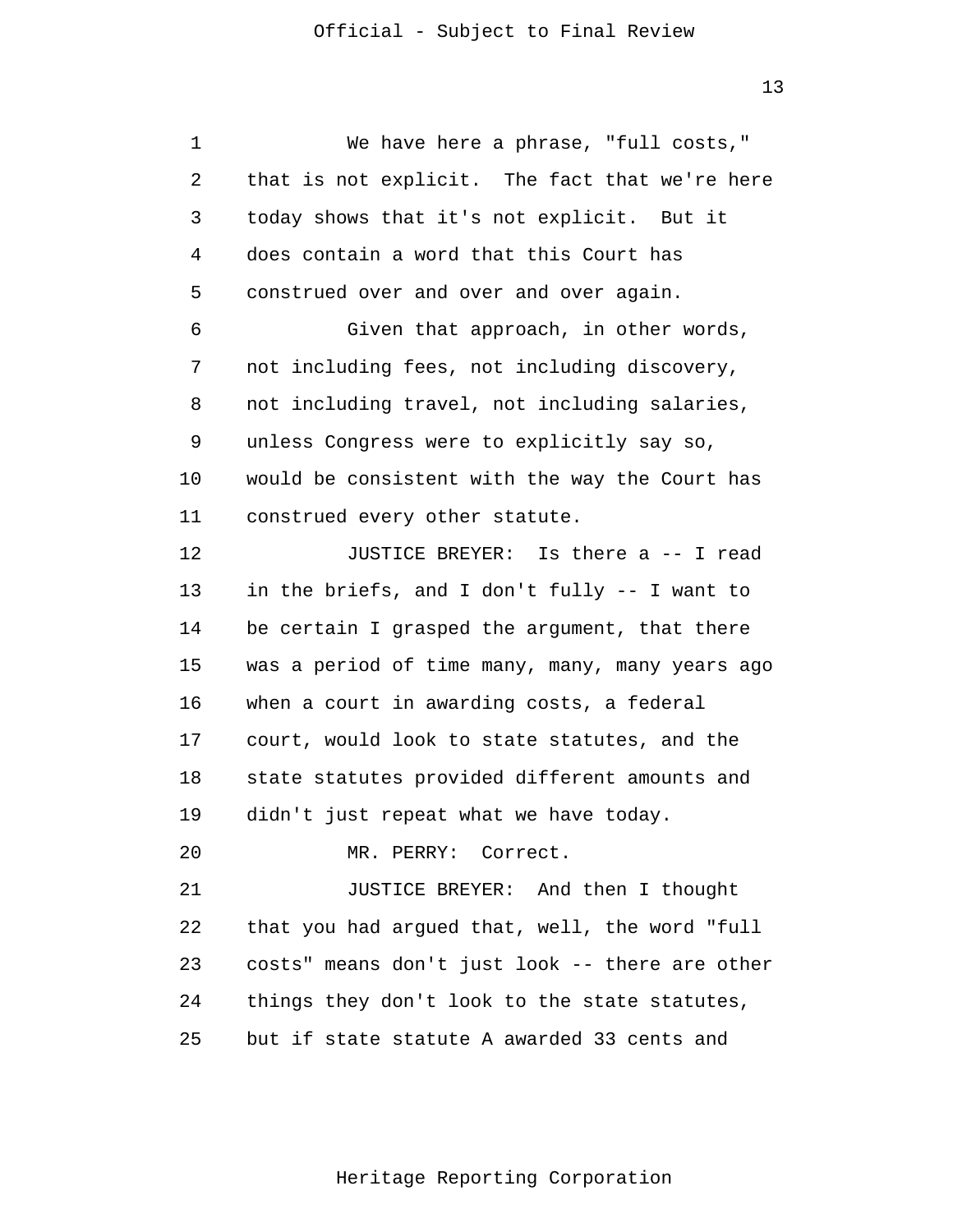1 2 3 4 **5**  $\overline{6}$  7 8 9 10 11 12 13 14 15 16 17 18 19 20 21 22 23 24 25 state statute B awarded \$4,000, it would mean that you go and look to the actual cost. MR. PERRY: Our argument is a little different than that, Justice Breyer. JUSTICE BREYER: What is that? That's what I'm trying to find out. MR. PERRY: In 1831, when state law would have applied, many states had gradated fee schedules. They had these very complicated fee bills. And in New York, for example, you could get half cost, double cost, costs and a half, treble costs. And what full costs, we - we think, one of the things it may have meant -- and, again, this is -- we're interpreting here -- was costs, right, full costs of the action. The second thing it likely was doing, and what Congress told us in 1909 it was doing, was to override the statutory threshold on cost recoveries in federal court, established in the Judiciary Act of 1789. At that time, if the prevailing party didn't win \$500, it didn't get its costs at all. And Congress said: No, in a copyright

14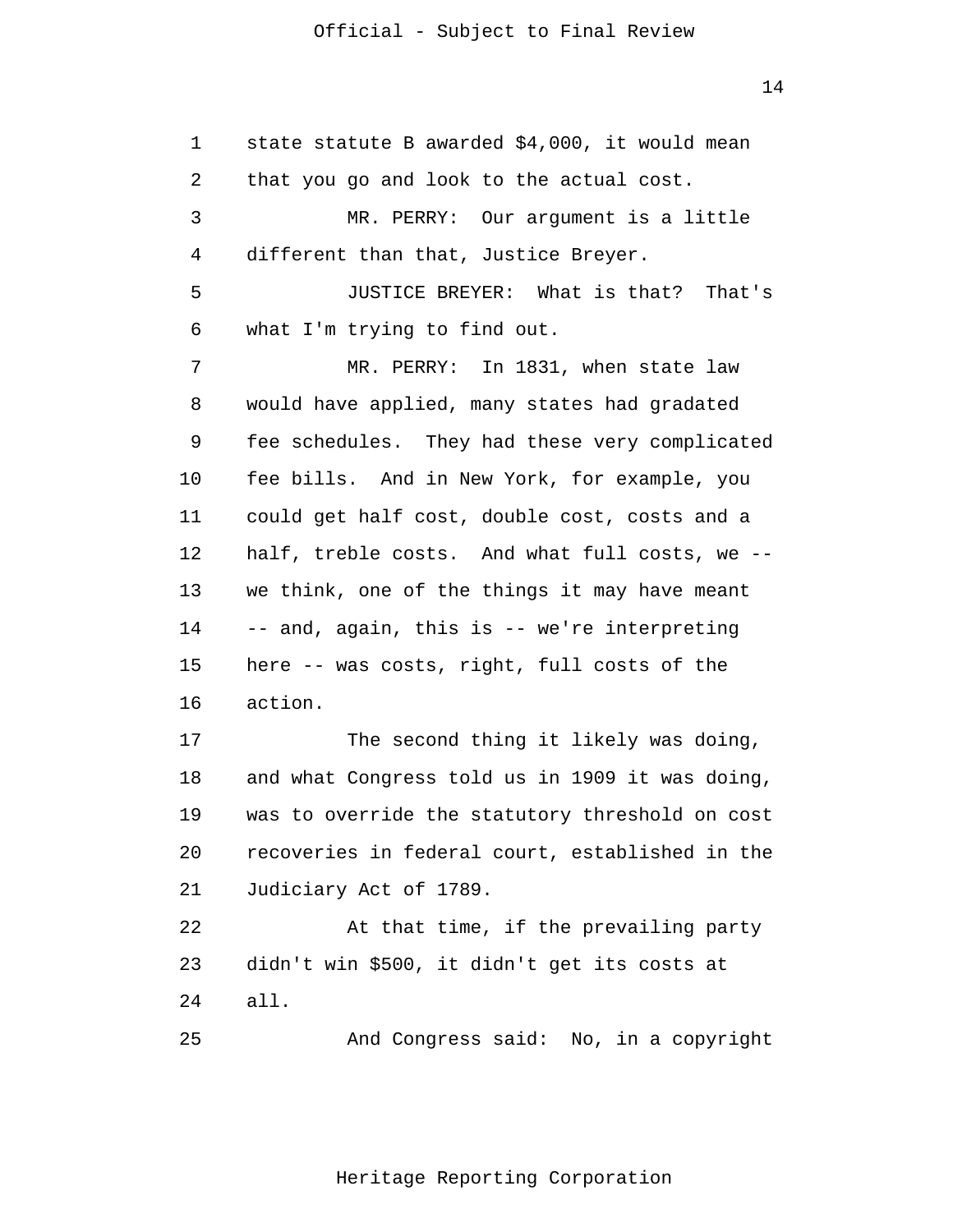1 2 3 4 **5**  6 7 8 9 10 11 12 13 14 15 16 17 18 19 20 21 22 23 24 case, if you win, you can get your full costs pursuant to the state schedule. So those are historical examples of what Congress may well have been doing. And, again, the English experience, where full cost appears since the statute of  $it$   $-$ JUSTICE SOTOMAYOR: When I read this argument, the first prong by you, I thought could it mean full costs, 1920, without the limits of 1821? MR. PERRY: Your Honor, it -- it unlikely means that since 1920 and 1821 were separated by the codifiers. If you look at the -- you know, the enrolled bills, going back to the fee bill of 1853, that was a unitary schedule of the allowable costs and amounts. As the -- as the statute has been codified, they've been separated into different sections, but I think they all perform the same function. Certainly, you know, in the -- in the 19th Century cases, applying the fee bill, The Baltimore, for example, in Day versus

> 25 Woodworth, the Court looked at the -- at the --

> > Heritage Reporting Corporation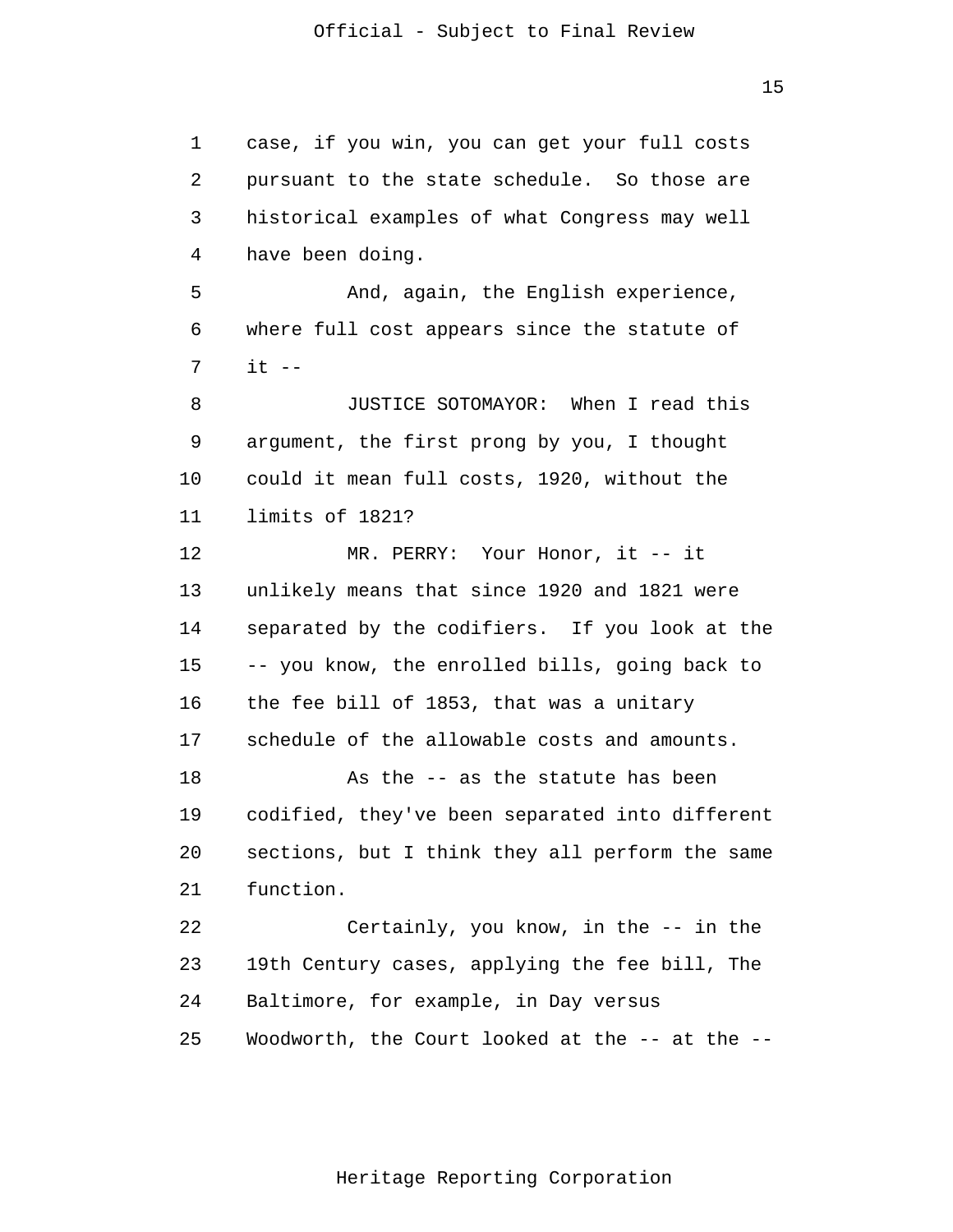16

 1 2 3 4 **5**  6 7 8 9 10 11 12 13 14 15 16 17 18 19 20 21 22 23 24 25 at the fee schedule as a unitary fashion. JUSTICE SOTOMAYOR: No, I -- I understand that, but I still don't -- I'm still trying to give meaning to "full." MR. PERRY: Certainly, Your Honor. JUSTICE SOTOMAYOR: And -- and so 1821 sets certain limits. If we read "full costs" to not invoke those limits but just to permit awards of what's specified in 1920, would that take care of your problem? MR. PERRY: I think that would give meaning to the word "full." I think 1821 would remain binding. I think the easier way to look at it would be, say, for example, on witness fees, 1821 says \$40 a day. Full cost means \$40 a day. In a normal case, a court could choose to give \$20 or \$10 or \$5, but under a full cost provision, it has to give the full \$40 because that's the maximum Congress has specified. CHIEF JUSTICE ROBERTS: But you -- you haven't found a single case where that was an issue? MR. PERRY: Your Honor, it -- it hasn't been litigated, in part because I think cost bills generally are approved as a matter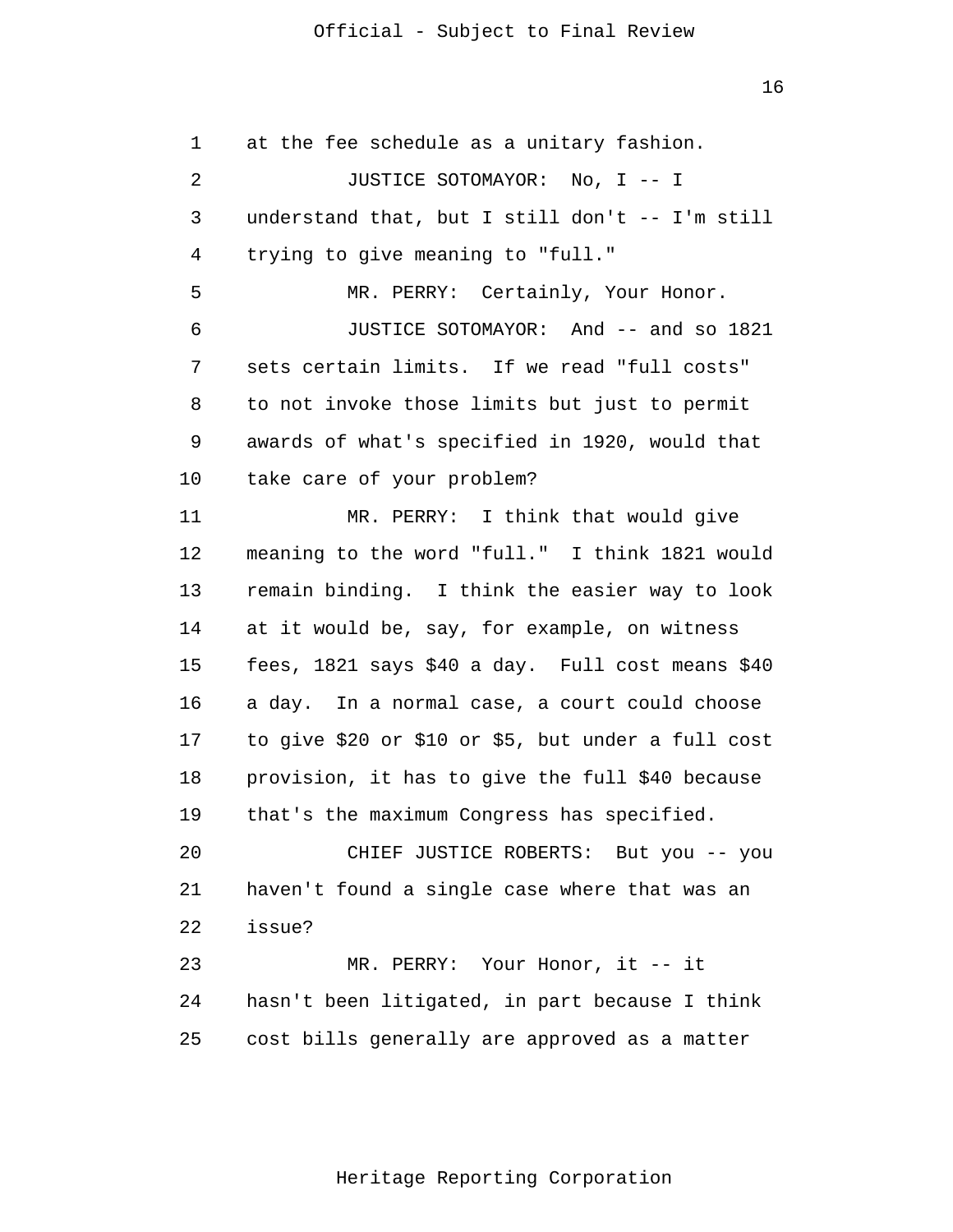1 2 3 of course. Remember, until just a few years ago, they -- they were approved on one day's notice by the clerk.

 4 **5**  6 7 8 9 10 I mean, most of us don't even litigate cost bills because the -- the -- the cost to oppose them is greater than the cost bill itself. It's only in a case like this one where many tens of millions of dollars have been added in for non-cost expenses that would get to litigation of these points.

> 11 12 13 14 So there is not -- to directly answer your question, Mr. Chief Justice, there's not a great deal of litigation on either side of the -- of the question. We can see --

> 15 16 17 18 19 20 21 22 JUSTICE BREYER: Could you help me with just a fact, which may or may not be relevant, but in the SG's brief, the costs that you were searching was about \$5 million. That's your view of what they're entitled to. MR. PERRY: Three and a half million, but yeah. JUSTICE BREYER: Three and a half

 23 24 25 million now? All right. Three and a half. And what they want is 17 and a half million. Does that 17 and a half million include

Heritage Reporting Corporation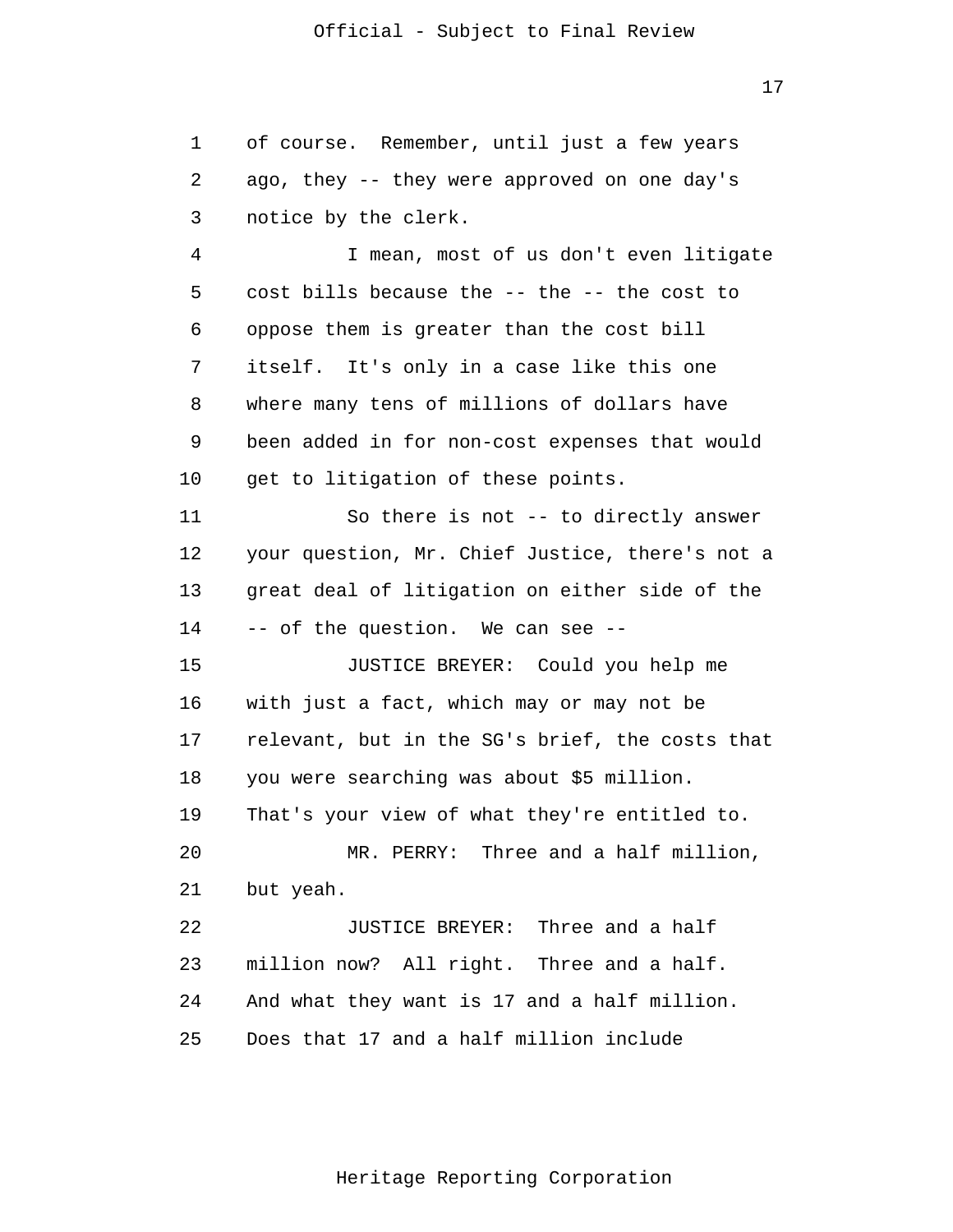18

 1 2 3 4 **5**  6 7 8 9 10 11 12 13 14 15 16 17 18 19 20 21 22 23 24 25 attorneys' fees? MR. PERRY: No, Your Honor. Attorneys' fees were dealt with. There's a 20 some million dollar attorneys' fees award that's entirely separate from that. JUSTICE BREYER: All right. So it's 20 million in attorneys' fees. It's three and a half million in everybody concedes. MR. PERRY: Taxable costs. JUSTICE BREYER: Yeah, and then they want an additional 17.6 million more? MR. PERRY: And they were awarded 12.8 million because of some deductions. JUSTICE BREYER: All right. So they -- so it's 12.8 plus -- this is -- this is a big amount here -- so it's about 32, \$35 million in costs. And what was the damage award? MR. PERRY: Thirty-five million dollars, Your Honor. CHIEF JUSTICE ROBERTS: So the entire 35 million goes to -- to cost? It cost 35 million to get 35 million? MR. PERRY: The costs and -- and expenses asserted by Oracle in this case were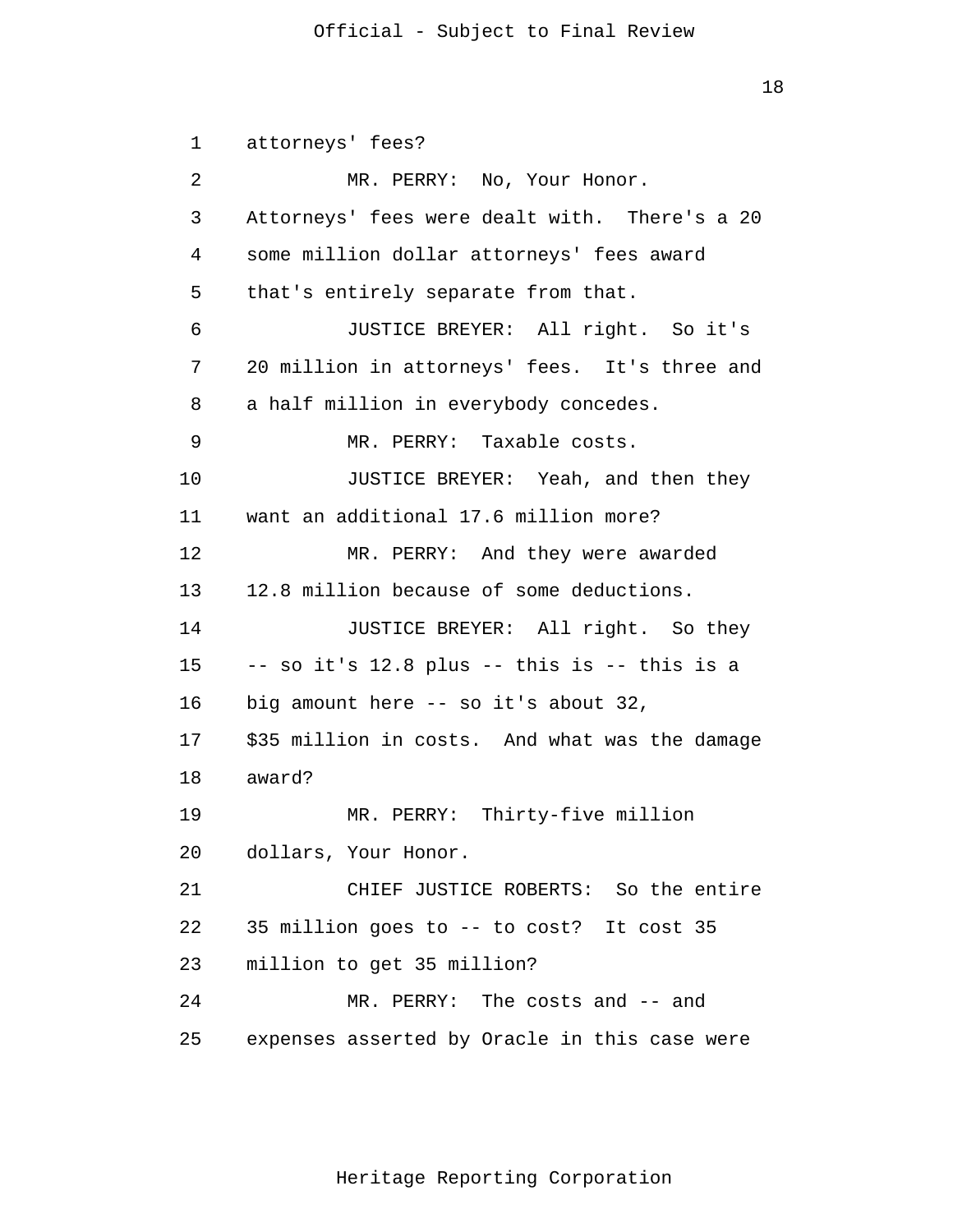19

 1 2 3 4 **5**  6 7 8 9 10 11 12 13 14 15 16 17 18 19 20 21 22 23 24 25 greater than the damages awarded by the jury, that is correct. JUSTICE BREYER: All right. Now I don't know if that's relevant, but it does seem a problem, if not in this case. But what - what  $--$  what  $--$  what  $--$  what is this  $--$  somehow there's something odd about this, but -- but I -- but I don't know what. MR. PERRY: Your Honor, I will say the only thing odd about it is that this award was made. If we go back to the American rule and the plain statement requirement, that \$12.8 million should be taken off the ledger, which would make the whole thing a little more fair for everybody. JUSTICE BREYER: Well, maybe. I mean, they spent the money. MR. PERRY: Your Honor, they were -- JUSTICE BREYER: They might have gotten more. MR. PERRY: They were seeking hundreds and hundreds and hundreds of millions, and they lost almost everything, is the answer, and then they tried to externalize, to use Justice Gorsuch's word, the -- the -- the -- all the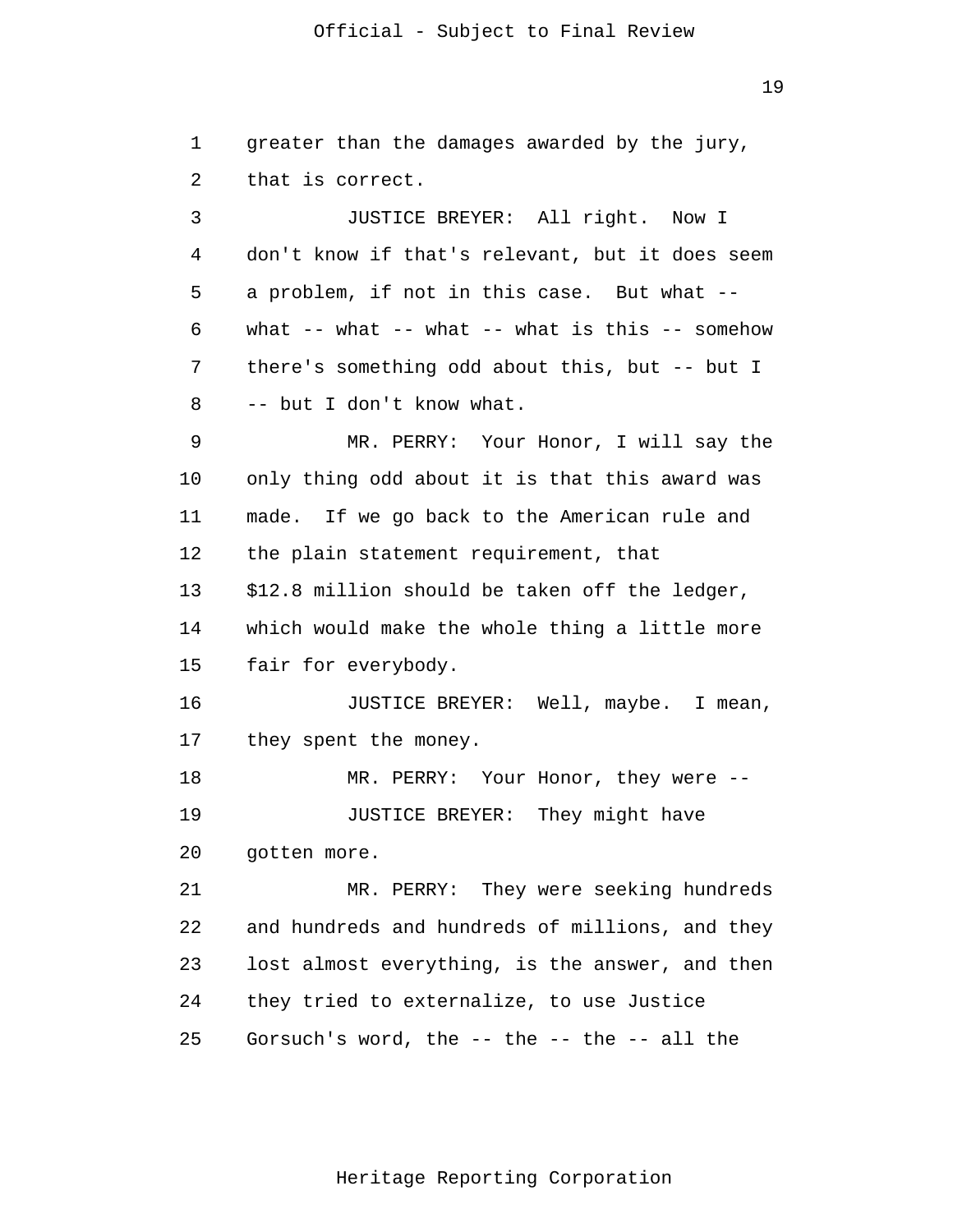| 1  | expenses they spent on unsuccessful claims,     |
|----|-------------------------------------------------|
| 2  | they tried to shift that back to the party that |
| 3  | actually won. We won 25 of 26 claims asserted   |
| 4  | in this case, and they're trying to make us pay |
| 5  | all the costs for all the things they lost.     |
| 6  | That's what's really happening here.            |
| 7  | JUSTICE BREYER: Okay.                           |
| 8  | MR. PERRY: Thank you, Your Honor.               |
| 9  | CHIEF JUSTICE ROBERTS: Thank you,               |
| 10 | counsel.                                        |
| 11 | Mr. Kedem.                                      |
| 12 | ORAL ARGUMENT OF ALLON KEDEM FOR THE            |
| 13 | UNITED STATES, AS AMICUS CURIAE,                |
| 14 | SUPPORTING THE PETITIONERS                      |
| 15 | MR. KEDEM: Mr. Chief Justice, and may           |
| 16 | it please the Court:                            |
| 17 | This Court has treated "costs" as a             |
| 18 | term of art defined by the list in              |
| 19 | Section 1920. That formula helps courts and     |
| 20 | litigants navigate more than 200 statutes that  |
| 21 | It gives Congress a clear<br>use the term.      |
| 22 | baseline against which to legislate and         |
| 23 | respects history because federal law has always |
| 24 | defined by statute the costs that could be      |
| 25 | shifted between parties in cases at common law. |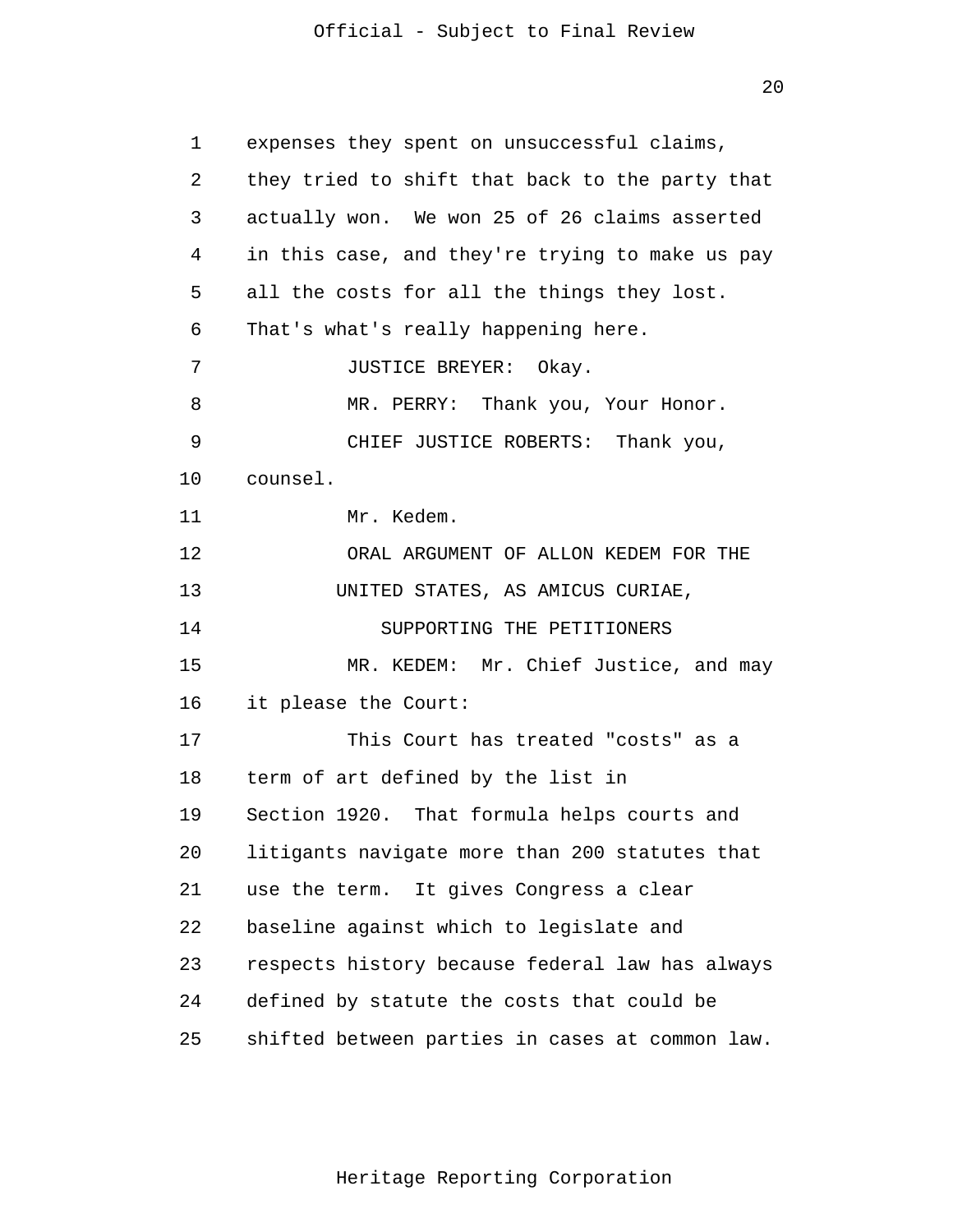21

 1 2 3 4 **5**  $\overline{6}$  7 8 9 10 11 12 13 14 15 16 17 18 19 20 21 22 23 24 25 Let's start with the history. Justice Sotomayor, you asked a question about the priority of enactment, the fact that this statute was originally enacted in 1831, even though the current version of Section 1920 is much more recent. What this Court said in Crawford Fitting is that the priority of enactment does not matter. Section 1920 presumptively applies in all civil cases, regardless of when those provisions were adopted. Going back to the original history, what is it that the term "full costs" was enacted in order to do? We think that it does a couple things. Five days after setting up the federal judiciary, Congress enacted the Process Act, telling federal courts to look to state fee bills in order to determine which costs could be shifted between litigants. That was the regime that prevailed at the time that this provision was added to the Copyright Act in 1831. There were two general types of state fee bill provisions that would have made the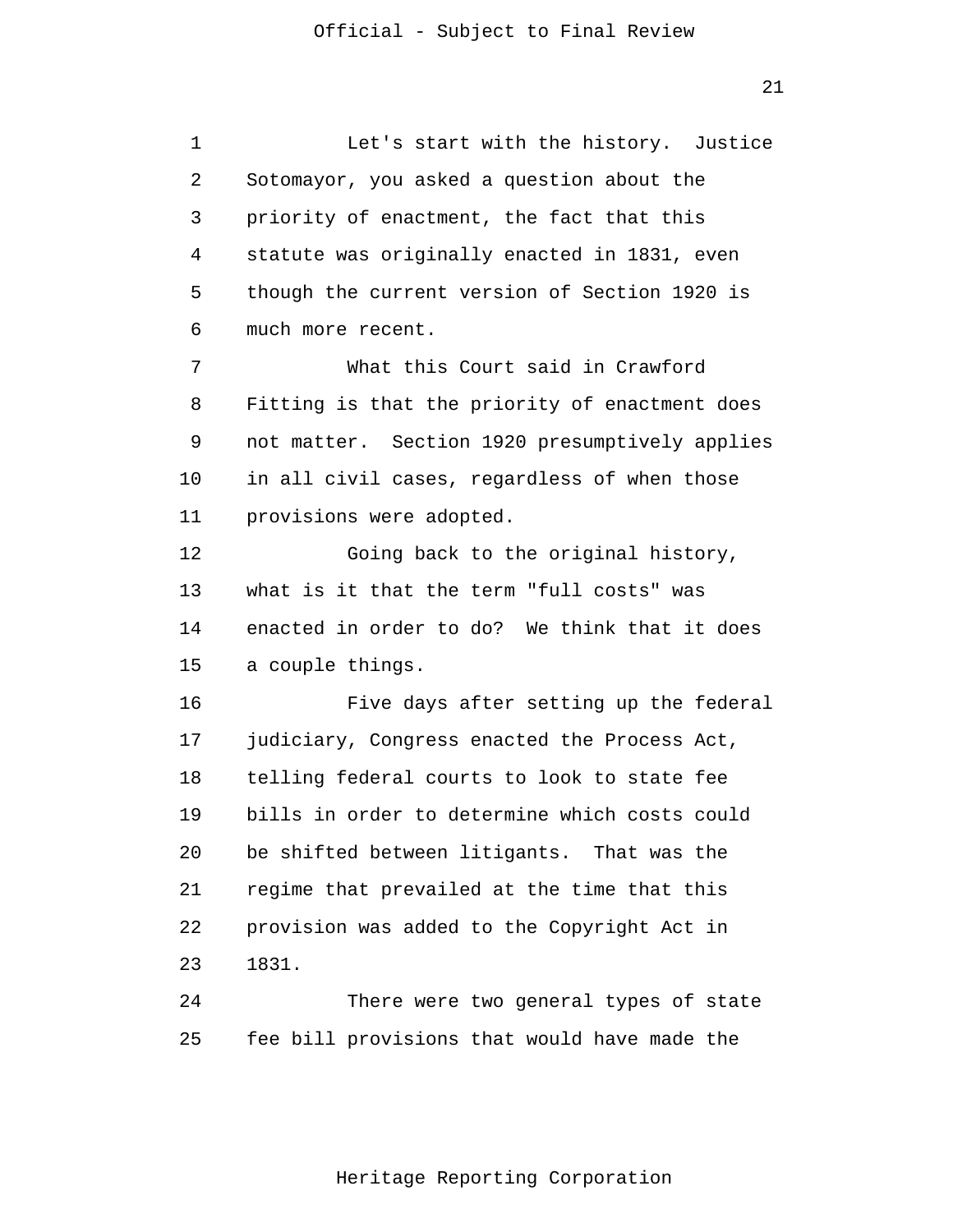1 2 3 word "full" in full costs necessary, and we give a couple examples on page 17 of our brief, Footnote 1.

 4 **5**  $\overline{6}$  7 8 9 10 11 12 13 The first type of case are statutes that impose some sort of limitation on costs. So an example would be the first statute, a Kentucky statute providing "the plaintiff shall recover his full costs although the damages do not exceed 40 shillings." There were a number of statutes that said, if your damages were not above a certain threshold, you would get no more cost than damages. Forty shillings was a typical amount.

> 14 15 16 17 So this provision tells you that, even if your damages are below that type of threshold, nevertheless, you get your full costs.

> 18 19 20 21 22 23 24 The second type of case is a case of a statutory multiplier. So the Mississippi statute, for instance, provided a landlord can recover "double the value of rent in arrear and distrained for with full costs of the suit." So you get double damages along with your full costs.

> 25 And that's actually the sense in which

> > Heritage Reporting Corporation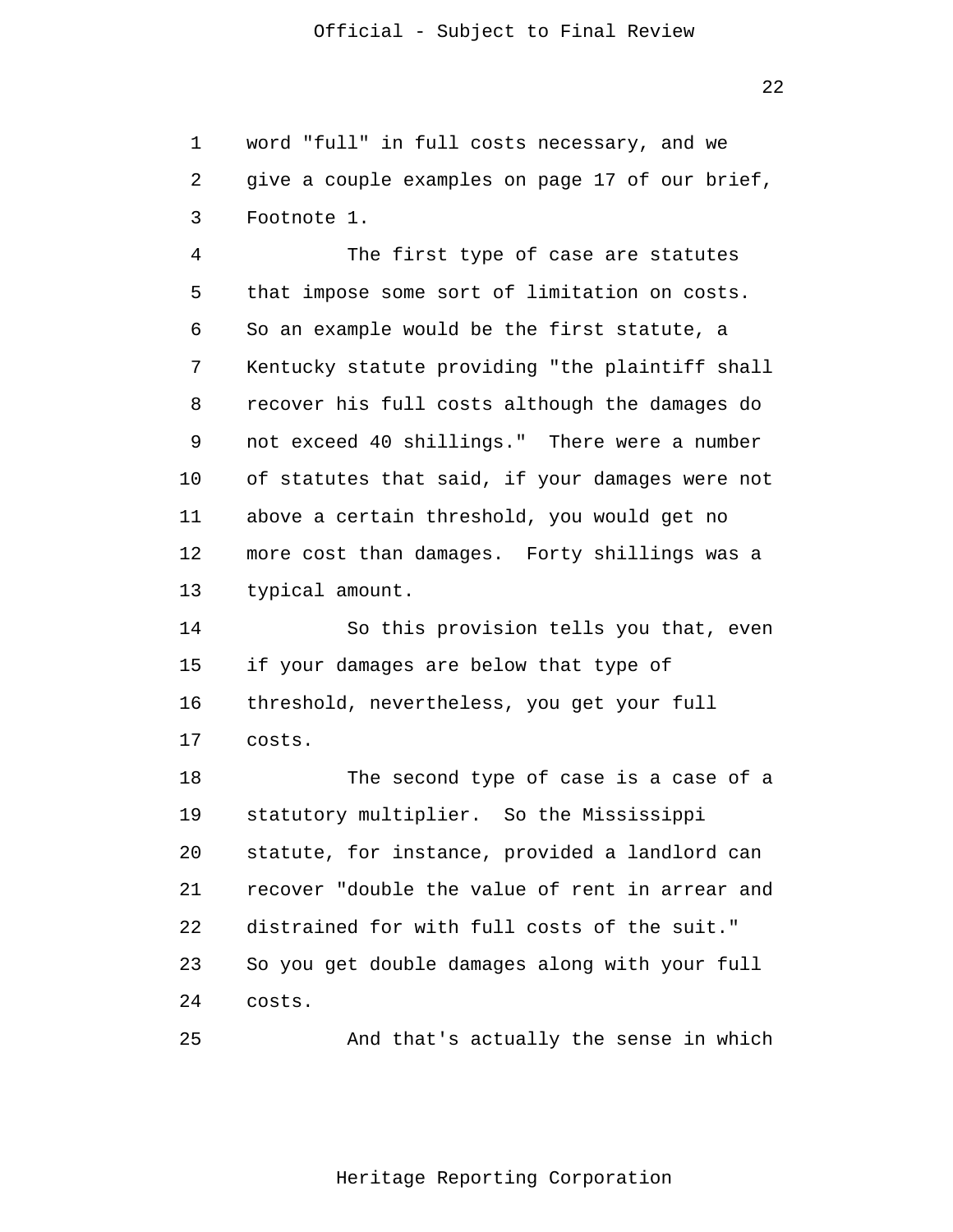| $\mathbf 1$ | we think the 1831 Copyright Act used the term   |
|-------------|-------------------------------------------------|
| 2           | "full costs" because, remember, that for an     |
| 3           | infringement, half of any forfeiture would go   |
| 4           | to the government and the other half would go   |
| 5           | to the plaintiff, along with their full costs.  |
| 6           | So the word "full" in that phrase               |
| 7           | tells you, even though the plaintiff is only    |
| 8           | getting half of the recovery, nevertheless, the |
| 9           | plaintiff gets their full costs.                |
| 10          | JUSTICE ALITO: Well, in 1831,                   |
| 11          | according to your argument, federal law didn't  |
| 12          | really care -- didn't -- didn't have its own    |
| 13          | definition of what a cost would be. It --       |
| 14          | costs were whatever the states regarded as      |
| 15          | costs, right?                                   |
| 16          | MR. KEDEM: It wasn't a definitional             |
| 17          | provision.                                      |
| 18          | JUSTICE ALITO: Whatever it -- was in            |
| 19          | the -- and so, if I looked at every single one  |
| 20          | of the state fee schedules in 1831, what would  |
| 21          | I find?                                         |
| 22          | MR. KEDEM: So you would see --                  |
| 23          | JUSTICE ALITO: Would I find that they           |
| 24          | all agree on what the concept of a cost is, or  |
| 25          | would I find that some of them include maybe    |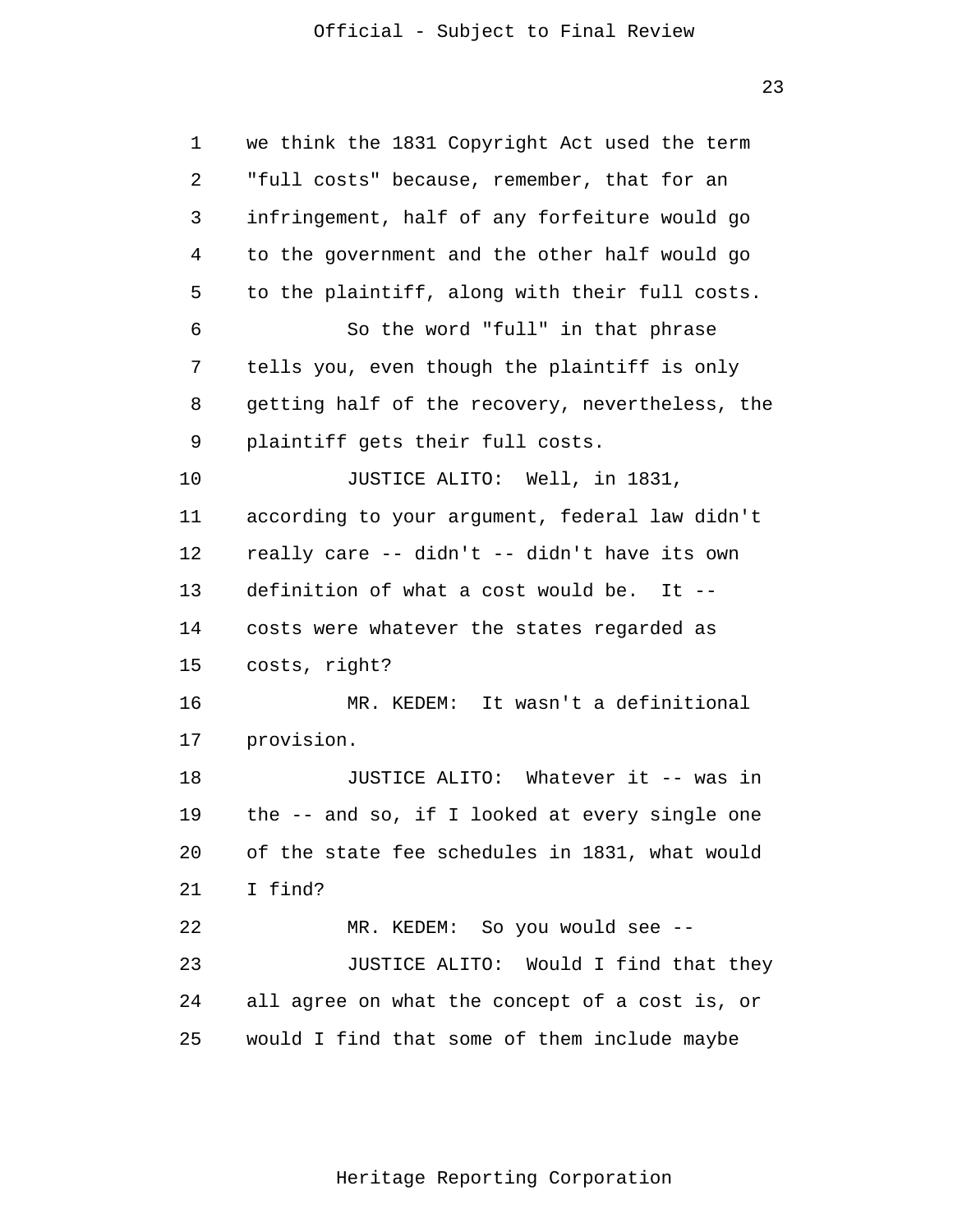1 2 3 4 **5**  $\overline{6}$  7 8 9 10 11 12 13 14 15 16 17 18 19 20 21 22 23 24 25 the sort of things that were compensated here? MR. KEDEM: So I think you'd find two things that are significant. First of all, you would not see any discovery fees and you would certainly not see any expert witness fees. As far as we're aware, there is no fee bill from the 19th Century that awarded expert witness fees. The other thing that you would see is that they're comprehensive. They go on in great detail and precisely spell out all of the different rates for the various things that could be taxed by the clerk of the court. And that's significant because, in 1853, Congress passed its own federal fee bill, which was also incredibly thorough. It goes on for nine pages and spells out all of the different compensable categories. And what this Court said in Crawford Fitting, the reason that it's treating Section 1920 as a definitional provision, even though, if you look at it, it's not unambiguously written as a definitional provision, is that Congress's intent was apparently comprehensive and exhaustive. In

24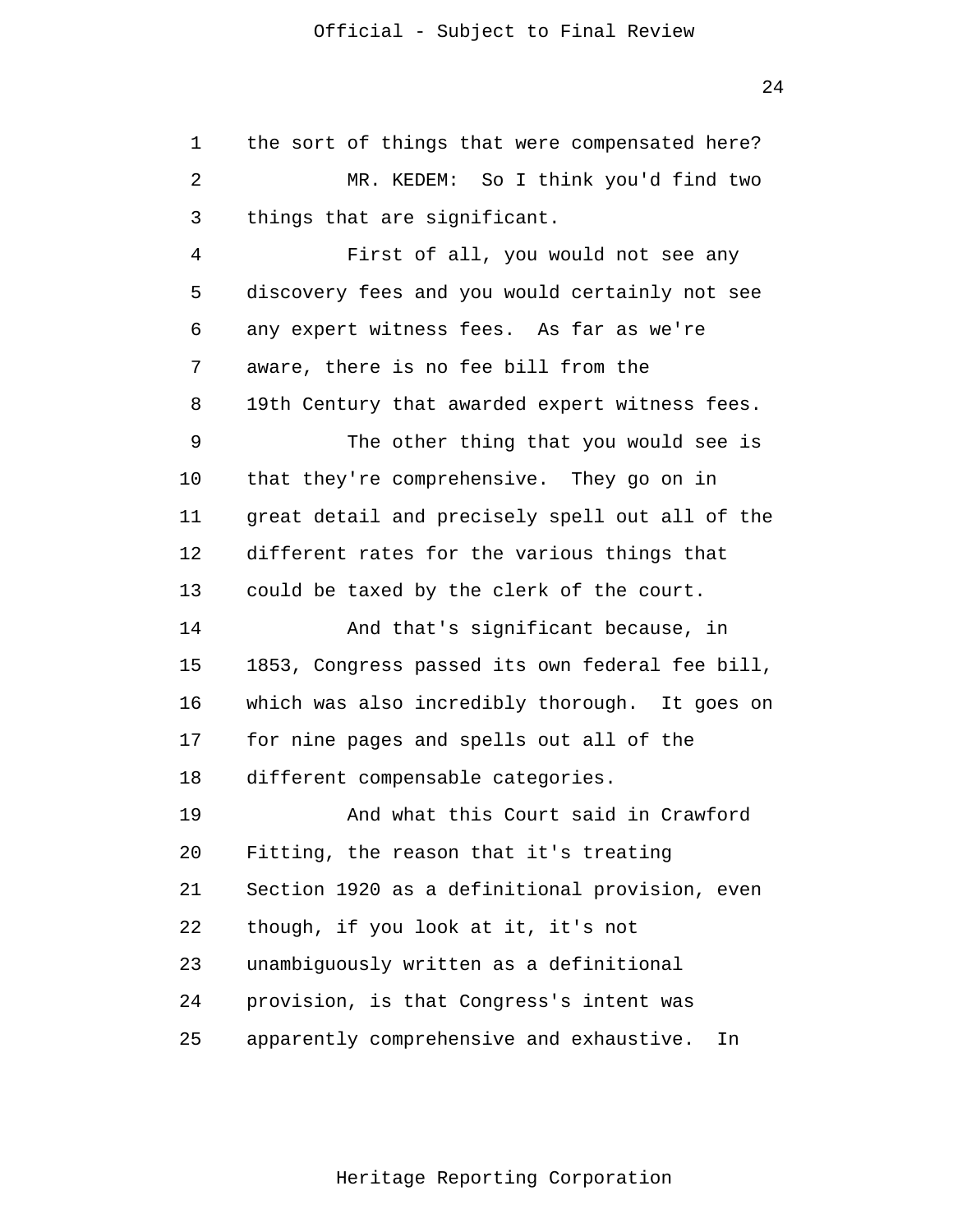1 2 other words, Congress did not want to leave anything undefined.

 3 4 **5**  $\overline{6}$  7 8 9 10 11 12 To buy Respondents' story, you would have to believe that, in 1831, even though Congress had never left things undefined before, it created a new regime, different from the one set up by the Process Act, of full compensation, essentially forcing federal courts to create their own copyright-specific fee bills, and that it achieved that objective simply by adding the word "full" in front of "costs."

> 13 14 15 16 17 18 19 20 21 22 23 24 25 And it's not as if the term "full costs" in Anglo-American law had some separate understood definition. We point you to a number of authorities interpreting statutes under English law. Now some of the cases are before 1831, some of them are after 1831, but they're all interpreting statutes that are from the 1600s and the 1700s, saying what those statutes has always been understood to mean, including in the context of the copyright case. There is a statute called -- there's a case called Avery, which interprets the Copyright Act of -- I think it was 1842 or

<u>25 and 25 and 25 and 25 and 25 and 25 and 25 and 25 and 25 and 25 and 25 and 25 and 25 and 25 and 25 and 25 and 25 and 25 and 25 and 25 and 25 and 25 and 25 and 25 and 25 and 26 and 26 and 26 and 26 and 26 and 26 and 26 a</u>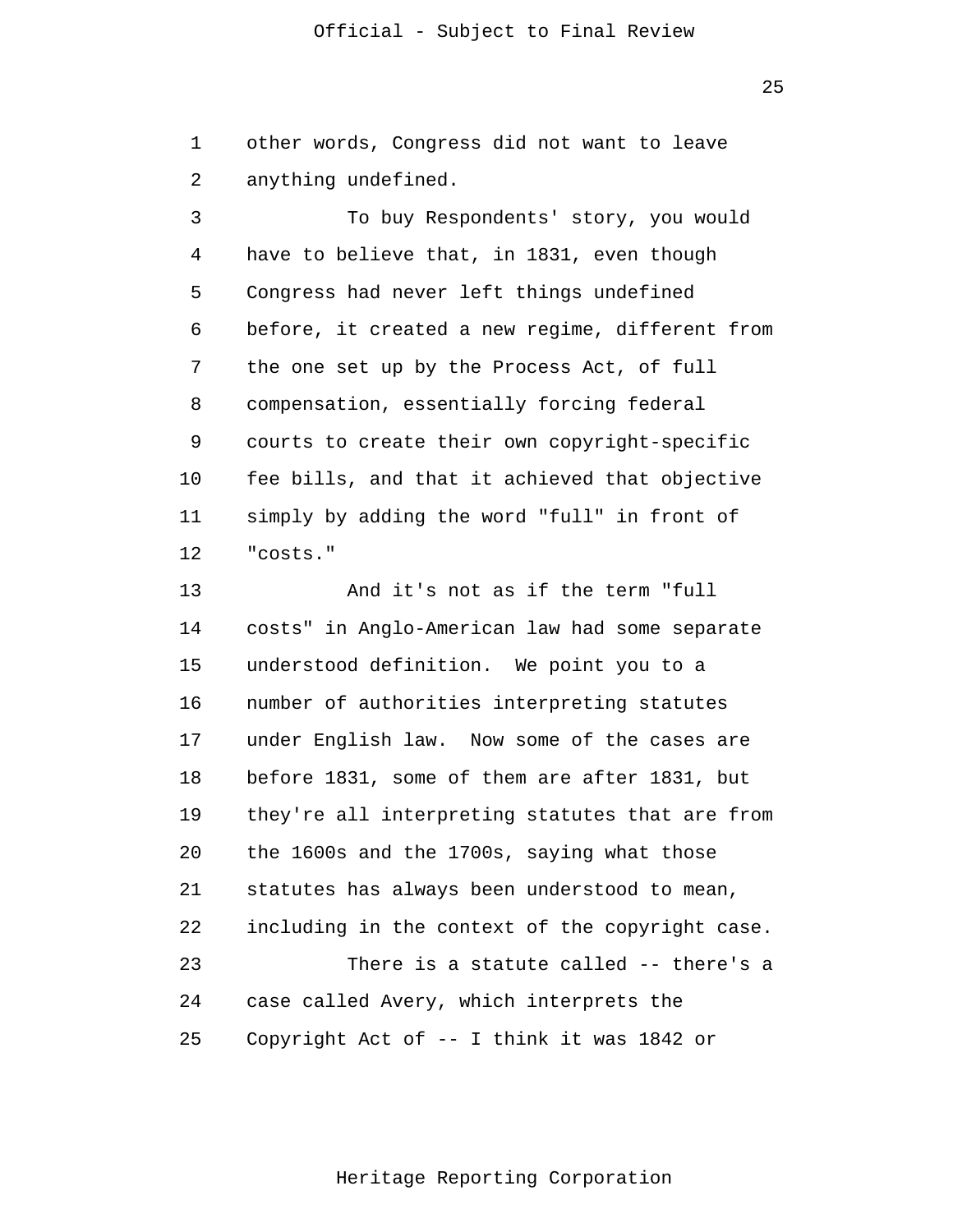26

 1 2 3 4 **5**  $\overline{6}$  7 8 9 10 11 12 13 14 15 16 17 18 19 20 21 22 23 24 25 something like that, and it says there is no understood distinction between costs that can be awarded in a statute that mentions full costs and one that just mentions costs. And that's true in the Copyright Act going back to the statute of Anne in 1709, which is the predecessor to all early American copyright law. Now, Justice Breyer, you made the point that it's very expensive in many cases to litigate these issues. You're going to need experts; experts cost money. And that is true. To some extent, the baseline rule that Congress has created and this Court has observed means that you're going to undercompensate people because cost is almost always a fraction of your total litigation expenses. The same argument was made in Murphy, that, for instance, a parent who wants to sue under the IDEA will have a lot of trouble making their case unless they can hire an expert, which is expensive. The same argument was made in Casey about civil rights plaintiffs. If it didn't carry the day in that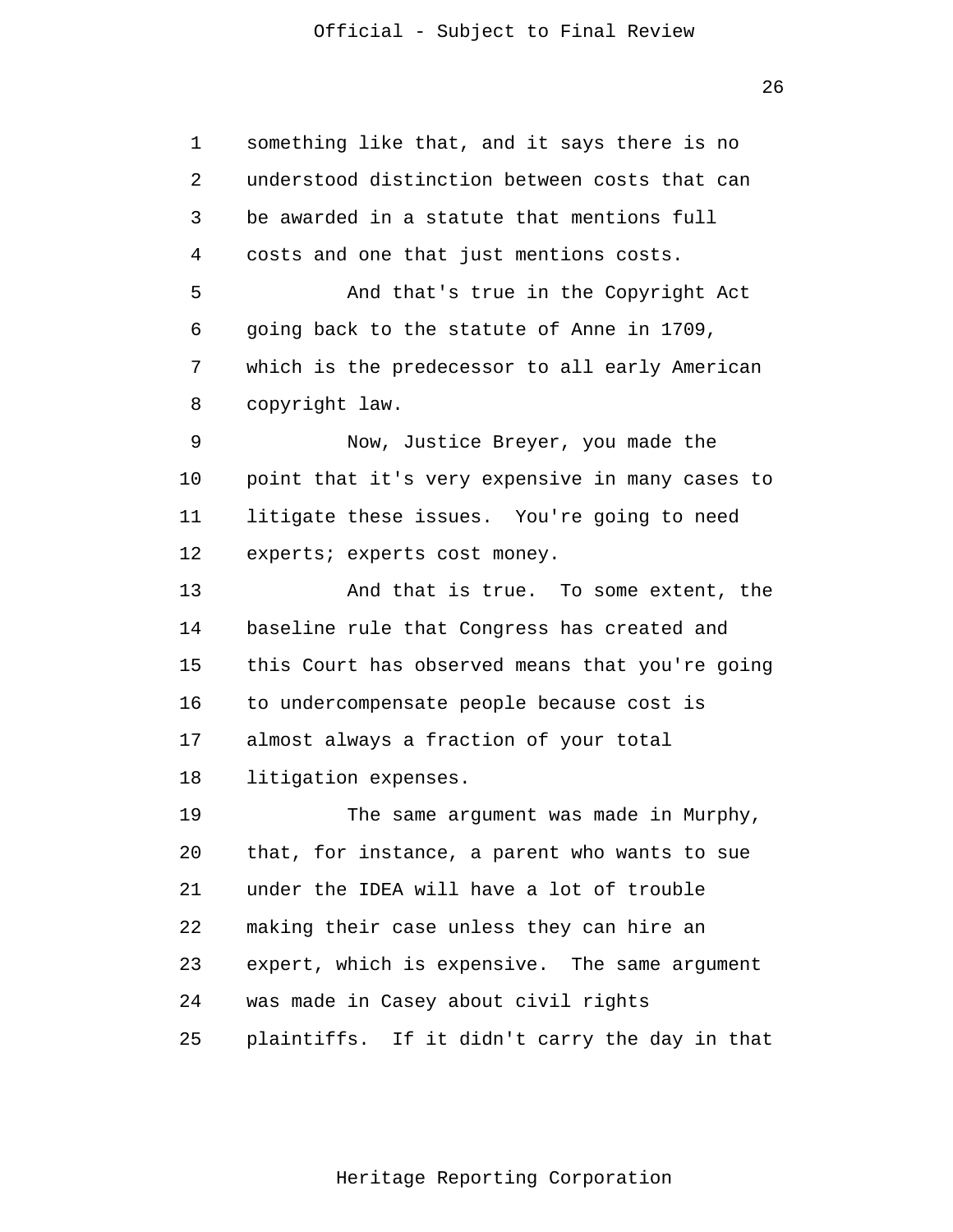27

 1 2 3 4 **5**  $\overline{6}$  7 8 9 10 11 12 13 14 15 16 17 18 19 20 21 22 23 24 25 case and in those contexts, then certainly it shouldn't win here in the copyright context. But, you know, Congress can respond in exactly the way that it did to this Court's decision in Casey. In Casey, this Court said you can't get your expert fees in certain civil rights cases. And so Congress passed a statute adding expert fees to the list of compensable expenses under Section 1988, which governs those civil -- same civil rights cases. The benefit of the Crawford Fitting formula is that it provides clear instructions to Congress to tell them if you want to include something that's not already listed in Section 1920, here's how you do it. And as my friend pointed out, it propagates all the way through if you amend Section 1920 itself, or you can create a specific provision. Now you might think all of this history is a bit of a muddle. Another benefit of the Crawford Fitting rule is that you don't have to perform a historical exegesis every time you come across a new provision with slightly different language. And remember that cost provisions are incredibly variable. They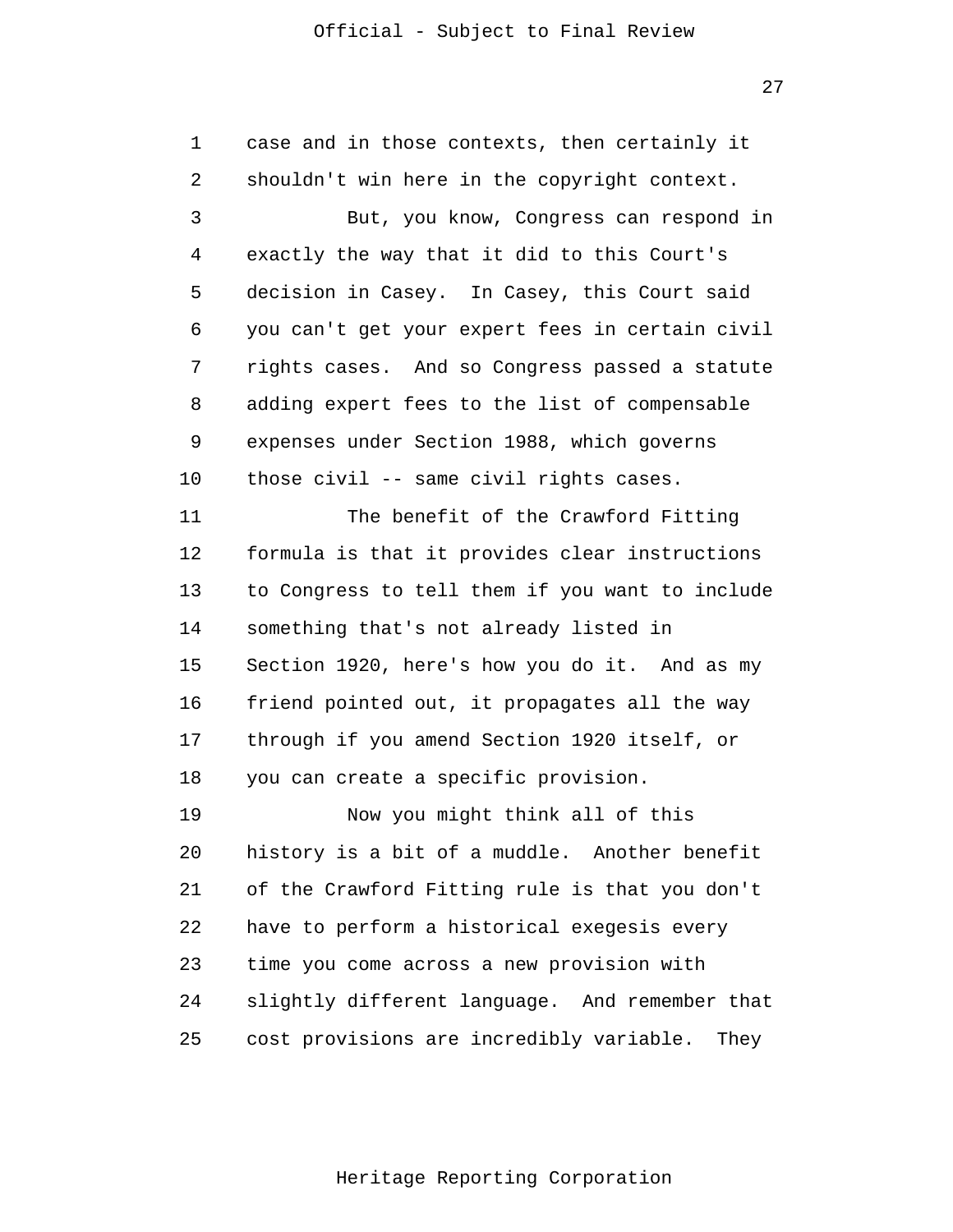28

 1 2 3 4 **5**  $\overline{6}$  7 8 9 10 11 12 13 14 15 16 17 18 19 20 21 22 23 24 25 talk about costs, costs for the proceeding, court costs, costs of the action, full costs, all costs. Justice Sotomayor, you brought up four additional statutes enacted more recently than this one which mention full costs, and you asked: Why did they do that? So, first of all, let's just say - put the point that all of them deal with intellectual property in some fashion, so chances are they were just copied from Section 505. But they all also specifically mention attorneys' fees, which is a big problem on Respondents' side because, if full costs already meant total compensation, there would have been no point in expressly adding attorneys' fees. Now Respondents' response to that is, well, in 1909, when the American rule wasn't well established, it was necessary to clarify that attorneys' fees were included in full costs. That doesn't work even in 1909 because the copyright statute as it was enacted then made full costs mandatory but attorneys' fees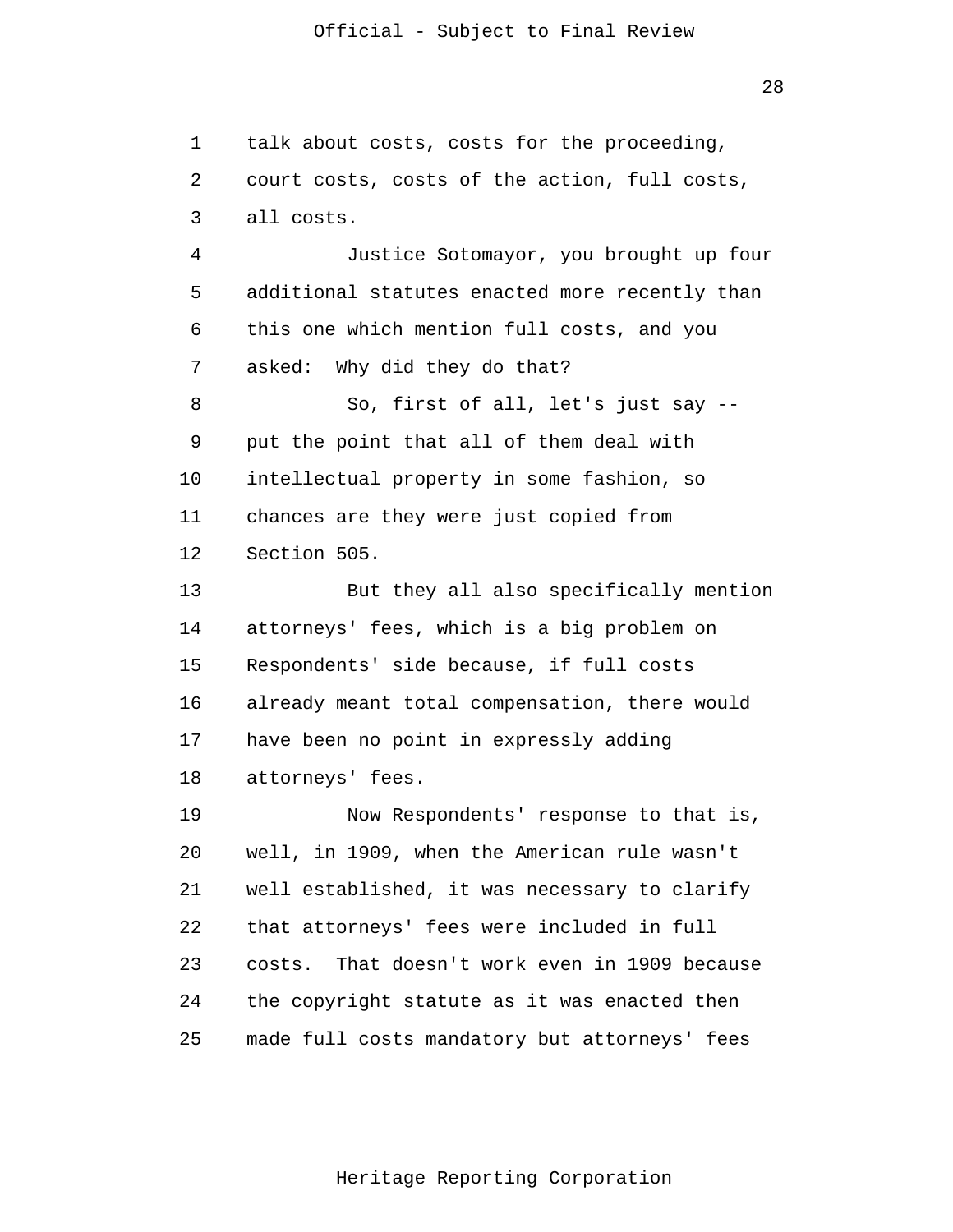1 2 3 4 **5**  $\overline{6}$  7 8 9 10 11 12 13 14 15 16 17 18 19 20 21 22 23 24 25 discretionary. So, clearly, Congress wasn't just clarifying that the latter was included in the former. JUSTICE ALITO: Well, Mr. Clement may have a surplusage problem, but you have a surplusage problem too, don't you? MR. KEDEM: So we think that --JUSTICE ALITO: "Full" -- it means nothing. MR. KEDEM: Yeah. So starting in 1976 when the provision was switched from discretionary to mandatory, then there is some redundancy with the authority that already existed under Section 1920. First of all, Congress generally doesn't tinker with existing language unless there was some reason to think that it was a problem, and, as my friend said, it was not until 2005 that the Copyright -- that anyone thought that the Copyright Act included something beyond what was already included in Section 1920, so there was no reason at that time for Congress to think there was a problem. And, to be honest, had Congress taken

Heritage Reporting Corporation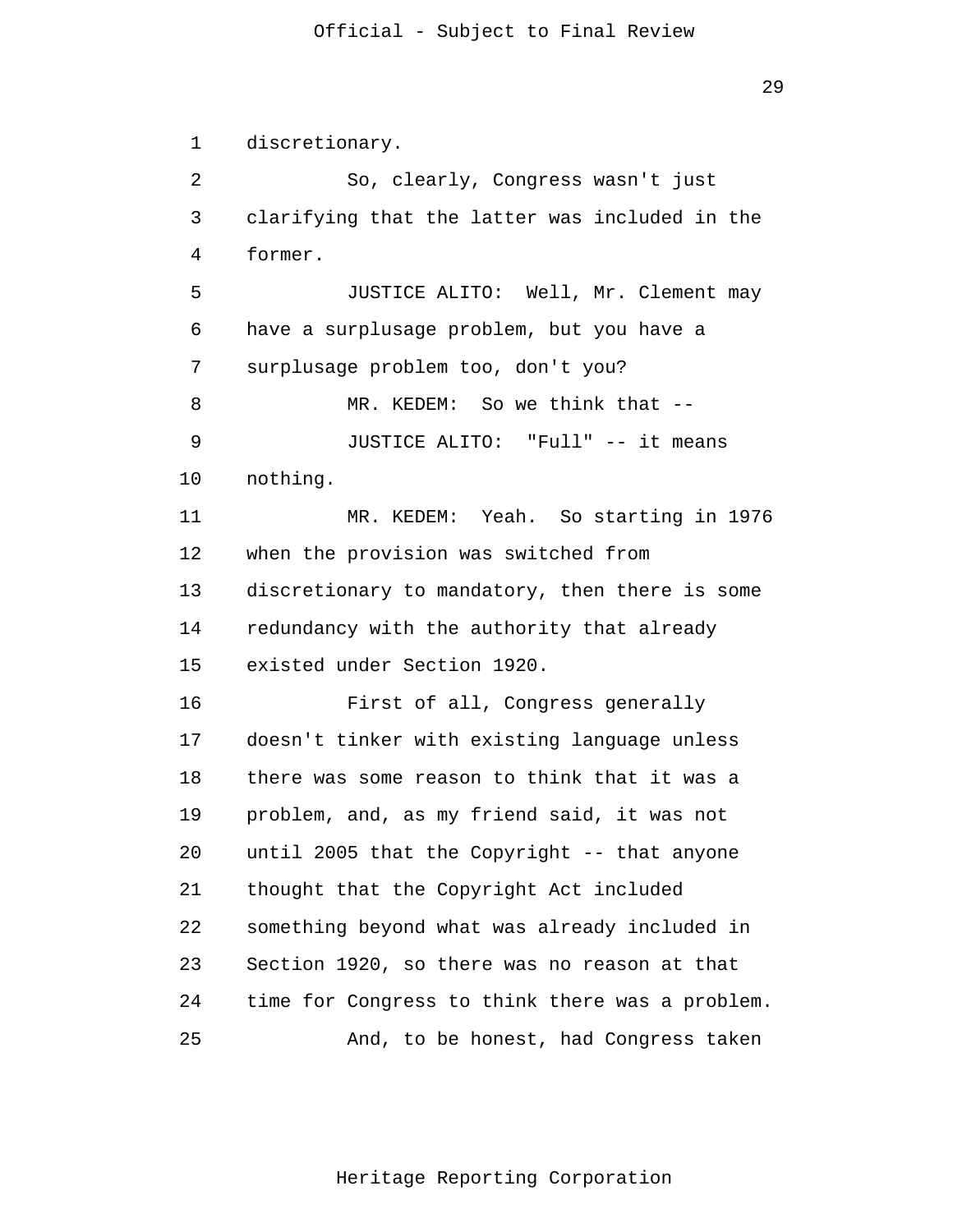30

 1 2 3 4 **5**  $\overline{6}$  7 8 9 10 11 12 13 14 15 16 17 18 19 20 21 22 23 24 25 the word "full" out of the statute in 1976, no doubt someone would have used that fact to argue, well, clearly, Congress was displeased with the broad copyright cost awards and, therefore, would have used it to argue for a narrower rule. But I think the probably most unsatisfying but most adequate answer -- JUSTICE KAVANAUGH: How would -- how would that have worked? That wouldn't have worked. MR. KEDEM: Well, I think you could have argued in a case like this one that even for the costs that are authorized in Section 1920, you can't get the full amount of it or you can't presumptively get the full amount of it because Congress took the word "full" out, so, clearly, it wanted to cut back on the costs that were awardable. I'm not saying it would have won, but that was an argument that someone might have made. But I think -- JUSTICE SOTOMAYOR: You didn't adopt your adversary's on-and-off switch for the meaning of "full."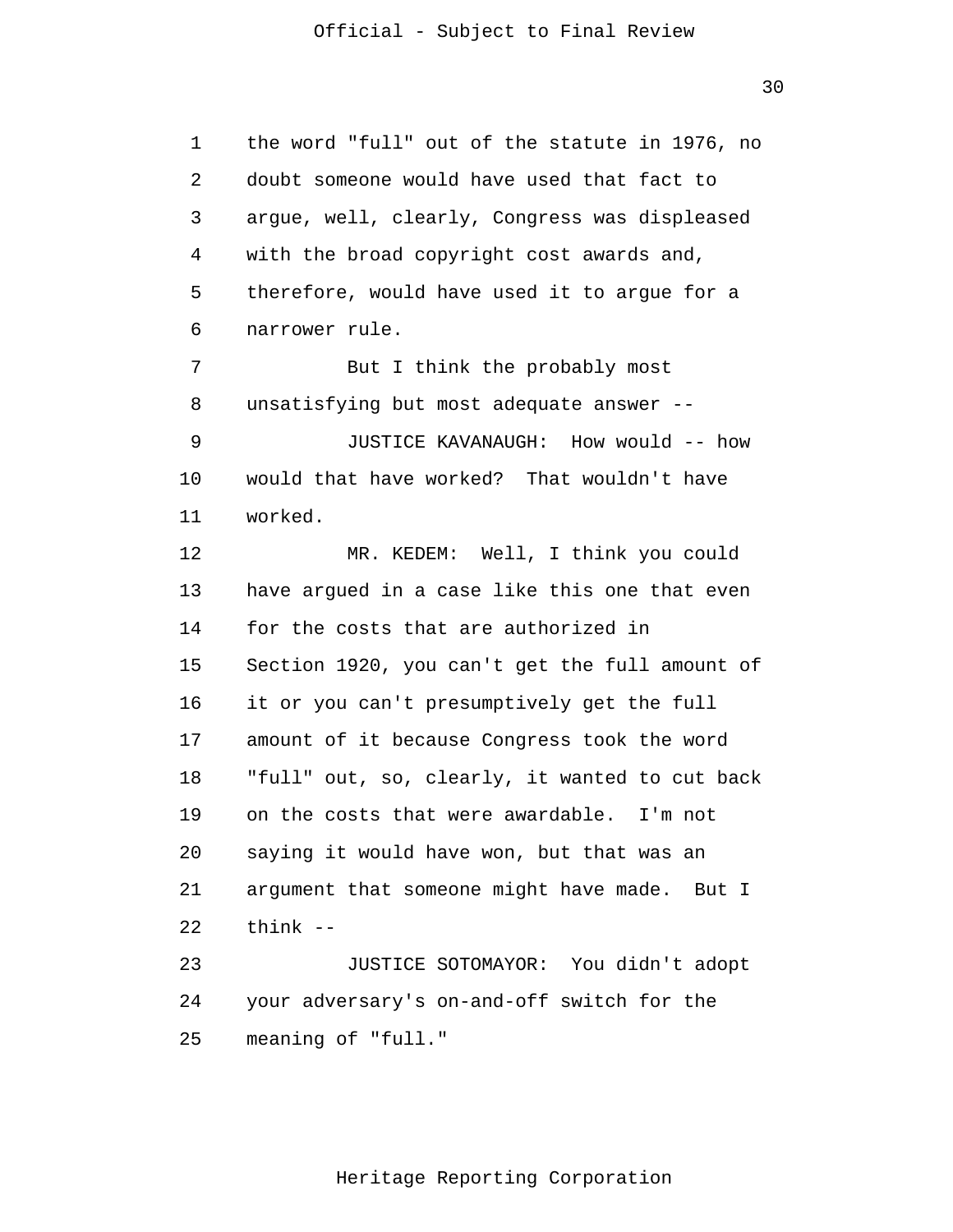1 2 3 4 **5**  $\overline{6}$  7 8 9 10 11 12 13 14 15 16 17 18 19 20 21 22 23 MR. KEDEM: That -- that's correct. That's the one place, I think, that we're different. JUSTICE SOTOMAYOR: So explain -- MR. KEDEM: So -- yeah. It -- it's not at issue here and it wasn't litigated, but, you know, we think it is plausibly -- textually plausible to adopt that reading, but probably, if Congress wanted to put district courts to the unnatural choice of all or nothing, then it would have used clearer language. But the problem doesn't go away on Respondents' side. It gets worse because the costs are that much greater. CHIEF JUSTICE ROBERTS: Thank you, counsel. Mr. Clement. ORAL ARGUMENT OF PAUL D. CLEMENT ON BEHALF OF THE RESPONDENTS MR. CLEMENT: Mr. Chief Justice, and may it please the Court: The authorization in Section 505 of the Copyright Act for the recovery of full

> 24 25 costs means what it says and authorizes the recovery of full costs, not just a narrow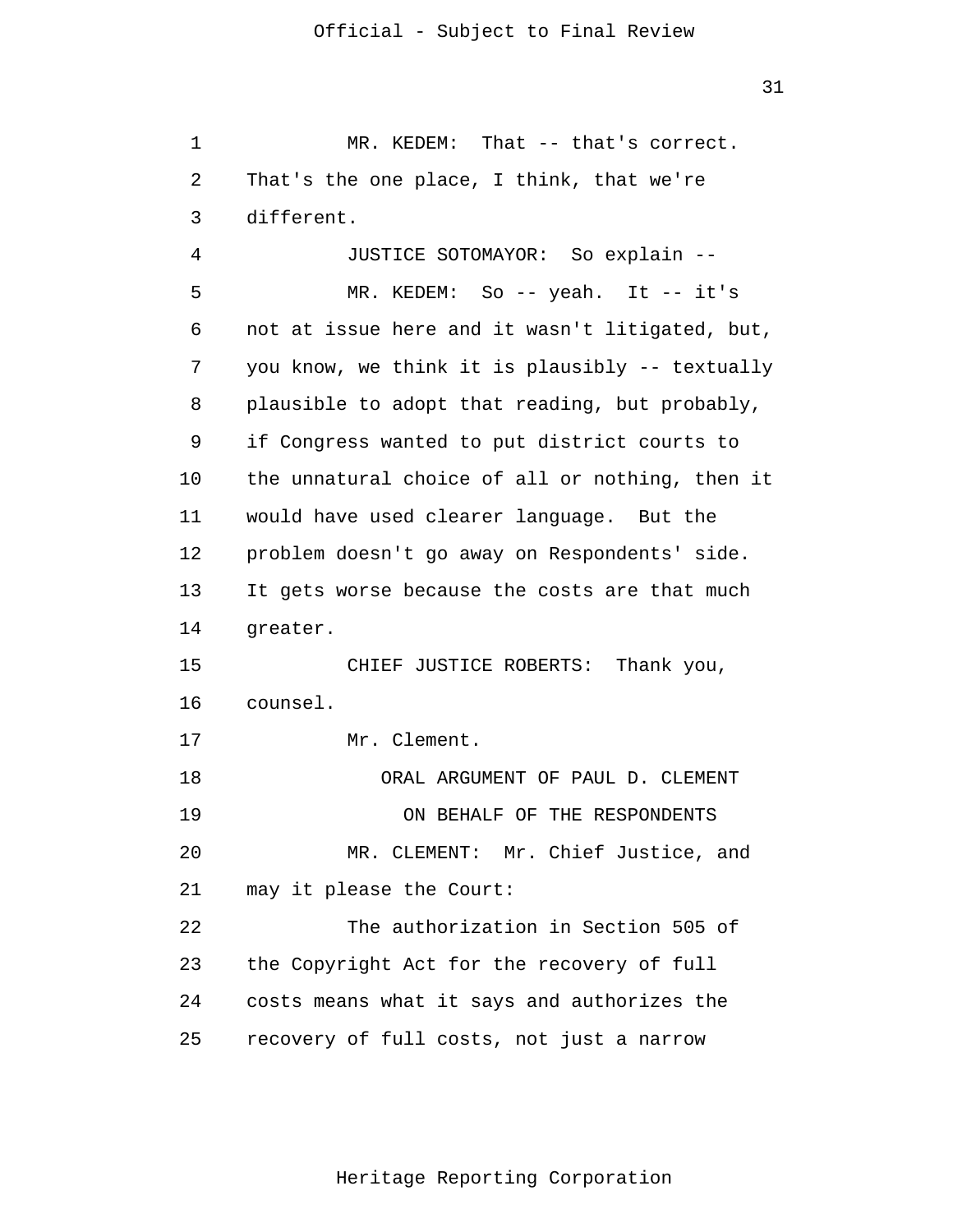32

| $\mathbf{1}$ | subset of costs set forth in Section 1920 as    |
|--------------|-------------------------------------------------|
| 2            | limited by Section 1821.                        |
| 3            | The contrary reading not only renders           |
| 4            | the word "full" completely superfluous, but it  |
| 5            | also effectively renders the first sentence of  |
| 6            | Section 505 without any meaning and renders     |
| 7            | three other federal statutes that authorize the |
| 8            | discretionary award of full costs meaningless   |
| 9            | the day they were enacted.                      |
| 10           | There is no reason to adopt a                   |
| 11           | construction that has those kind of             |
| 12           | consequences in rendering other statutory       |
| 13           | provisions superfluous. The better course is    |
| 14           | to say that "full" means full, rather than      |
| 15           | nothing at all.                                 |
| 16           | Now I'd like to start with a response           |
| 17           | to Justice Alito's question about what we can   |
| 18           | tell that would have happened between 1831 and  |
| 19           | 1853.                                           |
| 20           | Neither side here has a lot of case             |
| 21           | law to talk about, and that's because in the    |
| 22           | vast, vast majority of these, and both sides    |
| 23           | have looked for it, the courts just awarded     |
| 24           | costs and didn't say another word about it.     |
| 25           | And sometimes they even awarded costs as part   |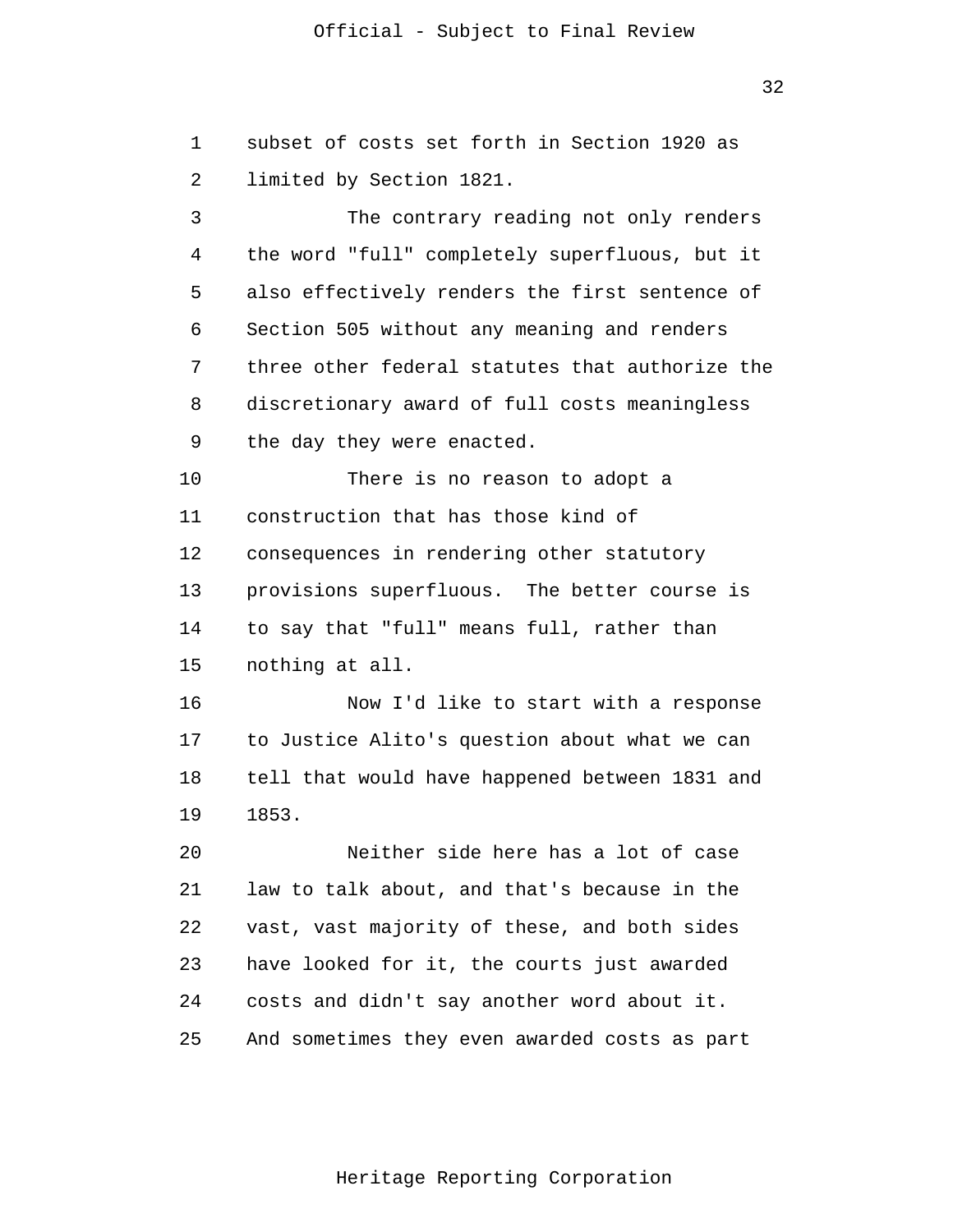1 2 3 4 **5**  $\overline{6}$  7 8 9 10 11 12 13 14 15 16 17 18 19 20 21 22 23 24 25 of damages. The -- probably the best case that tells you something about what was going on, at least between 1831 and 1853, is a case called Ferrett against Atwill that's cited by my friends in their brief, and this is Justice Nelson riding on circuit. The Court here  $--$  the  $--$  as  $--$  as a circuit justice, he actually says something about costs because you have a case where, essentially, there are 11 works at issue and there were 11 suits. And the defendant who won and resisted the claim in all 11 suits basically tried to get kind of 11 of everything. And so that required the courts to sort of sort through that. Now I think two things are telling about this opinion. First, in deciding the costs, and this cases arises in New York, the judge -- Justice Nelson doesn't look exclusively to New York law. He looks to New York law for some things, but he also looks to a then extant federal circuit rule to address one of the other items of costs. And so I think he's doing exactly what

Heritage Reporting Corporation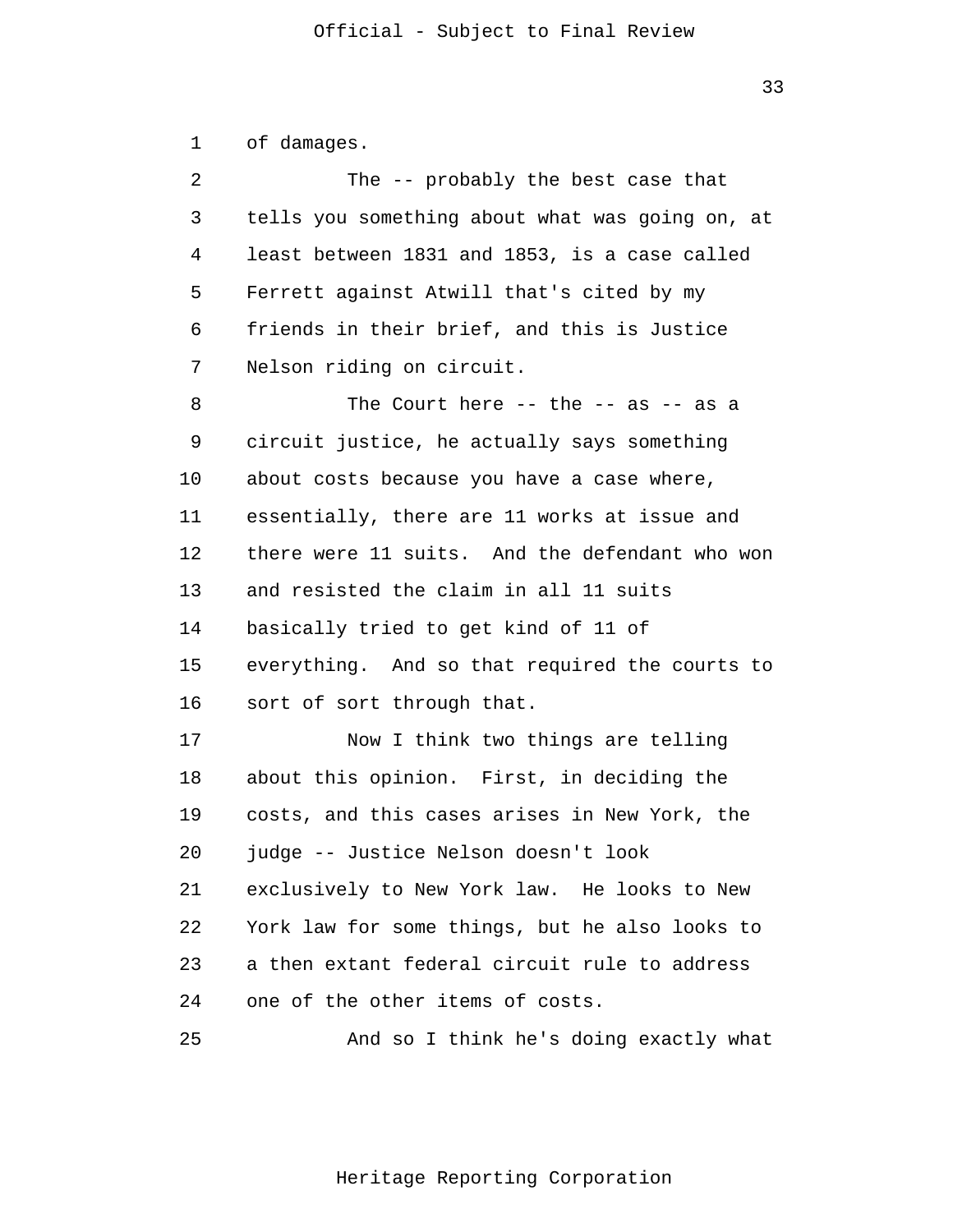34

| $\mathbf 1$ | you expect somebody to do when they have a      |
|-------------|-------------------------------------------------|
| 2           | federal law requirement of full costs but not a |
| 3           | lot of other federal law. They look to what     |
| 4           | little federal law there is, the circuit rule,  |
| 5           | and then they also look to state practice.      |
| 6           | But the second thing -- and this is             |
| 7           | what I think is most directly responsive to     |
| 8           | Justice Alito's question and I think most       |
| 9           | important -- is the last item of costs that     |
| 10          | Justice Nelson awards is "attorney and counsel  |
| 11          | fees on argument are taxable in each case."     |
| 12          | Now I assume but I don't know for sure          |
| 13          | that it may be that under the New York          |
| 14          | schedule, that those attorneys and counsel's    |
| 15          | fee were taxable. The opinion doesn't tell us   |
| 16          | that.                                           |
| 17          | But the one thing it tells us                   |
| 18          | absolutely certainly is that Petitioners are    |
| 19          | dead wrong when they say that between 1831 and  |
| 20          | 1853, full costs would have been well           |
| 21          | understood by everybody to be limited to party  |
| 22          | and party costs and not cover something like    |
| 23          | attorneys and counsel fee for argument.         |
| 24          | <b>JUSTICE KAGAN:</b><br>Mr. Clement --         |
| 25          | MR. CLEMENT:<br>Sure.                           |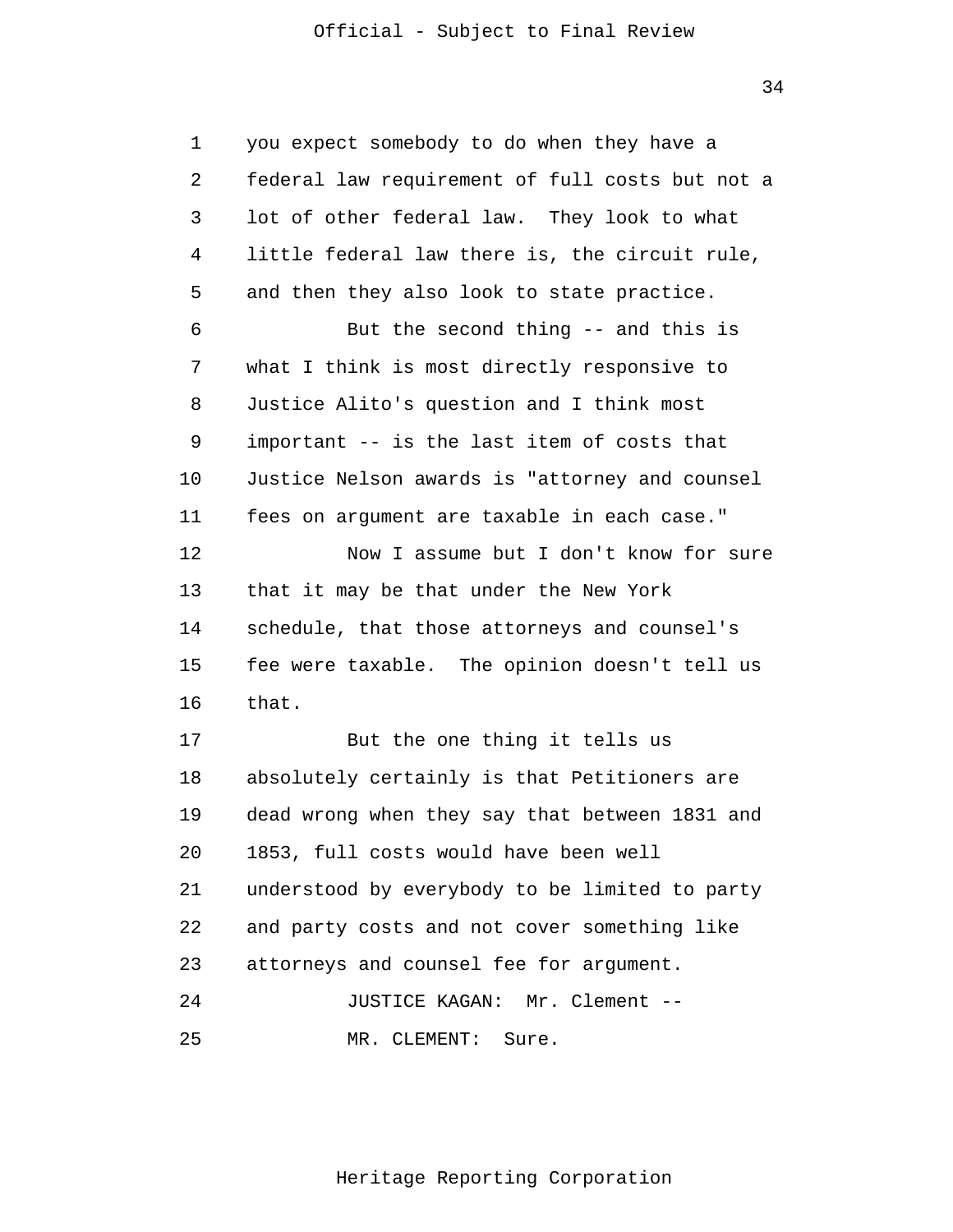35

 1 2 3 JUSTICE KAGAN: -- you agree that if the word "full" wasn't in the statute you would lose?

 4 **5**  $\overline{6}$  7 8 9 10 MR. CLEMENT: Absolutely, Your Honor. JUSTICE KAGAN: Okay. So we -- we decided a case earlier this year on the basis of the legal proposition that adjectives modify nouns. Why doesn't that kill you in this case? In other words, "full" can only modify costs as defined in 1920.

> 11 12 13 14 15 16 MR. CLEMENT: So I think that case helps us because it shows that you look at both the adjective and the noun, and I think what the Court didn't have to say there but is absolutely true is sometimes the adjective tells you how the noun is being used.

> 17 18 19 20 21 22 23 Just to illustrate that the adjective can make a big difference, if you think about the Weyerhaeuser case, and the adjective wasn't critical but was potential, potential habitat, I mean, habitat would still have a meaning, but I think the case would be very different. But I think what's more telling here

> 24 25 is I think what the dispute here is we say that Congress in 1831, in 1909, in 1976 used the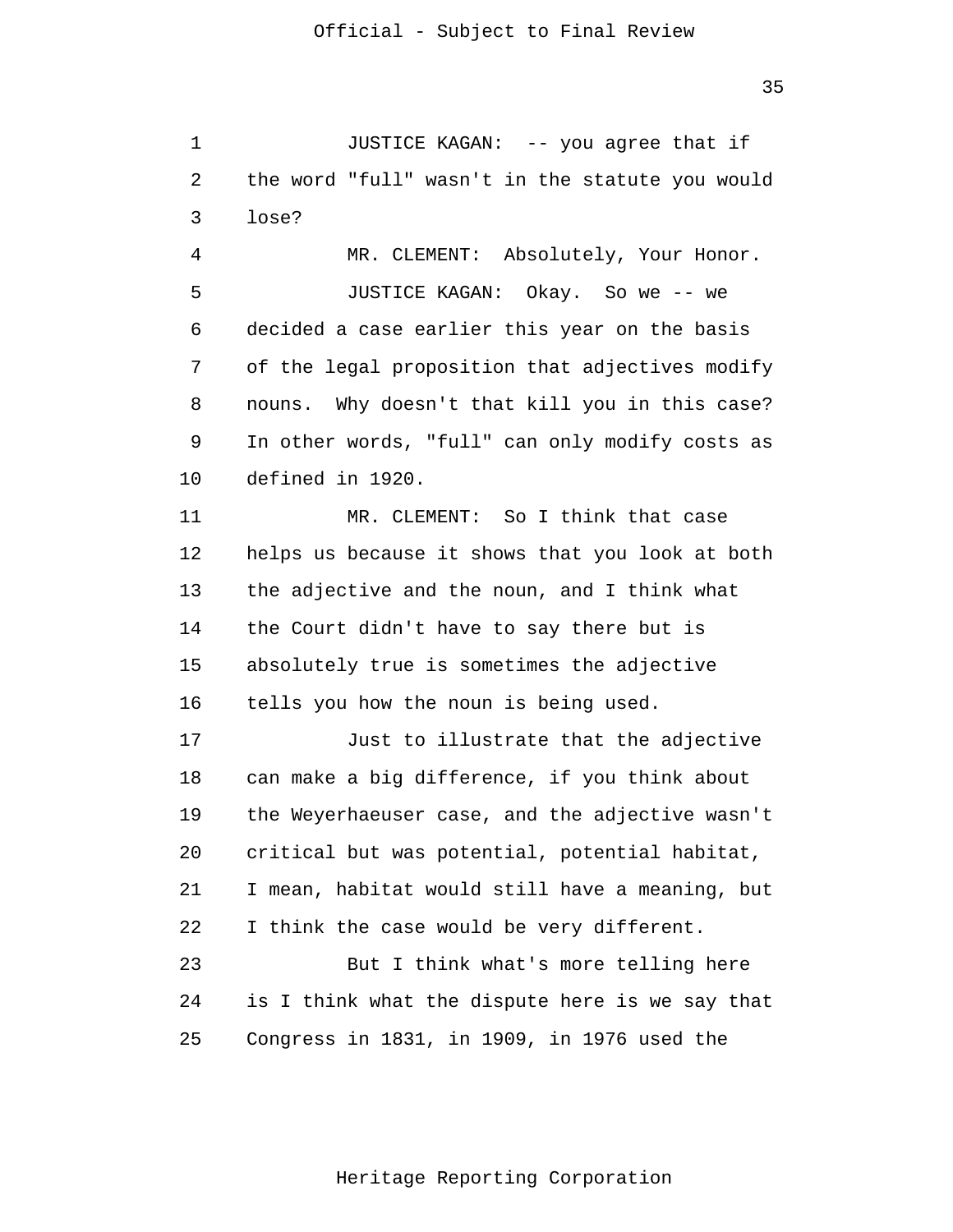36

 1 2 3 4 **5**  $\overline{6}$  7 8 9 10 11 12 13 14 15 16 17 18 19 20 21 22 23 24 25 phrase "full costs" capaciously and used the word "costs" in its ordinary meaning. My friends on the other side say, no, "cost" was being used in a term of art sense. I think you look to the adjective in this case to tell you which of us is right. And I think there are -- JUSTICE KAGAN: But that's a strange kind of thing, because you -- we started, you said, if it just said cost, we would all understand that it was the term of art in 1920 costs. And then you say that by adding the word "full," rather than to say, look, it really is the full amount of the 1920 costs, don't try slicing and dicing the 1920 costs, rather, you want to use the word "full" to suggest that it's not the 1920 costs we're talking about at all. It's some different kind of costs. MR. CLEMENT: And I don't think that's strange at all, because it's not like some radically different kind of cost. It's the ordinary meaning of costs. And imagine if Congress had used the, I would have thought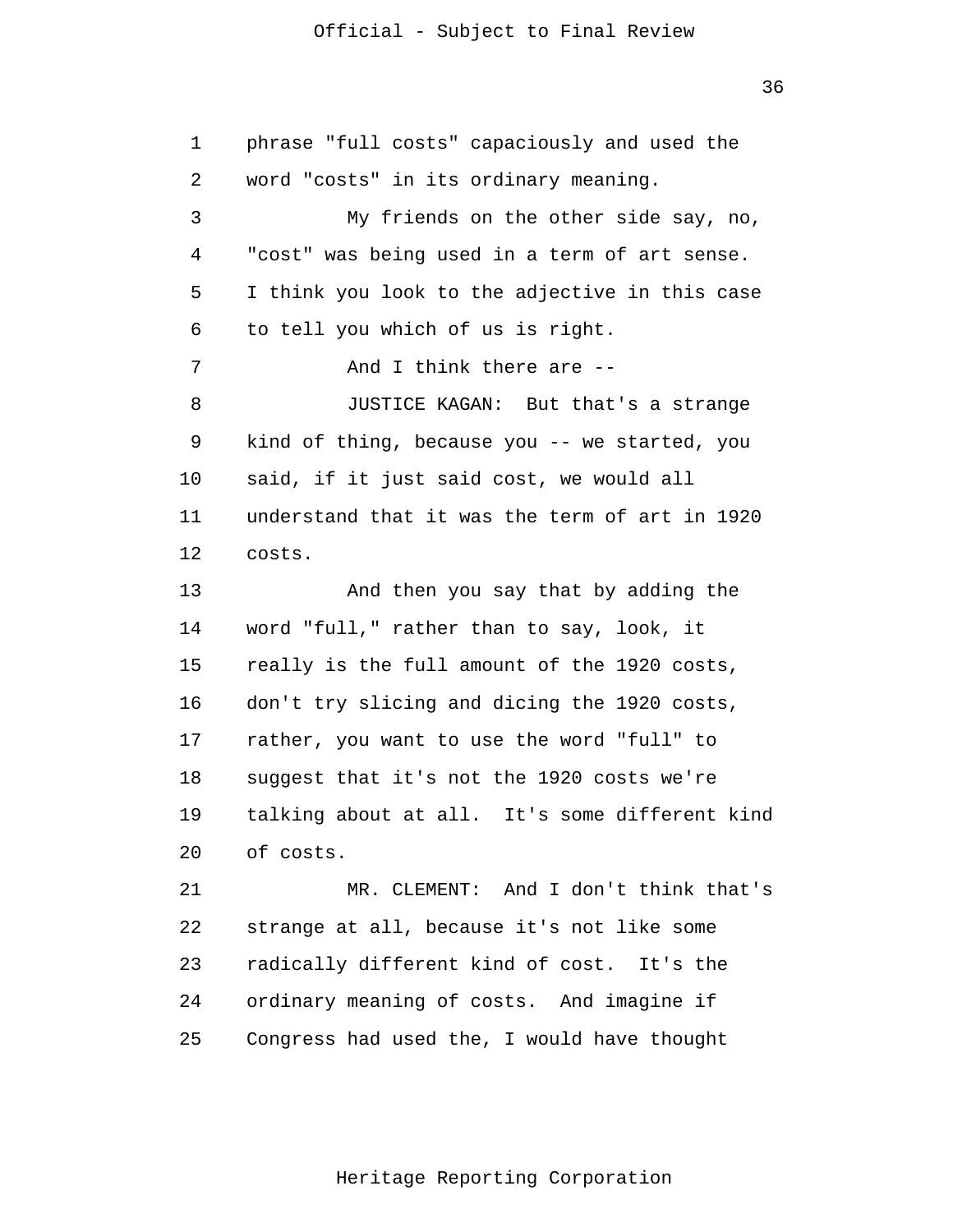37

| $\mathbf 1$ | until I got involved in this case, narrower     |
|-------------|-------------------------------------------------|
| 2           | phrase, non-taxable costs.                      |
| 3           | Now, if Congress had expressly                  |
| 4           | provided for the recovery of non-taxable costs, |
| 5           | I would think to a moral certainty that would   |
| 6           | tell you that Congress is using the word        |
| 7           | "costs" not in the term of art sense of taxable |
| 8           | costs, because I can't imagine Congress meant   |
| 9           | to say non-taxable taxable costs.               |
| 10          | It would be a strong indication that            |
| 11          | Congress used "cost" in its ordinary sense.     |
| 12          | I think "full" does the exact same              |
| 13          | thing. And I think, think about it this way:    |
| 14          | what you're really talking about here is a      |
| 15          | choice between an ordinary meaning that's       |
| 16          | broader and a term of art meaning that's        |
| 17          | narrower.                                       |
| 18          | When Congress uses the phrase with the          |
| 19          | modifier "full," I sure would have thought      |
| 20          | that's an indication that Congress means to     |
| 21          | adopt the broader reading and not the narrow    |
| 22          | reading that is the term of art.                |
| 23          | And I think if you look at this from            |
| 24          | every relevant historical standpoint, which I   |
| 25          | think is 1831, 1909, and 1976, it all points    |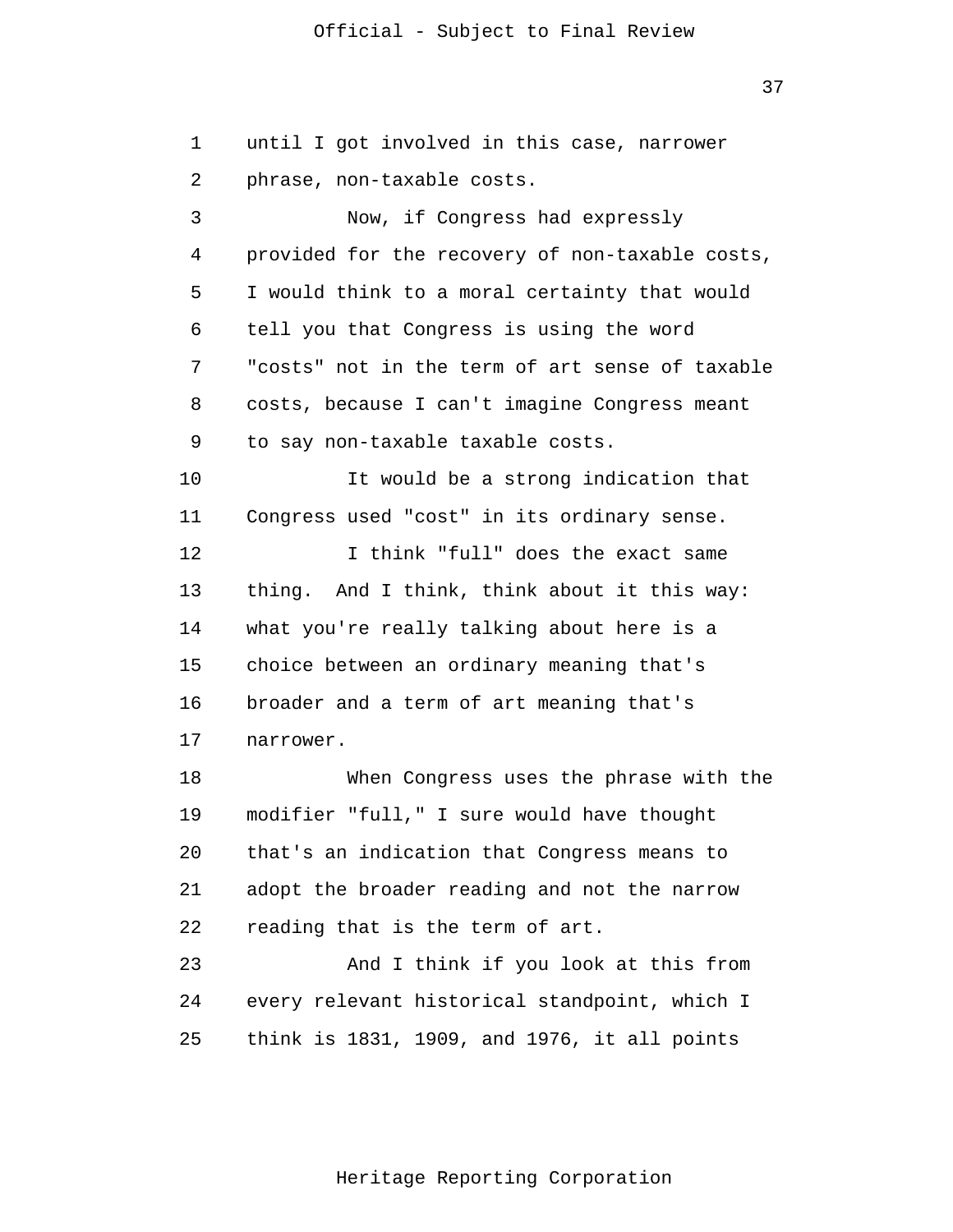38

 1 2 3 4 **5**  $\overline{6}$  7 8 you in favor of the ordinary meaning construction of costs. So, in 1831, the one thing we ought to be able to agree on is Congress was not using costs in 1831 in a narrow sense to refer to some other federal statute that provided a schedule of fees, because there wasn't one for another 20 years.

 9 10 11 12 13 14 15 16 17 18 So I assume, consistent with this Court's cases, that when Congress used the term "full costs" in 1831, it was using it in its ordinary meaning, which would have covered all of the costs of litigation, and my friend's efforts to superimpose a narrow party-to-party costs framing on that is simply not borne out by the historical practice, as that Ferrett case shows, and I know it's not a lot, but it's all anybody has.

> 19 20 21 22 So I think it is clear that, between 1831 and 1853, ordinary costs was -- rather, "full cost" was being construed in its ordinary meaning way.

 23 24 25 Then we get to 1909, a major revision of the statute. Congress carries forward the same term.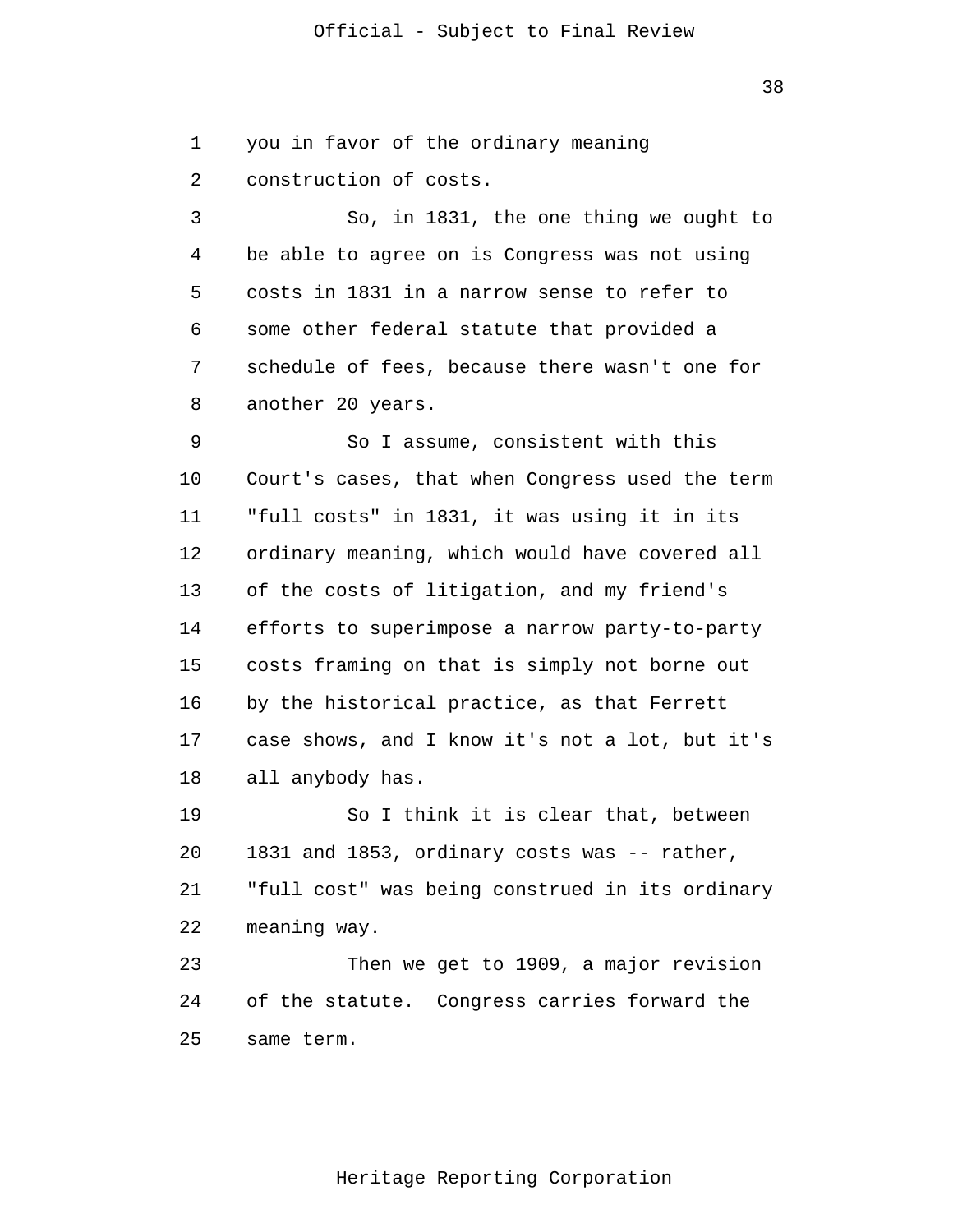1 2 3 4 **5** I understand this Court's basic rule to be that when Congress carries forward the same term, without making any change in it, it still has its meaning from 1831. But Congress does do something interesting in 1909.

 $\overline{6}$  7 8 9 10 11 12 13 It uses in the same statute the word "taxable costs" and the word "full costs," or the phrase "full costs." And I think it uses them in contradistinction. Certainly, every principle of statutory construction says that when Congress uses different words in the same statute, you try to find different meanings for them.

> 14 15 16 17 18 And, here, I think that basic rule is reinforced because Congress uses the phrase "taxable costs" in a very narrow context for the recovery of certain royalties, and then it makes those taxable costs recovery

 19 discretionary.

 20 21 22 23 24 25 For every other claim under the statute, tax recovery is mandatory and Congress uses the term "full costs." So I think, if you look at it in 1909, you would also give it an ordinary meaning construction. You would also think that Congress was using costs not as a

Heritage Reporting Corporation

39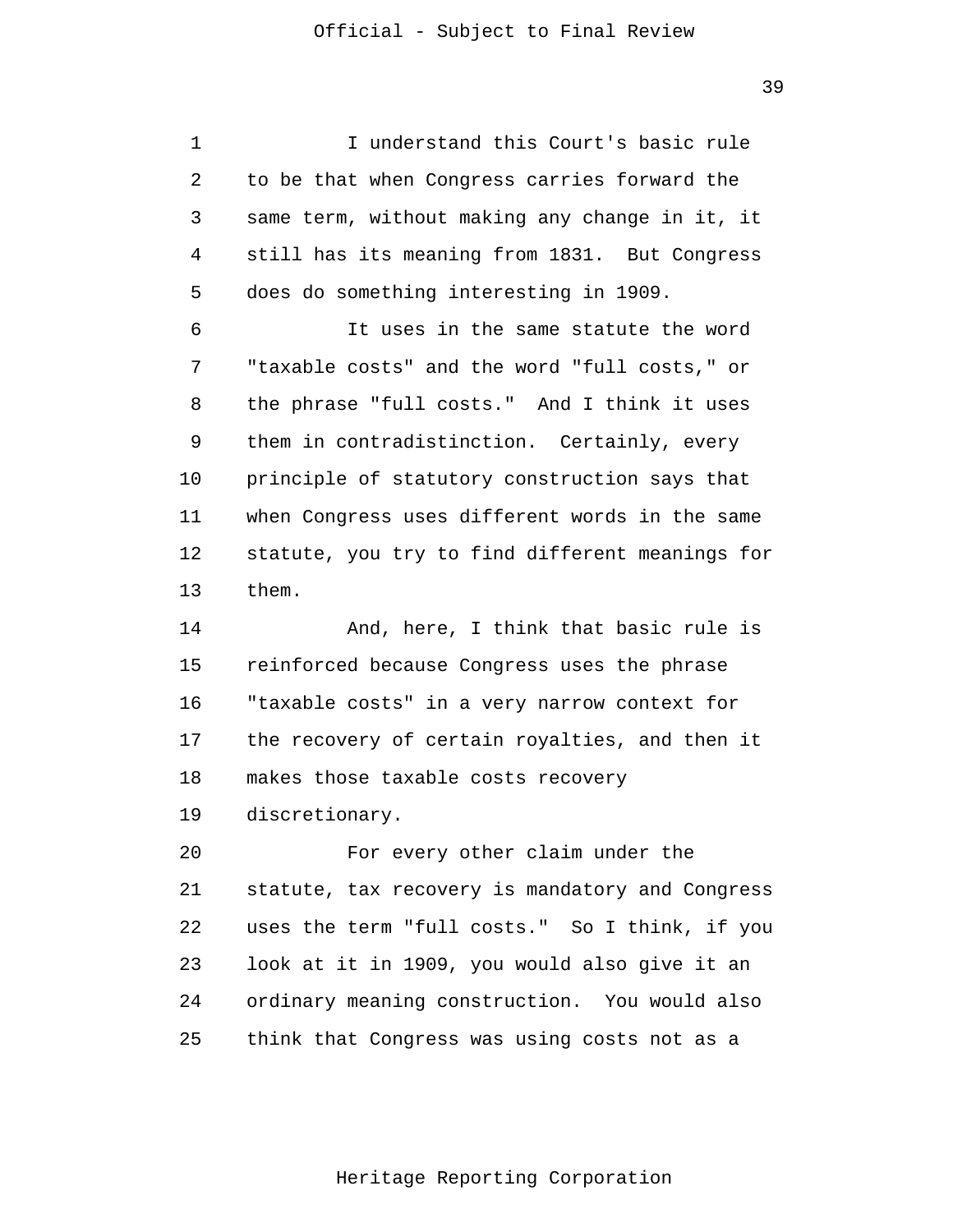1 2 3 4 **5**  $\overline{6}$  7 8 9 10 11 12 13 14 15 16 17 18 19 20 21 22 23 24 25 term of art but as a broad, ordinary construction phrase. And then we come to 1976, where my friends in the SG's office have to admit that by making cost recovery discretionary, full cost recovery discretionary, then Congress was essentially under their view rendering the word "full" completely superfluous. And it seems to me, again, if you -- I think the first principle would be, since they're using the same phrase, you go back to the 1831 original public meaning. But even if you look at 1976, I think what you would see there is, in a choice between interpreting costs in the ordinary meaning way and using costs in a term of art way, it is precisely because they want to use terms of -- cost in the term of art sense that they render "full" superfluous, where, if you continue as a constant thread to say "cost" means the ordinary meaning of costs, then "full" is not superfluous. JUSTICE KAVANAUGH: They say that your argument makes the second sentence of 505 superfluous. Your response?

40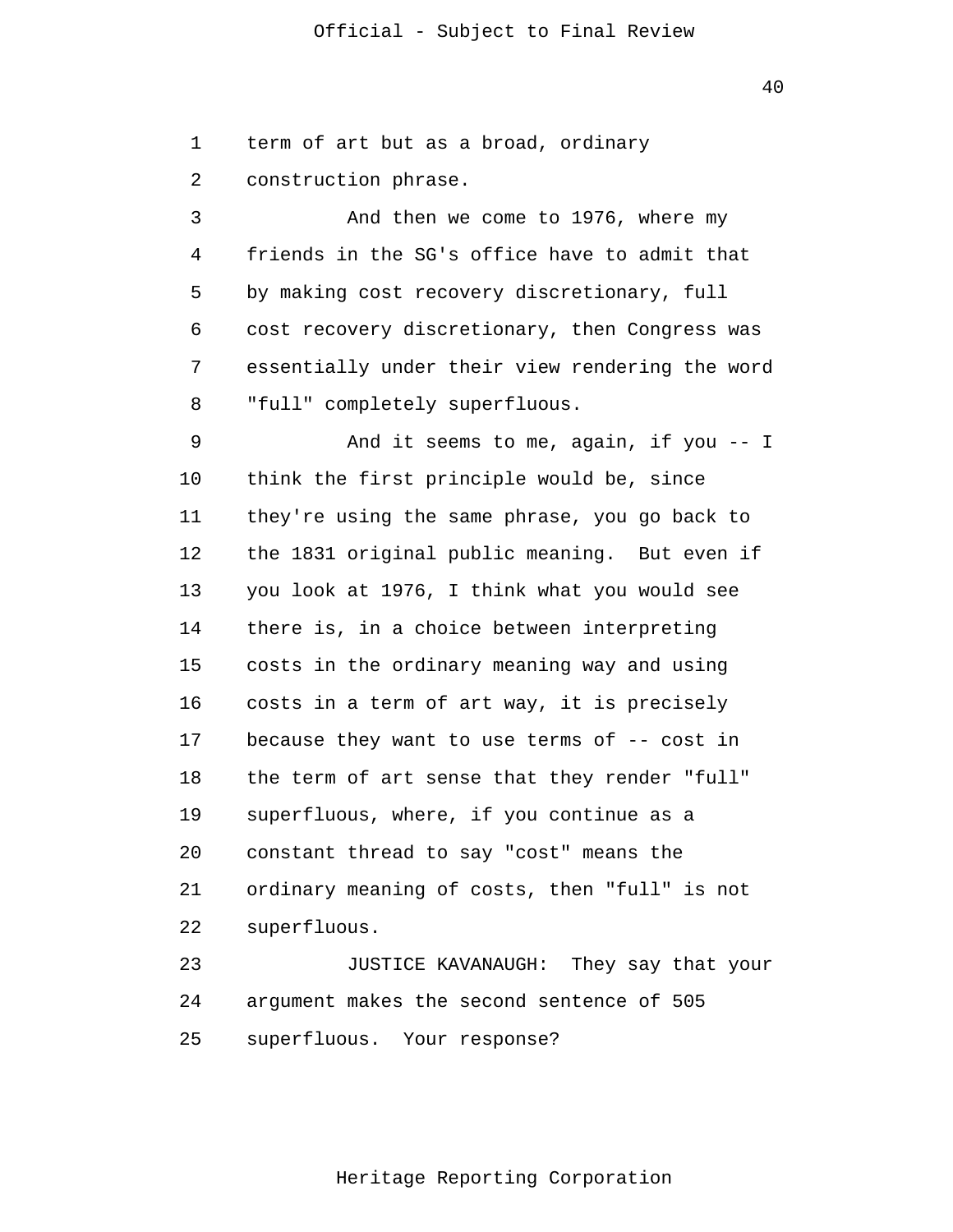41

 1 2 3 4 **5**  $\overline{6}$  7 8 MR. CLEMENT: So I have two basic responses. One you've seen in the brief, which is the argument that, given the American rule and the fact that it took the kind of currency it did, I think, a congressional staffer would be well advised to tell their boss, I think you ought to put in something specific about attorneys' fees here.

 9 10 11 12 13 14 But I have another argument which I think at the end of the day for the textualists ought to be more compelling, which is at no time in history was the second sentence of the Copyright Act fees provision, in fact, superfluous.

> 15 16 17 18 19 20 21 22 So the first relevant period is 1909 to 1976, and as my friend from the SG's office points out, in that period, full cost recovery is mandatory, but attorneys' fee recovery is discretionary. So there's no way for Congress not to address attorneys' fees separately if they want to accomplish the goal of keeping attorneys' fees awards discretionary.

 23 24 25 Then you come to the period 1976 to the present, and then it is also true at that point both awards become discretionary, but the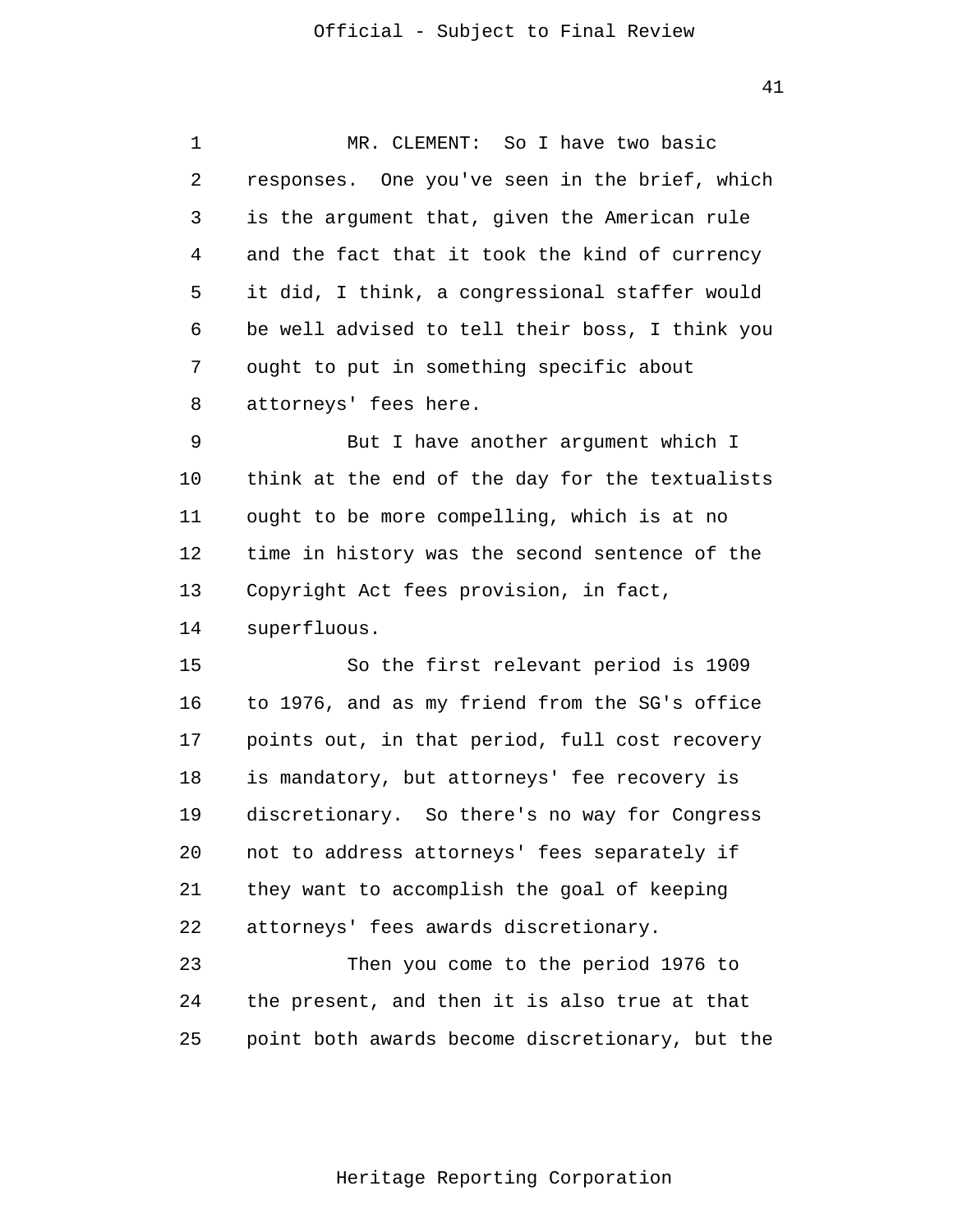42

 1 2 3 4 reason the second sentence still isn't superfluous is the first couple of words in the second sentence, "except as otherwise provided by this title."

**5**  $\overline{6}$  7 8 9 10 11 12 13 And those words are a signal and respectfully a cross-reference to Section 412. And I think last week you had a case about registration of copyrights. And 412 basically says that if you don't timely register your copyright, you don't get certain remedies under the Act, specifically statutory damages and attorneys' fees, but you still get your full costs.

> 14 15 16 17 18 So, even after 1976, Congress had a very good reason to treat attorneys' fees differently from costs. And so, under our construction of the statute, not one word of the statute is superfluous.

 19 20 21 22 23 JUSTICE BREYER: What do you say to, is there -- is there anything that will help me, and I might be unique in this, but I -- I often think that Congress when it uses these words doesn't really think about it.

 24 (Laughter.)

 25 JUSTICE BREYER: They -- they go up to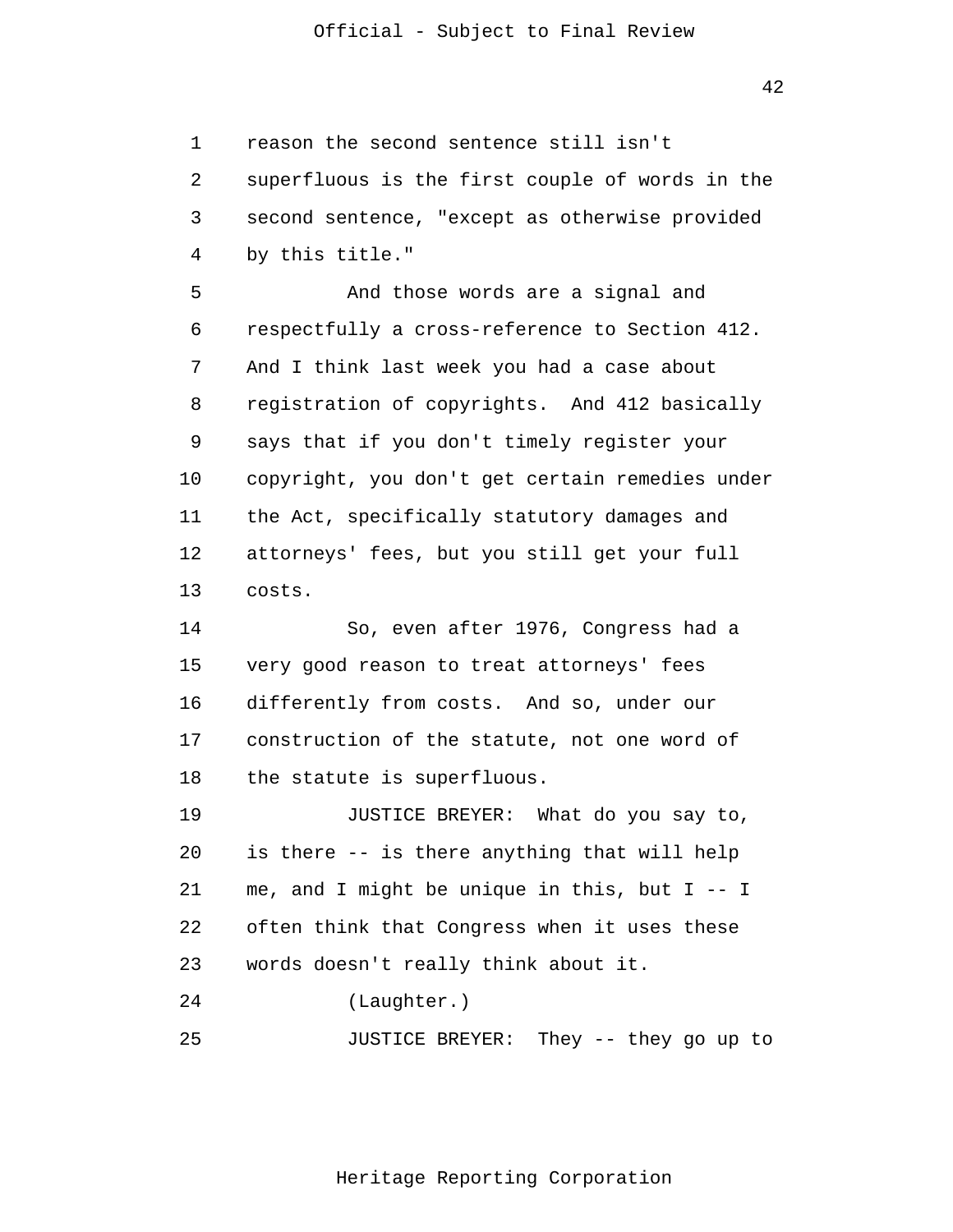43

 1 2 3 4 **5**  $\overline{6}$  7 8 9 10 11 12 13 14 15 16 17 18 19 20 21 22 23 24 25 the drafting section, there is a drafting section, and you'll get a young man or woman there who has to write a very complicated statute, and -- and they might use words they don't really think about. And so I look to a lot of other things, as in Murphy. All right. Now the Copyright Act of '76 has an enormous history, volume after volume, and my guess is you looked through that, or you had somebody look through it. And is there anything that helps you, or that hurts you if you want to say, in -- in that long, long history of the '76 reform? MR. CLEMENT: So, Justice Breyer, I didn't see anything there that I found particularly helpful. I do want to talk about some of the 1984 legislative history. JUSTICE BREYER: But I'm more -- I -- I mean, all right. The '84 year is in your brief, I think. MR. CLEMENT: Yeah, and it's really quite terrific, I think, for those that look at that sort of thing. JUSTICE BREYER: Okay. All right.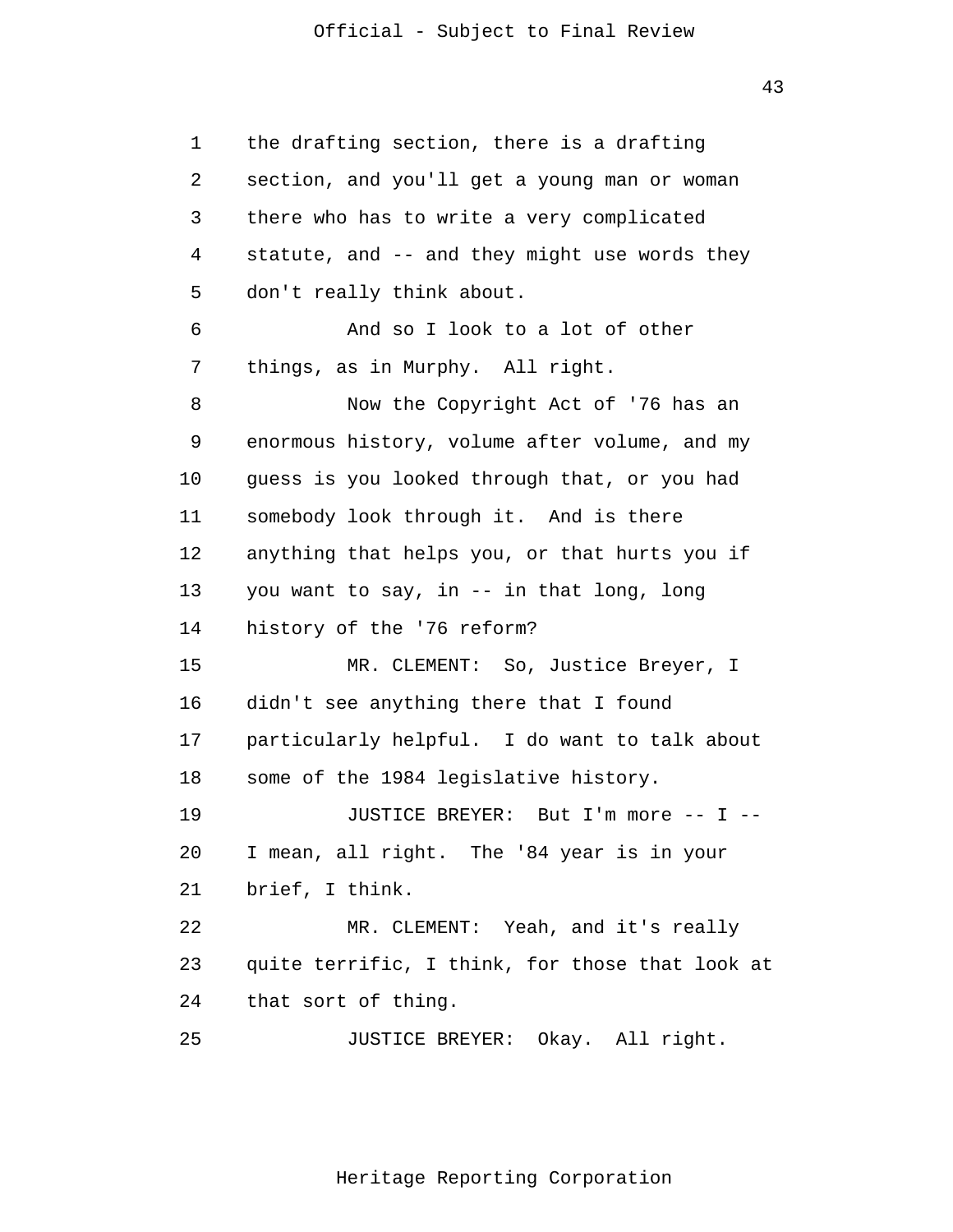44

 1 2 3 4 **5**  $\overline{6}$  7 8 9 10 11 12 13 14 15 16 17 18 19 20 21 22 23 24 25 I'll look at that. I'll look at that. (Laughter.) MR. CLEMENT: No, no, because -- and -- and -- and so let me say two things about that. JUSTICE BREYER: Yeah. MR. CLEMENT: I -- I'll just explain to you, Justice Breyer, why I -- I confirm that there was nothing particularly helpful. So the 1976 act is a soup-to-nuts reform of the Copyright Act. JUSTICE BREYER: Yeah. MR. CLEMENT: And there's not a lot of focus on what became Section 505 as to either attorneys' fees or costs. And the only time anybody's thinking really any deep thoughts about Section 505, it's the fact that you're sort of moving from mandatory fees -- JUSTICE BREYER: Uh-huh. MR. CLEMENT: -- to discretionary fees, but mostly they're talking about the attorneys' fees. So there's just really very little focus at all on the question of fees, which is why I think, especially for the textualists, you would think that what happens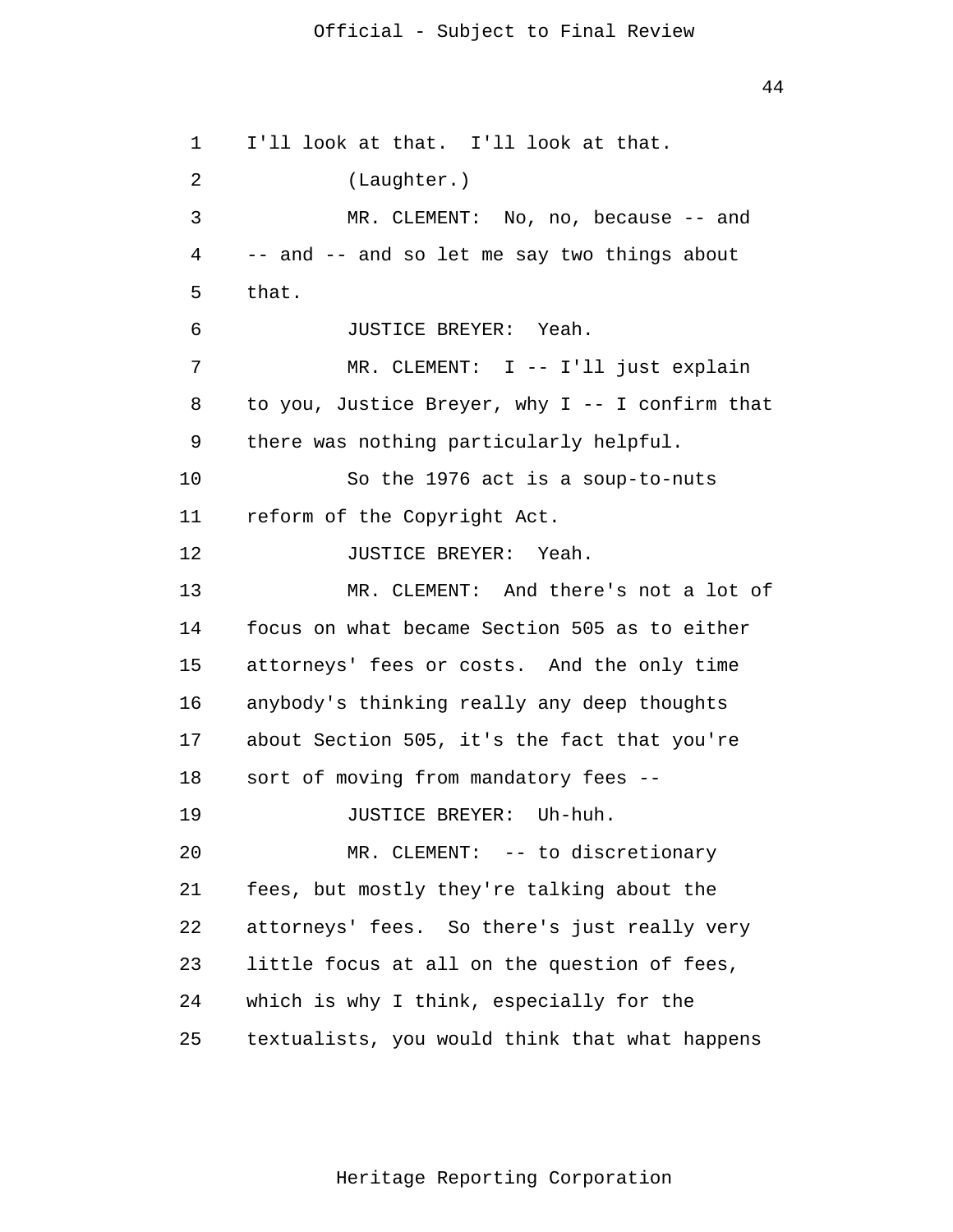1 2 3 4 **5**  $\overline{6}$  7 8 9 10 11 12 13 14 15 16 17 18 19 20 21 22 23 24 25 in 1976 is they use the same terms and you continue to go back to the 1831 original public meaning, which couldn't possibly be a cross-reference to a fee act that doesn't exist for 22 years. But, as to the 1984 legislative history, the reason I think this is compelling even to those that don't generally look at legislative history is because think about what the senator there is doing in expressing the views of the committee. The committee, if you believe legislative history at all, very much wants to provide for the recovery of "investigatory fees," is the term he uses. Now they want to make sure that those are shifted to the prevailing party, and they think to themselves: Are they covered by the language we've used? And the language they've used is "full costs." And the senator concludes, duh, of course they're covered. We're using "full costs." How can they possibly not be covered? Now I suppose the senator could have said: Well, I don't know, maybe somebody's going to come up with this crazy idea that it's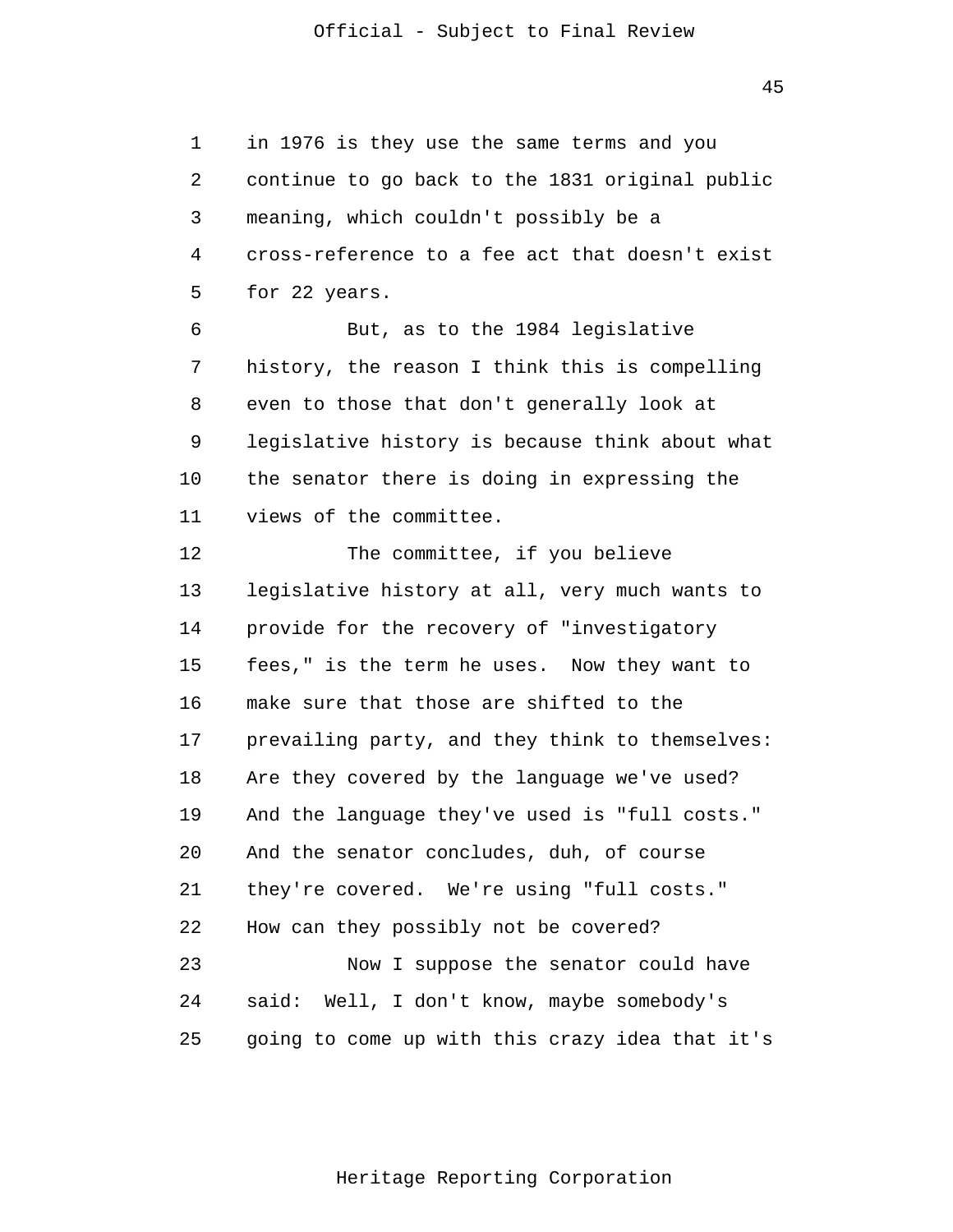46

| $\mathbf 1$ | a term of art and it doesn't provide for this.  |
|-------------|-------------------------------------------------|
| 2           | So to make sure they're provided --             |
| 3           | JUSTICE BREYER: Yeah.                           |
| 4           | MR. CLEMENT: $--$ I'm going to use a            |
| 5           | much narrower term, "investigatory costs."      |
| 6           | JUSTICE BREYER: All right. Well,                |
| 7           | I'll look at that. But suppose you're right.    |
| 8           | Suppose I think -- now I think -- I read that   |
| 9           | and I say yeah, good point. All right.          |
| 10          | I made that kind of point in Murphy,            |
| 11          | and I -- I said let's look at what Congress     |
| 12          | wanted. And I had a -- I thought fabulous.      |
| 13          | But, unfortunately, it wasn't fabulous enough   |
| 14          | because I was writing a dissent.                |
| 15          | (Laughter.)                                     |
| 16          | JUSTICE BREYER: All right?<br>Now               |
| 17          | suppose -- and, after all, Murphy involved      |
| 18          | getting expert fees for the parents of          |
| 19          | handicapped children when, in fact, they,       |
| 20          | through the hiring of necessary experts, win.   |
| 21          | But the majority said in that case: No, they    |
| 22          | don't get their attorneys' fees.                |
| 23          | So am I stuck with that? You say no?            |
| 24          | Well, well, well, this is a general problem, go |
| 25          | back to your lengthy career. When do I say,     |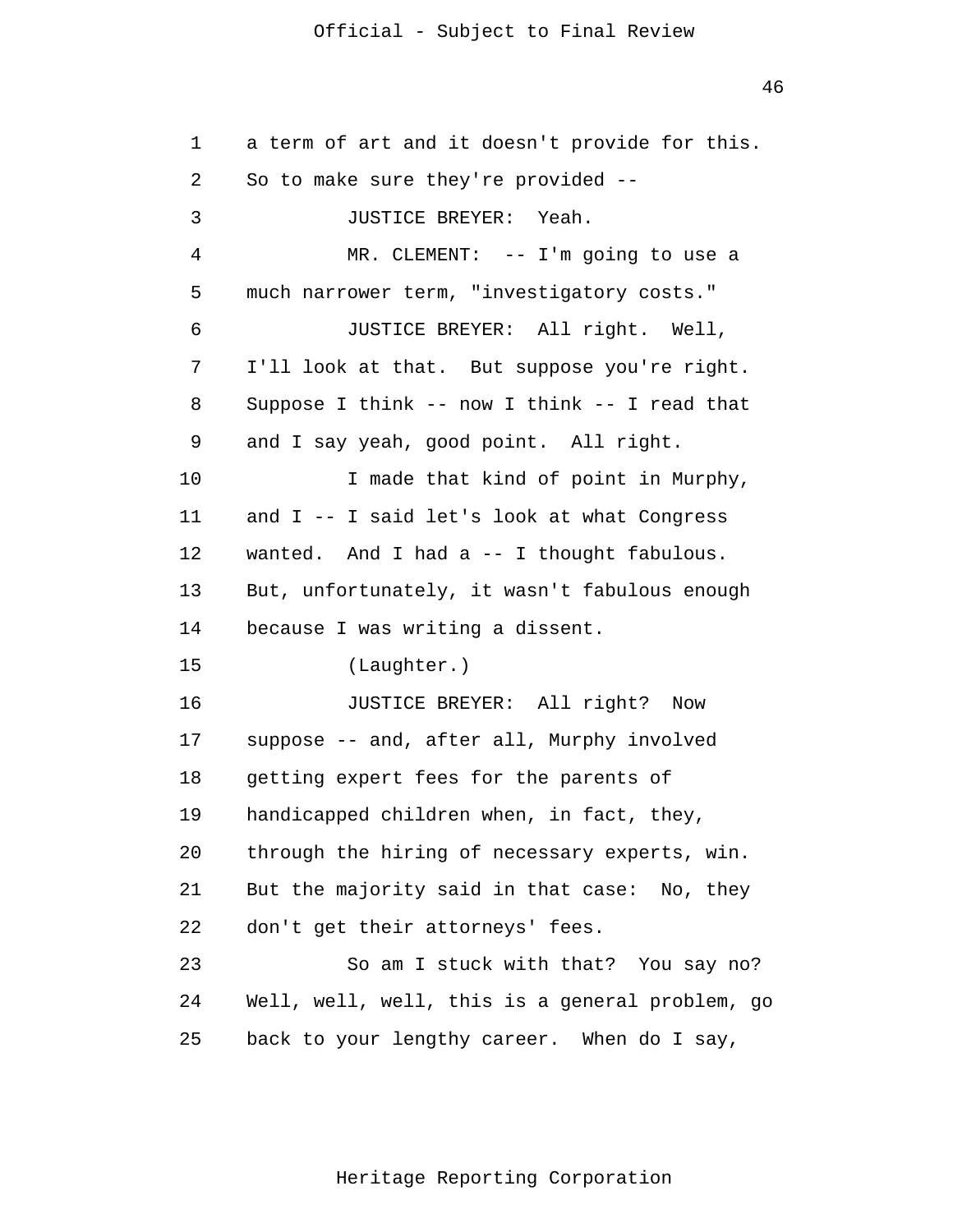47

| 1  | well, I lost; I lost in the consideration of    |
|----|-------------------------------------------------|
| 2  | the $-$ of that, so how long do I keep $-$ what |
| 3  | rule do I follow? What approach do I take?      |
| 4  | And how long do I keep referring to a           |
| 5  | dissenting approach or view when others think   |
| 6  | the contrary?                                   |
| 7  | MR. CLEMENT: Well, Justice Breyer,              |
| 8  | far be it from me to give you career advice --  |
| 9  | (Laughter.)                                     |
| 10 | MR. CLEMENT: -- but I would think --            |
| 11 | JUSTICE BREYER: No, no, that's what             |
| 12 | I'm asking for.                                 |
| 13 | MR. CLEMENT: I would think that the             |
| 14 | one thing you never -- you never abandon, just  |
| 15 | because you're in the dissent, is your basic    |
| 16 | approach to statutory construction. I mean,     |
| 17 | Justice Scalia, God rest his soul, was in       |
| 18 | dissent in a lot of cases, insisting on the     |
| 19 | plain meaning. He never turned around and       |
| 20 | said, well, I'm tired; I'm going to look at the |
| 21 | legislative history this time around.           |
| 22 | So that would be my $--$ my sort of $--$        |
| 23 | JUSTICE BREYER: Pity.                           |
| 24 | (Laughter.)                                     |
| 25 | MR. CLEMENT: And that would be --               |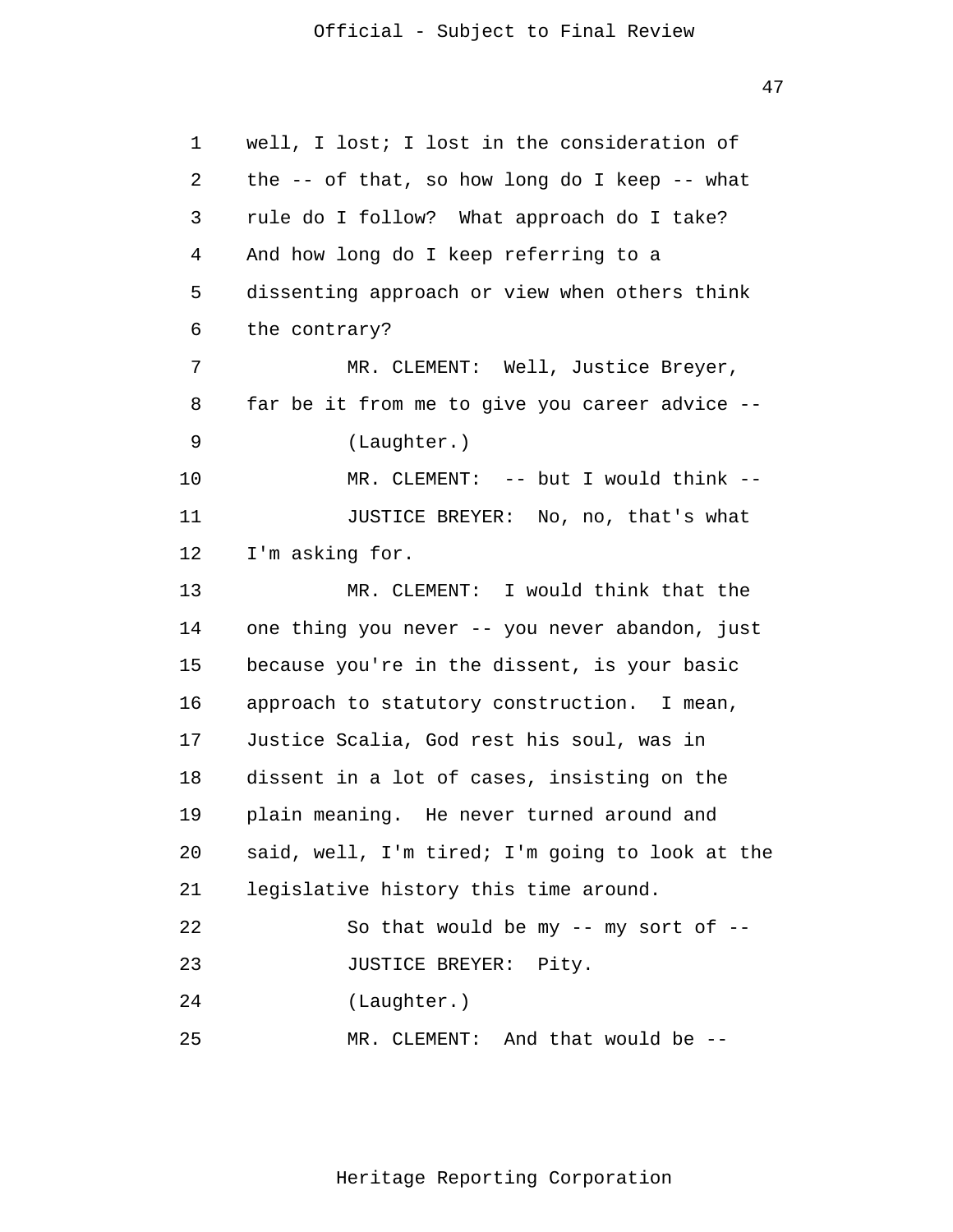1 2 3 4 that would be my -- that would be my career advice on that, but I would -- I would say I don't think you're bound for at least two very important reasons.

**5**  $\overline{6}$  7 8 9 10 11 I mean, one is that -- and -- and Justice Ginsburg separately wrote a concurrence in the judgment to express her disagreement with this point, but the Court in Murphy, in agreement with the brief of the Solicitor General, applied a clear statement rule because it was a spending power case.

> 12 13 14 15 16 17 And this is not a spending power case. So, if you were inclined to find a distinction from Murphy, I think most of your textualist colleagues would say: Legislative history is never going to overcome a clear statement test, ever.

> 18 19 20 21 22 23 24 25 But, you know, some of them, not all of them, but some of them will take a peek at the legislative history when you're not dealing with a clear statement rule; you're just trying to get the best meaning of the statute, particularly when the legislative history supports a ruling or a reading of the statute that avoids rendering an important part of it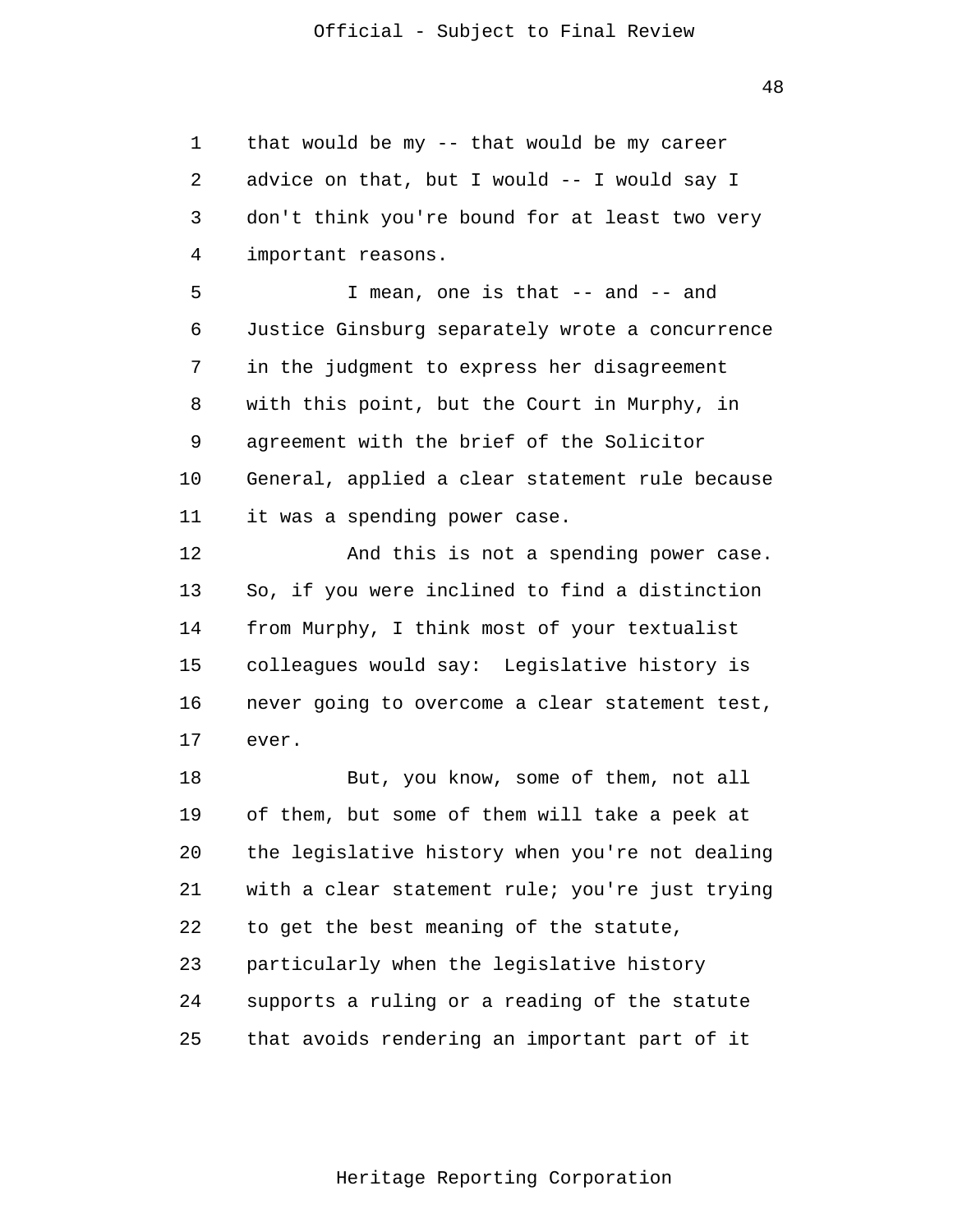1 superfluous.

| $\overline{a}$ | So I think you could distinguish               |
|----------------|------------------------------------------------|
| 3              | Murphy on that ground, but I also want to say  |
| 4              | that we don't take issue with Murphy when it's |
| 5              | dealing with the word "costs" unmodified, and  |
| 6              | that is a very familiar formulation. We've     |
| 7              | only found five statutes that use "costs"      |
| 8              | modified by "full," and we think, in those     |
| 9              | statutes, it would be against all your basic   |
| 10             | principles of statutory construction to not at |
| 11             | least look at the word "full" long enough to   |
| 12             | look at whether it tells you something about   |
| 13             | whether Congress is using "costs" in a         |
| 14             | term-of-art way or an ordinary meaning way.    |
| 15             | JUSTICE SOTOMAYOR: Mr. Clement, I --           |
| 16             | MR. CLEMENT: And we think it                   |
| 17             | powerfully suggests that it's using it in an   |
| 18             | ordinary meaning way.                          |
| 19             | JUSTICE SOTOMAYOR: I look at history           |
| 20             | completely, which means I look at how court of |
| 21             | appeals and district courts have been using    |
| 22             | those terms now for decades.                   |
| 23             | So the question is, where does that go         |
| 24             | into your analysis? Because it's contrary --   |
| 25             | up until the Ninth Circuit, it's basically     |

49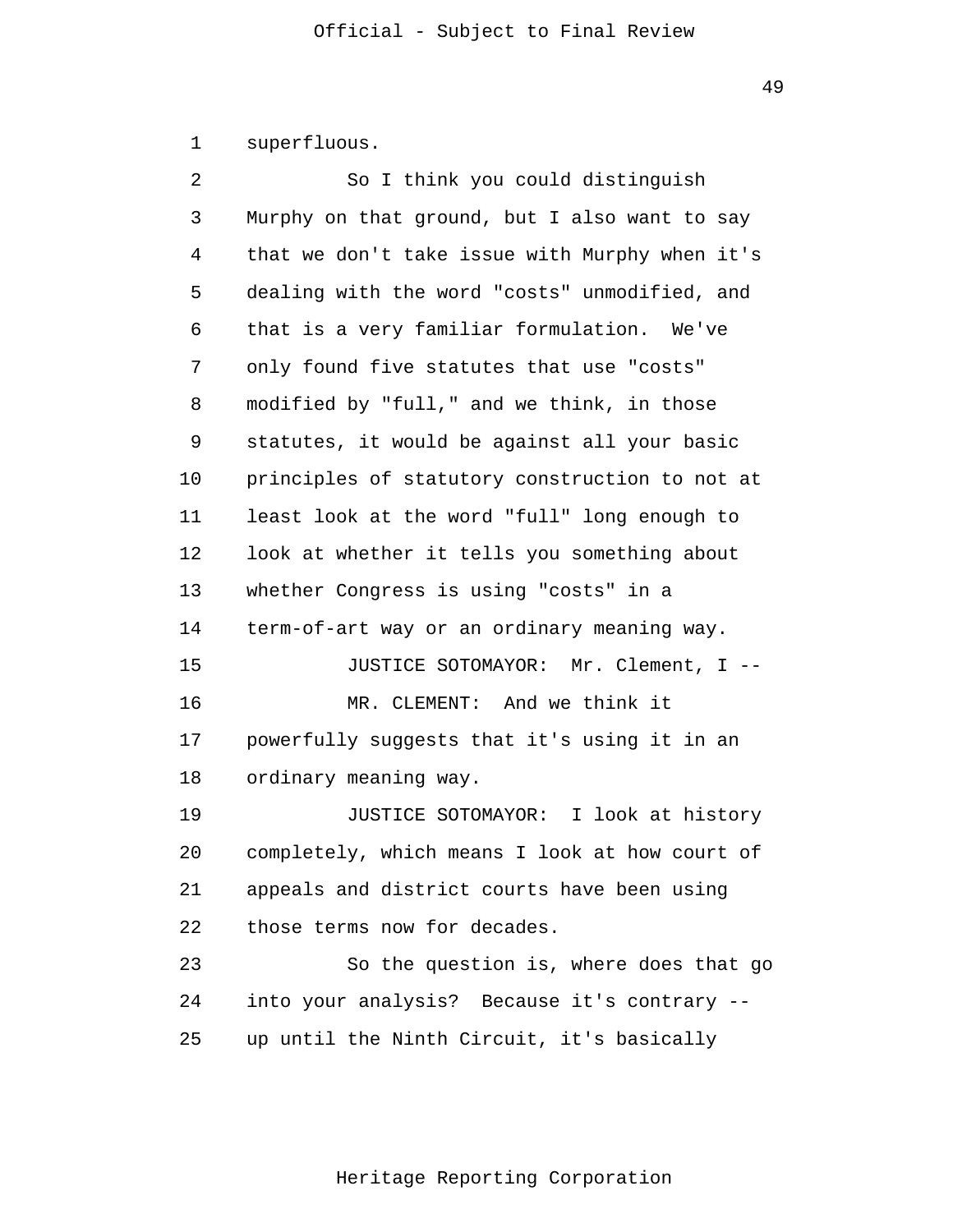50

 1 2 3 4 **5**  $\overline{6}$  7 8 9 10 11 12 13 14 15 16 17 18 19 20 21 22 23 contrary to your point. MR. CLEMENT: Well, I -- I don't think so, Justice Sotomayor. I mean, as I say, I think it would be really helpful if there were like an 18th Century or a 19th Century case that involved an application for ye olde expert's expert fees and we had a case that specifically said, yes, it's in or, no, it's out. But we don't have that case. Nobody has that case. I think the single most informative case we have is Ferrett. And Ferrett -- JUSTICE SOTOMAYOR: It's not because you told me you don't know what the New York statute permitted or didn't. So it's, in my mind, a wash. MR. CLEMENT: No, I don't think it's a wash, and I think it's not a wash for two reasons. It's not a wash because we do know that, at bare minimum, Justice Nelson consulted Circuit Rule 27, which is a federal circuit rule. So it was not the case that he looked

> 24 only to state law.

 25 And that conclusion is reinforced, of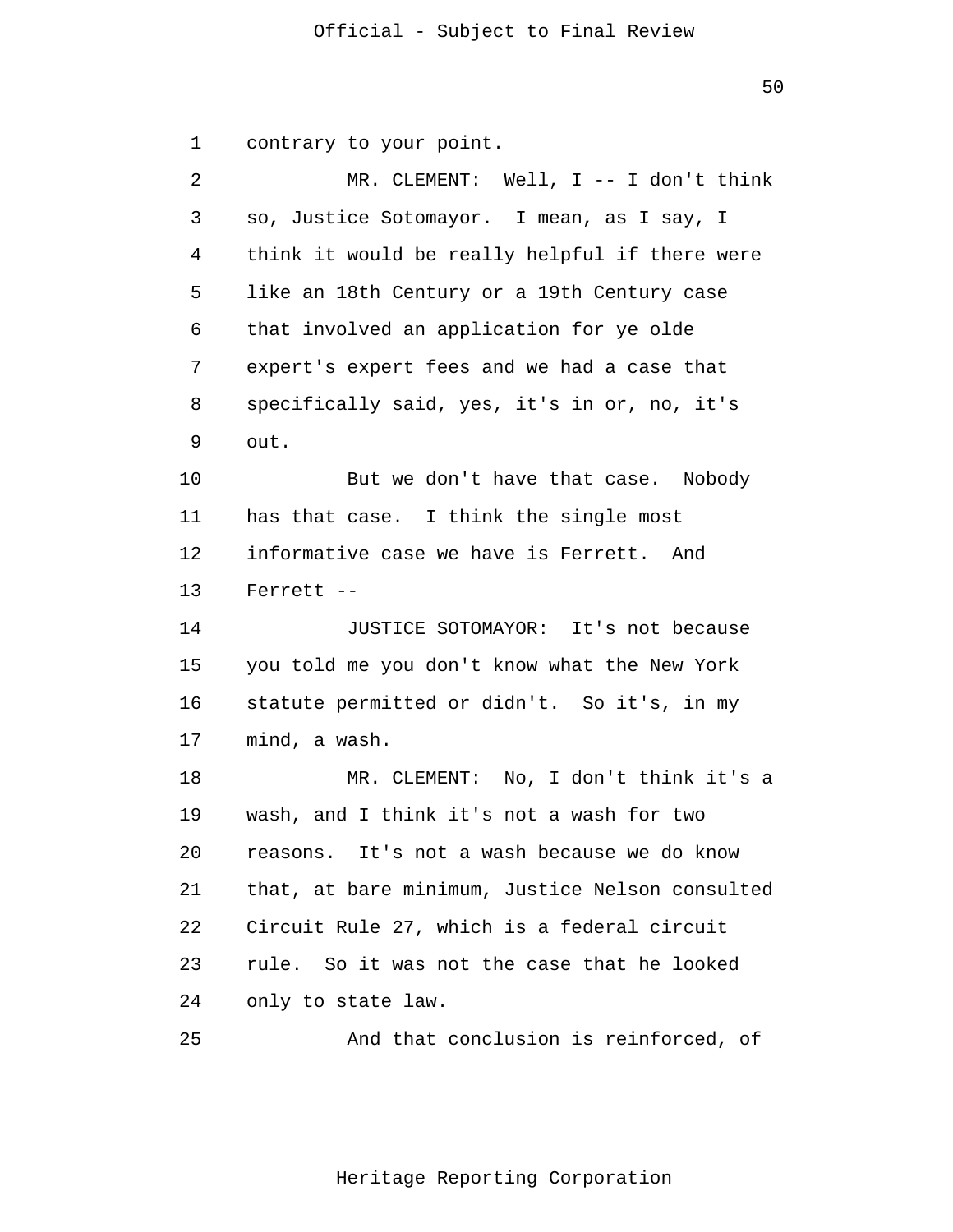```
 1 
 2 
 3 
 4 
5
 6 
 7 
 8 
 9 
            10 
            11 
            12 
            13 
            14 
            15 
            16 
            17 
            18 
            19 
            20 
            21 
            22 
            23 
            24 
            25 
                 course, by the fact that Congress, both before 
                 1831 and after, knew how to tell federal courts 
                 to look exclusively to the state law rule, and 
                 it didn't use that formulation in the Copyright 
                 Act. 
                          But here's the second reason it's not 
                 a wash --
                          JUSTICE ALITO: What did the -- what 
                 did the circuit rule say? 
                         MR. CLEMENT: The circuit rule said --
                 I think it was a provision that was relevant to 
                 this 11 versus 1 issue. So it didn't provide 
                 like a lot of guidance to this question, but --
                 so it's -- it's mostly relevant because it 
                 looked to federal law. 
                          But the second point that I think is 
                 why it's not a wash is my friends in their 
                 brief make a big deal out of the fact that --
                 that "full costs" has never meant anything more 
                 than party-to-party costs. 
                          JUSTICE SOTOMAYOR: Well, we know in 
                 American history that attorneys' fees were 
                 considered recoverable for a long time. It's a 
                 modern phenomenon, the American rule now. 
                          So I'm not sure what to do in that
```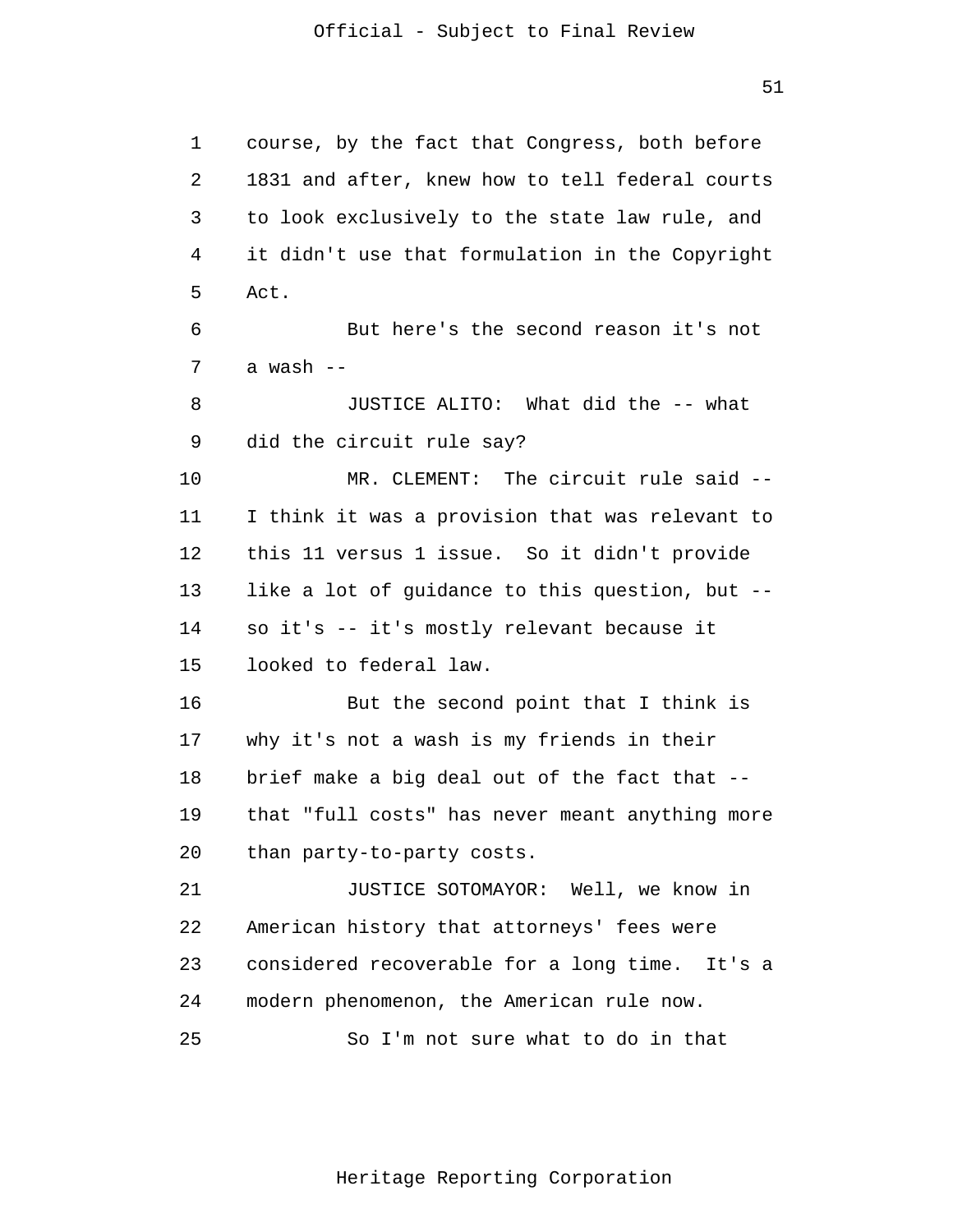52

 1 2 3 4 **5**  6 7 8 9 10 11 12 13 14 15 16 17 18 19 20 21 22 23 24 25 in-between period, other than to look at what more recent courts are doing or not doing. MR. CLEMENT: Well, but -- but there -- JUSTICE SOTOMAYOR: Was it 1976 - what were the courts doing in 1976? MR. CLEMENT: Well, 1976 -- you know, it's -- it's really a couple years after the '70 -- I don't think we have any good history in 1974 and 1975. Like I said, we don't have a case where they said definitely expert fees or e-discovery, which they didn't have in 1974. JUSTICE SOTOMAYOR: Then let me -- let  $me$   $-$ MR. CLEMENT: But they don't have the other case. JUSTICE SOTOMAYOR: -- get to my problem with your interpretation. It's open-ended, so open-ended that I don't have a way for judges to exercise their discretion in a reasonable manner because, under your definition of "full costs," I'm assuming the babysitter for the witness who has to come to court is covered. I'm assuming experts, which could include experts like a body language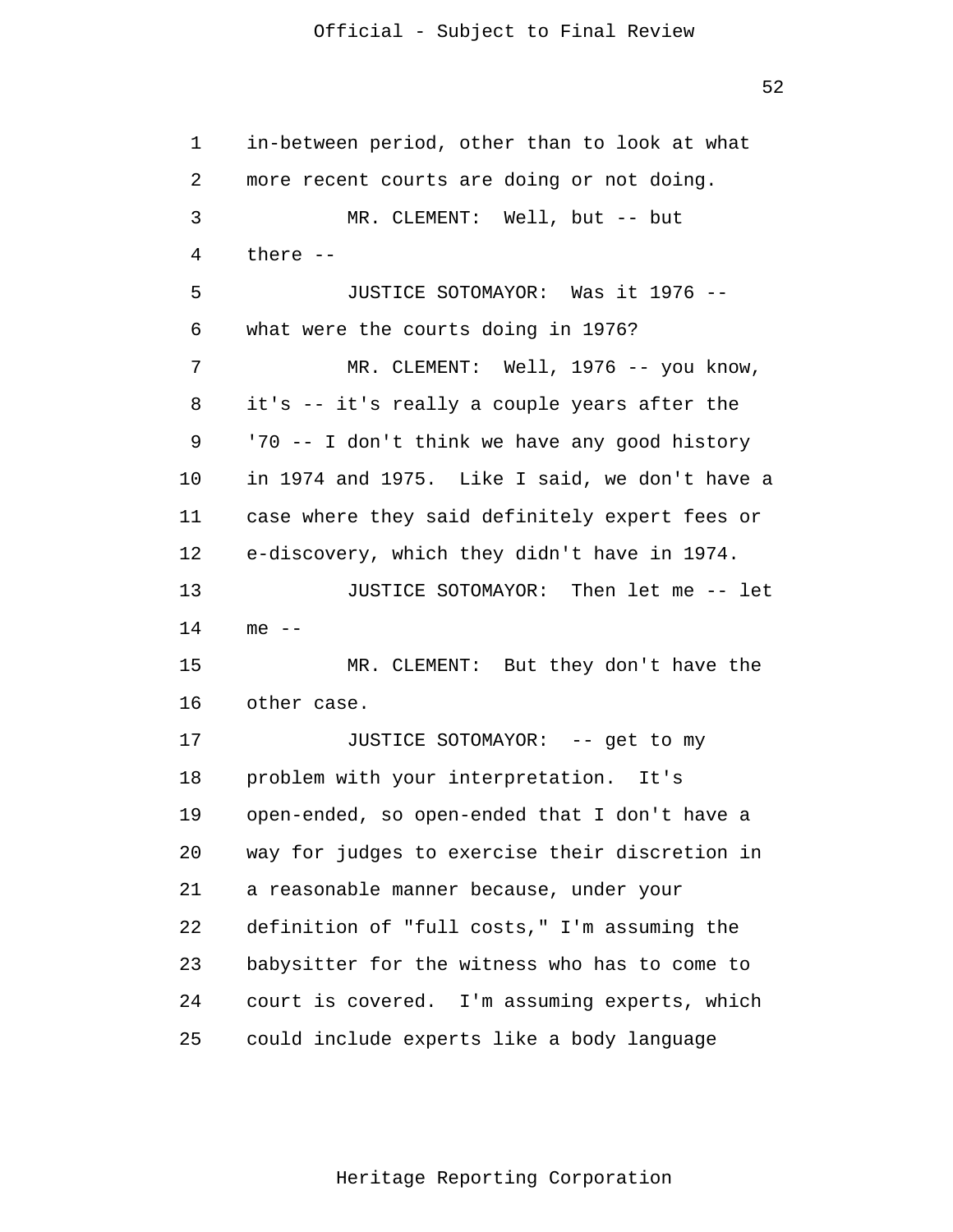1 2 3 4 **5**  6 7 8 9 10 11 12 13 14 15 16 17 18 19 20 21 22 23 24 25 reader. What -- what would limit -- there's nothing statutorily or otherwise that would limit a judge's discretion of awarding costs. If they were caused by the suit, then, presumably, they're recoverable. But that's not how we generally deal with costs. MR. CLEMENT: Well, Justice Sotomayor, that's not a problem that's unique to my construction. And I think courts have been able to deal with that problem under statutory provisions. There are statutory provisions, for example, that provide for all expenses of the litigation. So the courts are going to have to, in interpreting "all expenses," make a determination about whether you need receipts and things like that in order to get your expenses recovered. Rule 23(h) of the Federal Rules of Civil Procedure expressly provides for the recovery of non-taxable costs in the class action context. And courts have had to come up with rules about what counts as a non-taxable cost. And in that context, they have been able to come up with workable rules, and it hasn't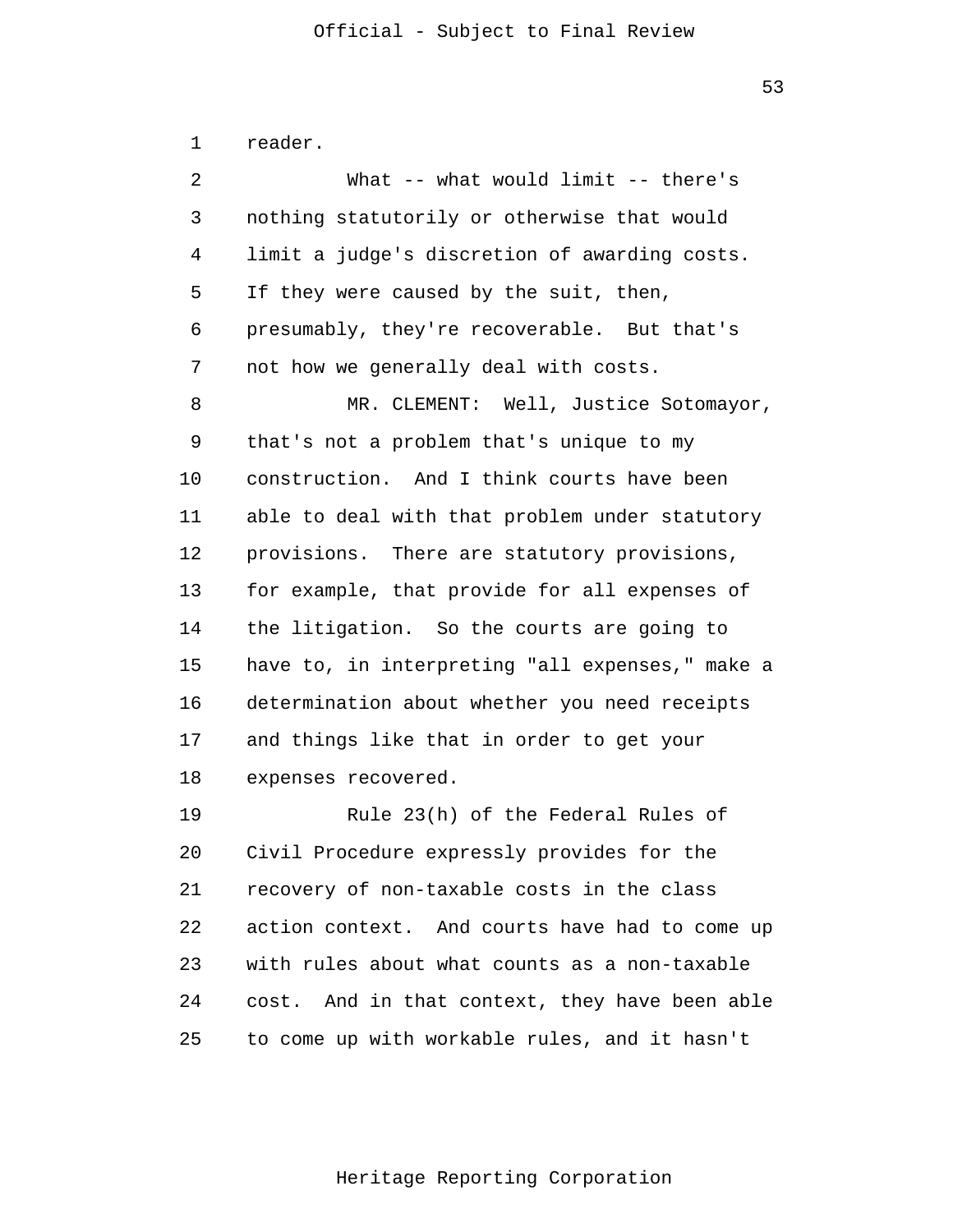54

 1 2 3 4 **5**  6 7 8 9 10 11 12 13 14 15 16 17 18 19 20 21 22 23 24 25 proven too much of a problem. And -- CHIEF JUSTICE ROBERTS: Well, what if the -- what if the objection is that the attorneys' fees were outrageous considering how much was at stake in the case? Can the judge, when he's dealing with a provision about full costs, say, well, but that's just -- these fees are outrageous; I'm only going to give you half of your attorneys' fees? MR. CLEMENT: Absolutely, Your Honor, and that's where discretion comes in. So that may have not have been a possibility before 1976, but now that you have discretionary awards for full costs, the judge's discretion can take care of all of those things, and they can make that judgment either based on the fact that I think this was too expensive in the context of this case, I don't think that was really necessary, I don't think you've documented that enough. And in this case in particular, you see that in action where the district court judge -- although I think he was quite sympathetic for the fact that the litigation conduct on the other side had caused our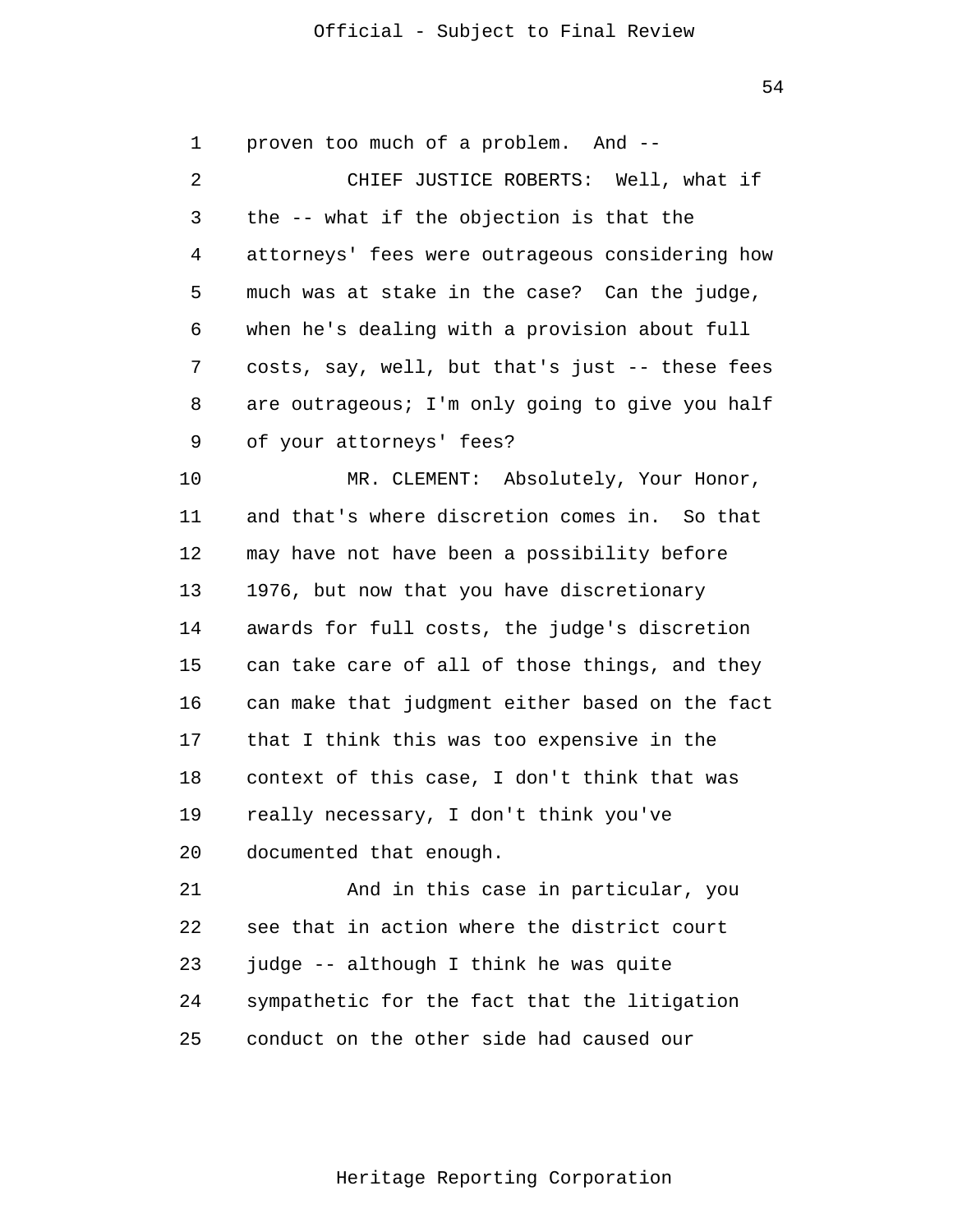$55$ 

| $\mathbf 1$ | expenses to balloon, nonetheless, the district  |
|-------------|-------------------------------------------------|
| 2           | court judge said, well, I'm going to give you   |
| 3           | 75 percent of your non-taxable costs.           |
| 4           | So I think that discretion is another           |
| 5           | part of this administrability answer, but I     |
| 6           | also think it's important to recognize that     |
| 7           | there are statutes that say things like all     |
| 8           | expenses or non-taxable costs, so courts are    |
| 9           | going to have to figure out rules to deal with  |
| 10          | that.                                           |
| 11          | There's, in fact --                             |
| 12          | CHIEF JUSTICE ROBERTS: Well, I guess            |
| 13          | I'm not following. So "full costs" doesn't      |
| 14          | really mean "full costs"?                       |
| 15          | MR. CLEMENT: No, I think that the --            |
| 16          | that what I would say is I think the district   |
| 17          | court judge starts with the universe of full    |
| 18          | costs, and then can use their discretion to     |
| 19          | sort of carve that back if they think that      |
| 20          | that's appropriate.                             |
| 21          | I also think that even in the ordinary          |
| 22          | meaning of costs, I think it would be perfectly |
| 23          | appropriate for a court to say: Look, if you    |
| 24          | can't even document this thing, I'm not going   |
| 25          | to treat that as a cost for purposes of this.   |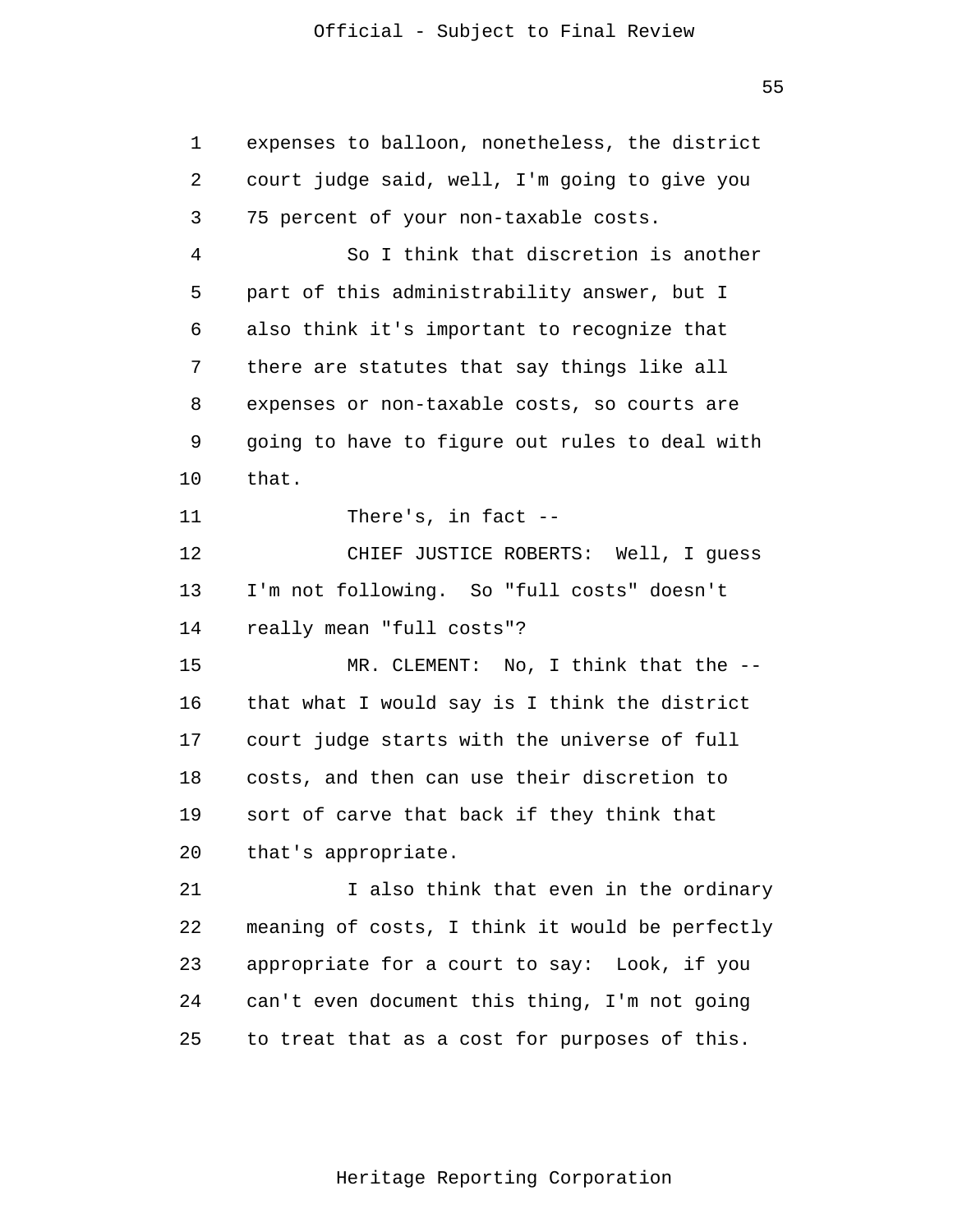1 2 3 4 Whether they do it under a definition of costs under its ordinary meaning or as an exercise of discretion, I don't think it makes a great deal of difference.

**5**  $\overline{6}$  7 8 9 10 11 12 13 14 15 16 Now there's another provision out there I alluded to that involves all expenses and it says all expenses of the proceedings can be recovered. Interestingly enough, the United States Government is filing a cert petition in a case involving that statute called NantKwest. And in that cert petition, here's what they have to say about the modifier "all." They say, "The modifier "all" in Section 145 refutes any inference that Congress intended Section 145 plaintiffs to be liable only for a subset of the agency's expenses."

> 17 18 19 20 21 22 23 Now I couldn't agree more. I don't know why they're not on our side of this case. But I couldn't agree more that a word like "all" or a word like "full" is a clear textual indicator that Congress does not want you to look to a subset of costs or expenses, whatever the case may be.

 24 25 And I think, in an odd way, the fact that we all understand that taxable costs are

 $56$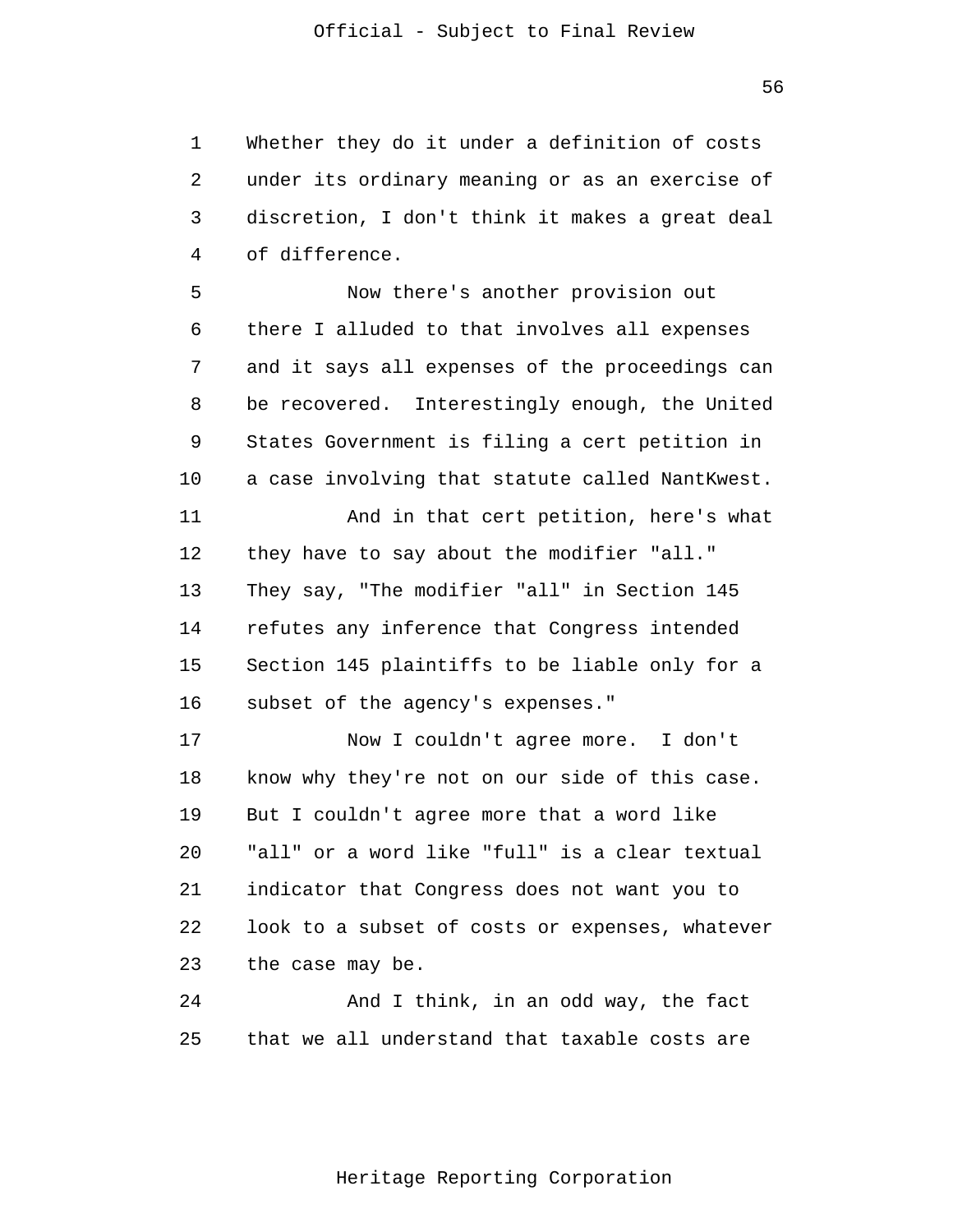1 2 3 4 **5**  $\overline{6}$  7 8 9 10 11 12 13 14 15 16 17 18 19 20 21 22 23 24 just a subset of the ordinary meaning of costs actually helps reinforce the idea that full costs means something more than the subset. I mean, I think if you think of a word like full membership, well, full membership probably means full membership, but if it's used in contradistinction to observer status or provisional membership, you absolutely know you mean the whole thing. In the same way, the reference to "full cost," precisely because there is a universe of taxable costs out there, is a reference to both taxable and non-taxable costs. I mean, another way of thinking about this is we all refer to 1920 as taxable costs, but we could equally and accurately refer to it as partial costs. Nobody thinks, as a normal matter, a default matter under 1920 you get your full costs. But, when Congress in its particular context and then in four subsequent statutes says "full costs," you think, ahh, you get more than your partial costs under Section 1920.

> 25 Seems like a logical way to interpret the

> > Heritage Reporting Corporation

57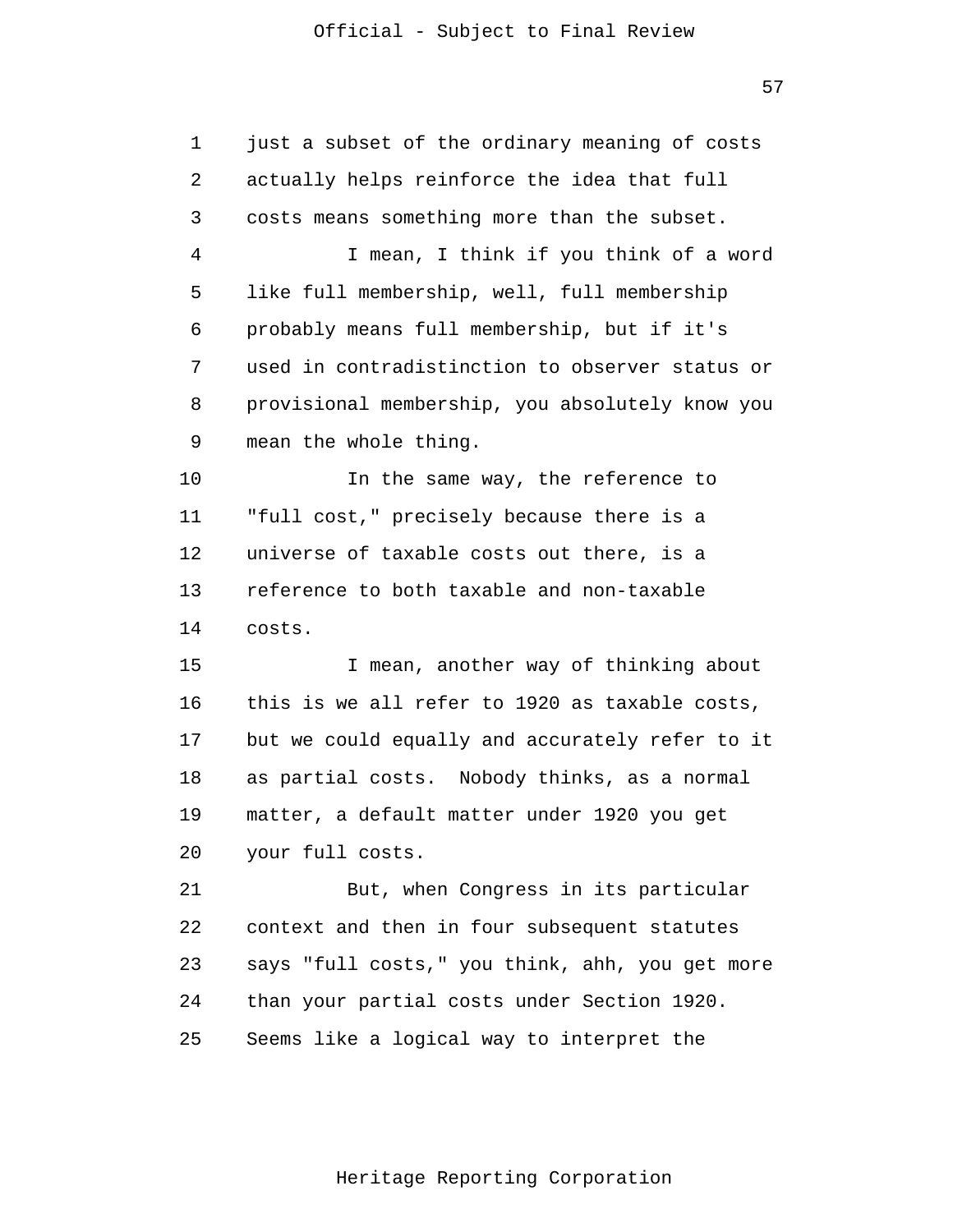1 2 3 4 **5**  $\overline{6}$  7 8 9 10 11 12 13 14 15 16 17 18 19 20 21 22 23 24 25 statute that renders no word in the statute superfluous. And I do think the superfluity problem here is really quite extraordinary. I'm not sure I've come across one where the contrary interpretation would render more things superfluous. It's not just the word "full." It really is the whole first sentence of Section 505. It would have -- you'd have the same cost recovery rule if the first sentence of Section 505 weren't there, with the only possible exception, ironically being enough, that you might -- if Section 505 was not there, you might be able to get costs against the government, which you can't get under the terms of Section 505. JUSTICE KAGAN: Well, haven't we said we expect redundancy in these kind of statutes? MR. CLEMENT: I -- I don't think that you have said that. I think what you have said is that, you know, that when there's a variety of formulations, and we expect a certain amount of sort of, we're going to kind of construe them to be more or less the same.

58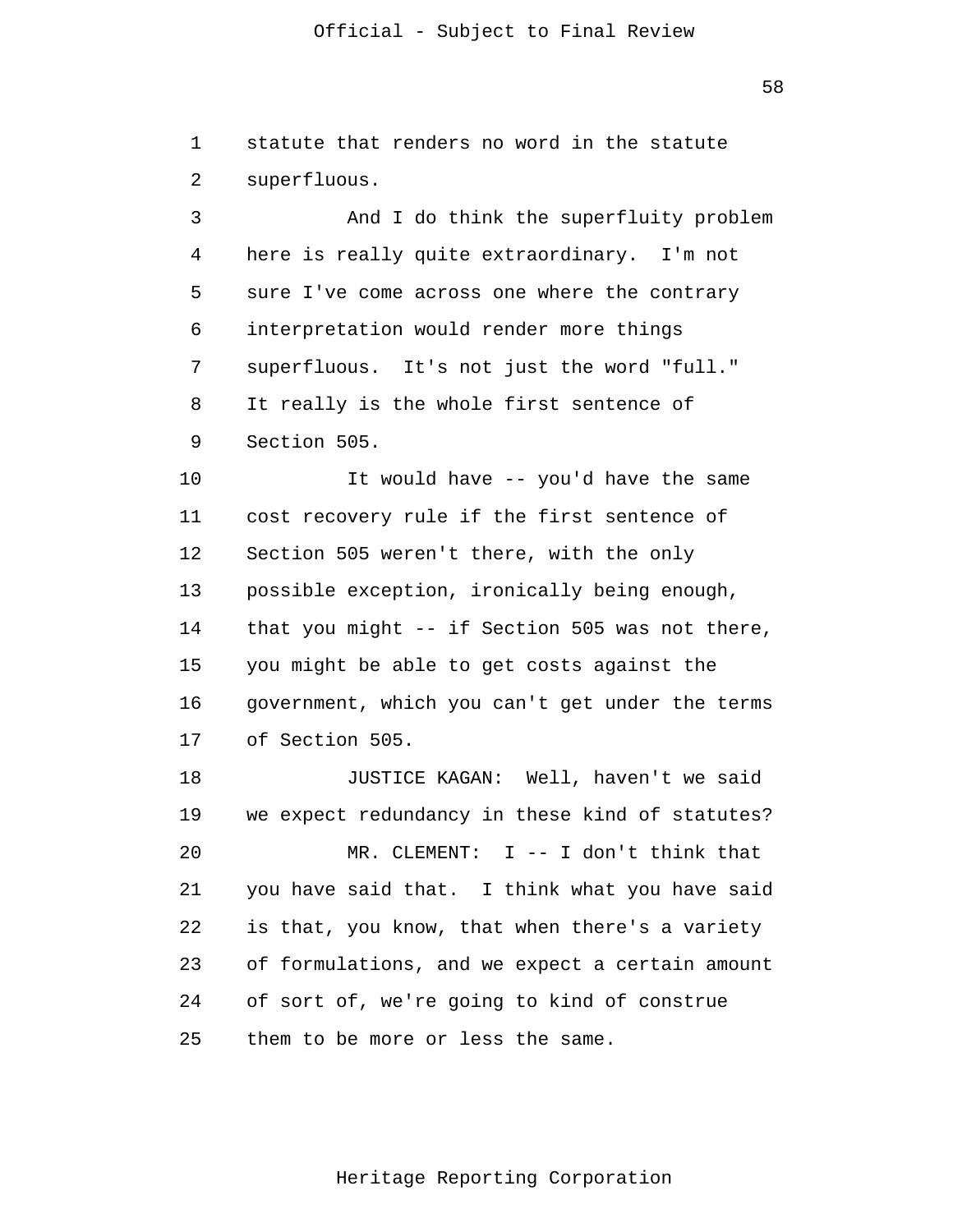1 2 3 4 **5**  6 7 8 9 10 11 12 13 14 15 16 17 18 19 20 21 22 23 24 25 But I don't think you've ever confronted a statute like this where "cost" was modified by something like "full" and the consequence would be that you would render that term absolutely superfluous. And I think the costs for the basic process of statutory interpretation and what Congress is supposed to do in light of these courts' cases would really suffer as a result. I mean, you go back to the plight of Congress in 1984. They're trying to provide for the recovery of investigatory costs. They look at the ordinary meaning of the English language and they say, have we done it with "full costs"? I don't think anybody would tell them, unless they really had this embedded term of art meaning that overcame everything, including words that are superfluous, would say: No, you know, I don't think full costs does it for investigatory costs. And, of course, the oddity would be that if the committee in 1984 instead of using the term "full costs" had used the term "investigatory costs," then the investigatory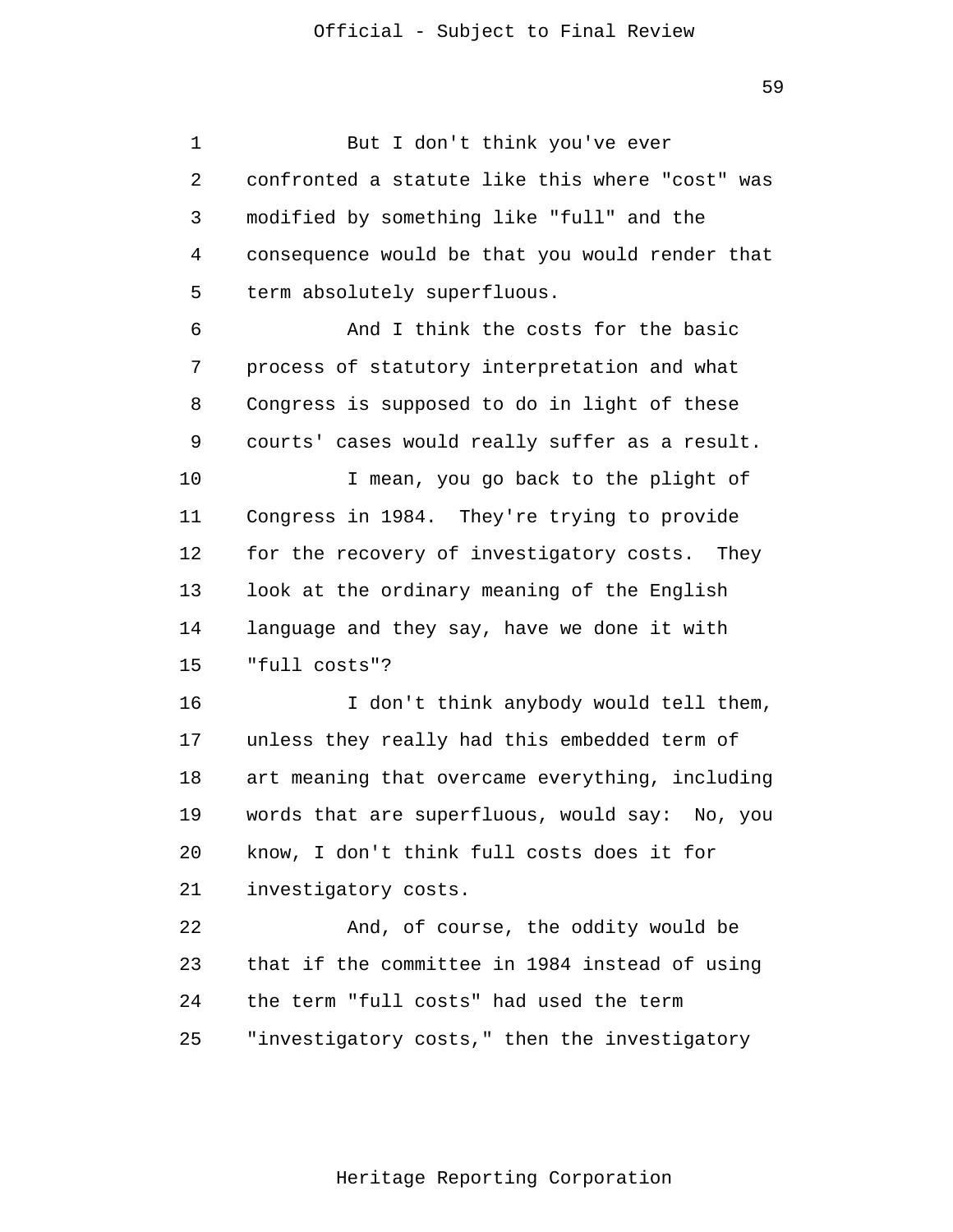1

2

3

4

**5** 

6

7

8

9

10

11

12

13

14

15

16

17

18

19

20

21

22

23

24

25

 60 costs would be recoverable, even though they wouldn't be recoverable under full. In other words, you'd be telling Congress: If you use a narrower term, you can authorize broader cost recovery. But if you use a -- JUSTICE KAVANAUGH: You still have -- -- you still have the superfluity in the second sentence. And you -- and you said that, well, maybe a staffer would say let's put that in there just to be sure. But that's still redundant under your interpretation, right, the second sentence, in part? MR. CLEMENT: No, it's not, Your Honor, because I don't see how you don't have that second sentence if you want -- if what you want to do is indicate that the authorization for discretionary attorneys' fees in the second sentence doesn't trump Section 412's provision that says if you don't timely register, then you don't get your attorneys' fees. And, of course, 412 treats costs differently, so they needed two sentences. And

so I don't think under our view anything is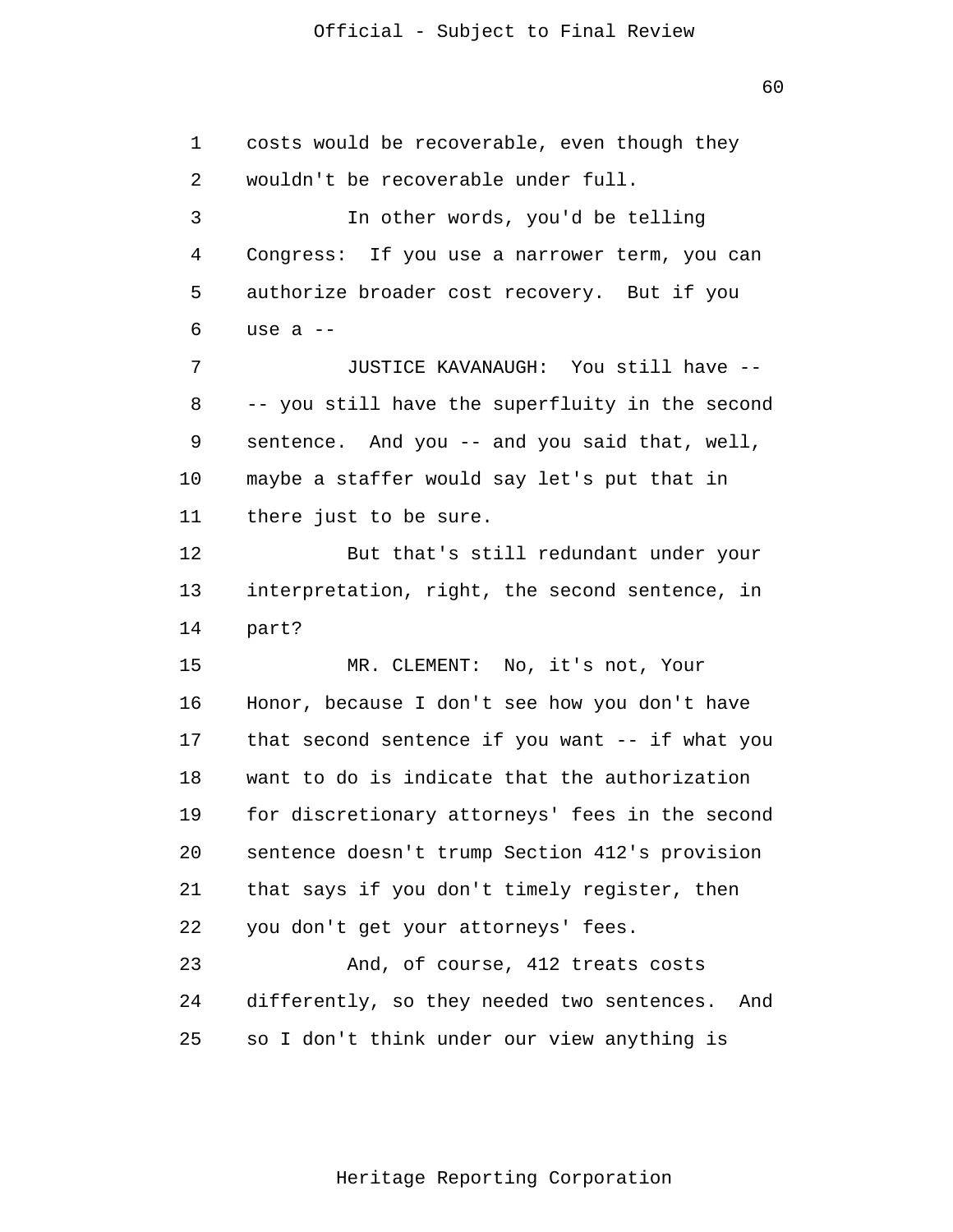1 2 3 4 **5**  6 7 8 9 10 11 12 13 14 15 16 17 18 19 20 21 22 23 24 25 rendered superfluous, but in their view, it's the word "full," it's the first full sentence of Section 505, and it's three of the four statutes that use "full cost" and use it in a discretionary sense. That's a lot of wreckage and carnage for ignoring the plain meaning of a statute. And I think the far better course is -- JUSTICE KAVANAUGH: There's a lot of redundancy, as you well know, in the U.S. Code, though. And when Congress -- to Justice Breyer's point, when Congress is drafting statutes, there is a lot of redundancy because people speak redundantly or sometimes because Congress just wants to make doubly sure. MR. CLEMENT: Yeah, but, Justice Kavanaugh, there's a difference. When Congress uses -- JUSTICE KAVANAUGH: So I don't know that it's carnage. It's just -- MR. CLEMENT: But, no, but here's where there is -- JUSTICE KAVANAUGH: Yeah. MR. CLEMENT: This is the difference. And this is what makes it carnage. When --

Heritage Reporting Corporation

61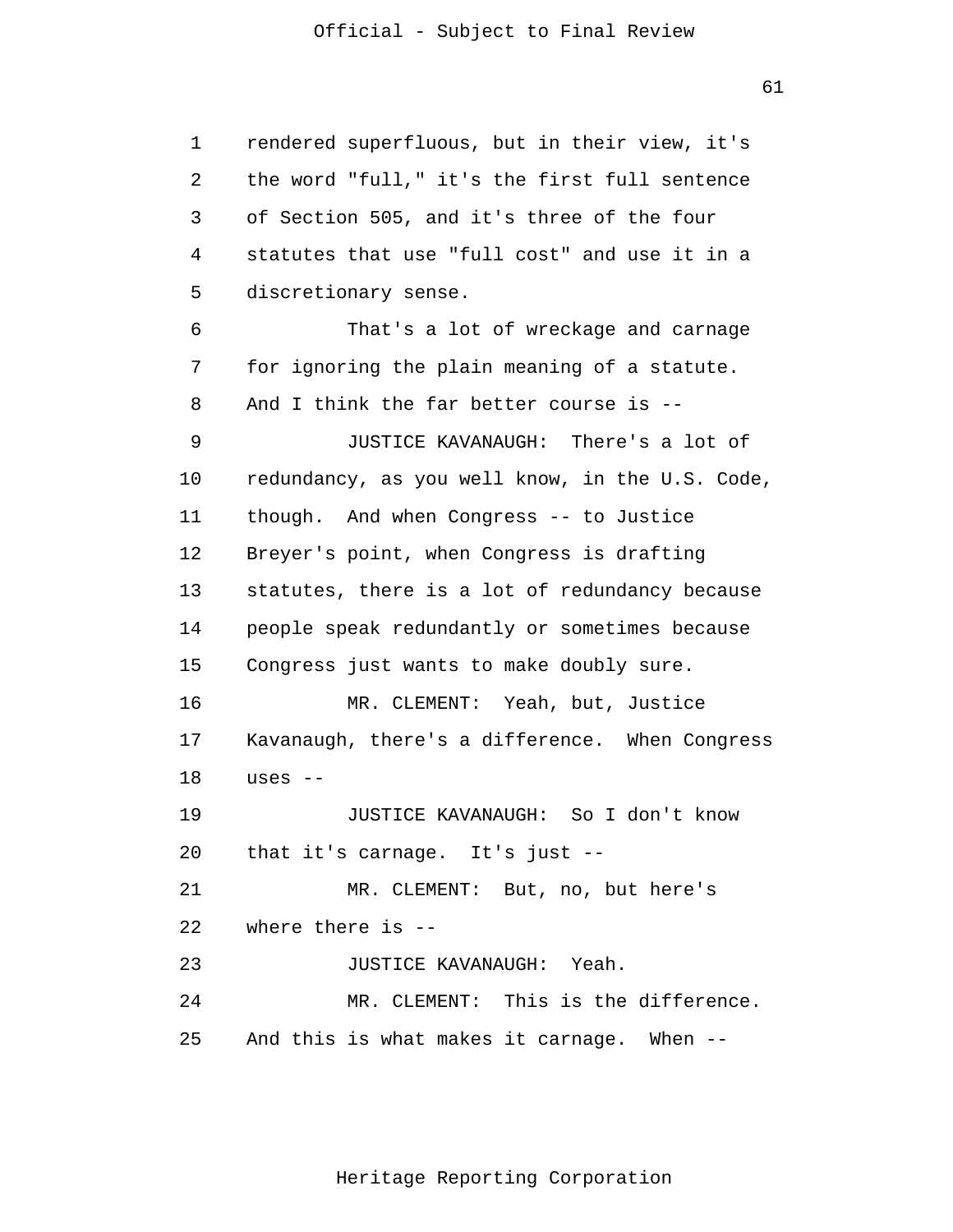$62$ 

| 1  | when Congress uses -- you know, the common      |
|----|-------------------------------------------------|
| 2  | place for redundancy is when Congress uses a    |
| 3  | phrase like a series of phrases and they're     |
| 4  | covering things that are clearly duplicative.   |
| 5  | And I suppose in an ordinary meaning            |
| 6  | way, costs and expenses might be an example of  |
| 7  | Now I think, when you run across a<br>that.     |
| 8  | phrase like costs and expenses, you'd still     |
| 9  | want to struggle against rendering them         |
| 10 | completely superfluous. And one of the things   |
| 11 | you do is you'd say, oh, the neighboring word   |
| 12 | "expenses" tells me that "cost" there is being  |
| 13 | used as a term of art.                          |
| 14 | But I think it's very different.<br>And         |
| 15 | Justice Scalia makes exactly this point in his  |
| 16 | book on reading law about the rule against      |
| 17 | superfluity where it's really -- there really   |
| 18 | is carnage is when there's an important word    |
| 19 | that's in the statute that is a modifier that's |
| 20 | just inconvenient for the judges.               |
| 21 | And they just ignore that word, even            |
| 22 | though it's there. And that's what I think is   |
| 23 | carnage. And you see this again in real -- in   |
| 24 | real life when a Senate committee is            |
| 25 | confronting a very specific question about      |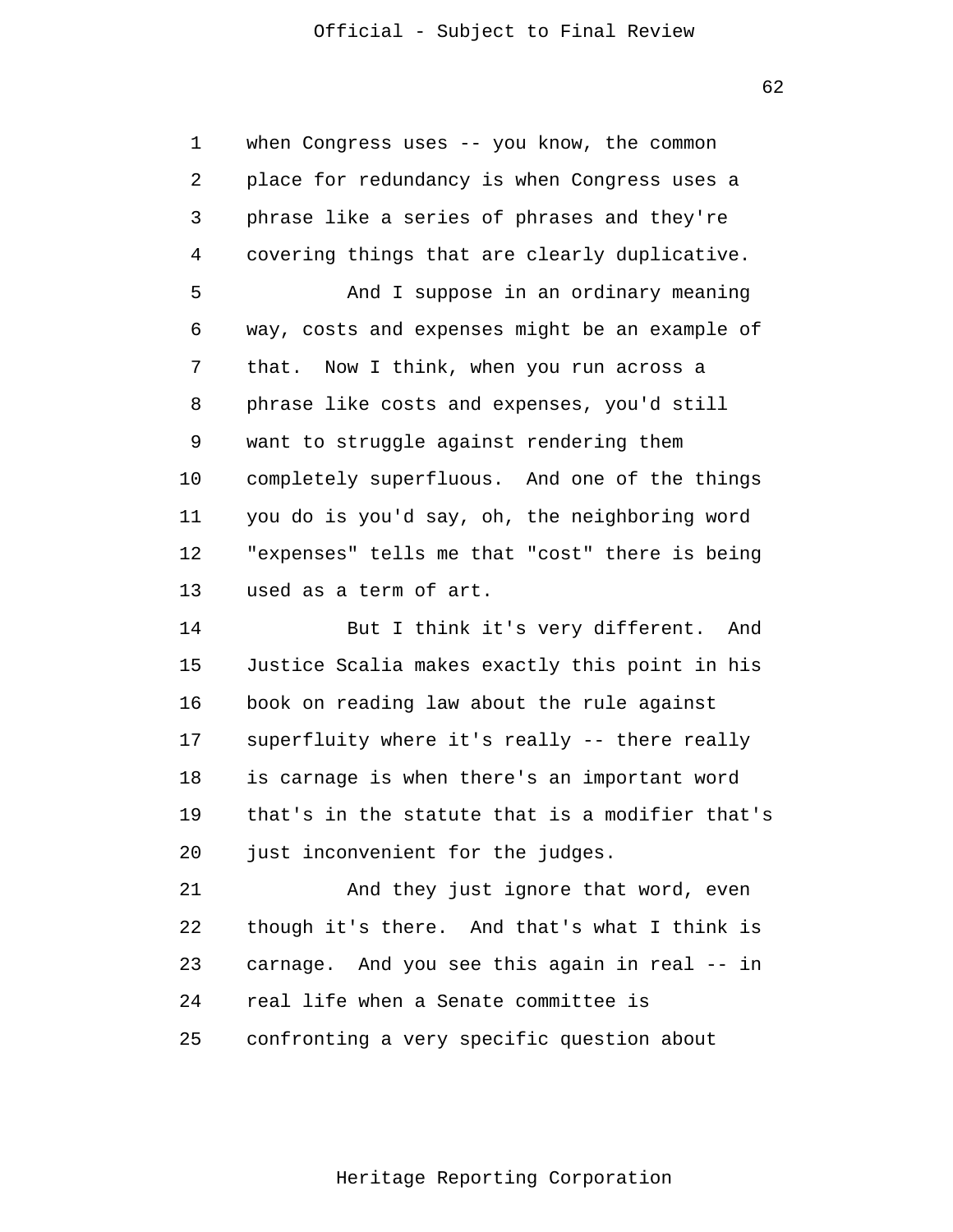1 2 3 4 **5**  $\overline{6}$  7 8 9 10 11 12 13 14 15 16 17 18 19 20 21 22 23 24 whether they have to do anything more to authorize the shifting of investigatory costs, and they look at the English language, they look at the word "full costs," and they think we have this covered. And, again, I think sending the message that the only way they could have gotten broader cost recovery is by using a narrower term is really to put us way down the rabbit hole and to confuse Congress and give them the wrong lessons. Last thing I want to say before I sit down, if I may, is my friends on the other side at various points said, you know, Murphy was a clear signal to Congress that you have to use magic words. I think it's pretty tough luck to tell Congress in 1831 that they had to anticipate the Murphy decision. And I do think at the end of the day the original public meaning of "full costs" is consistent with its ordinary meaning. Thank you. CHIEF JUSTICE ROBERTS: Thank you, counsel.

> 25 Four minutes, Mr. Perry.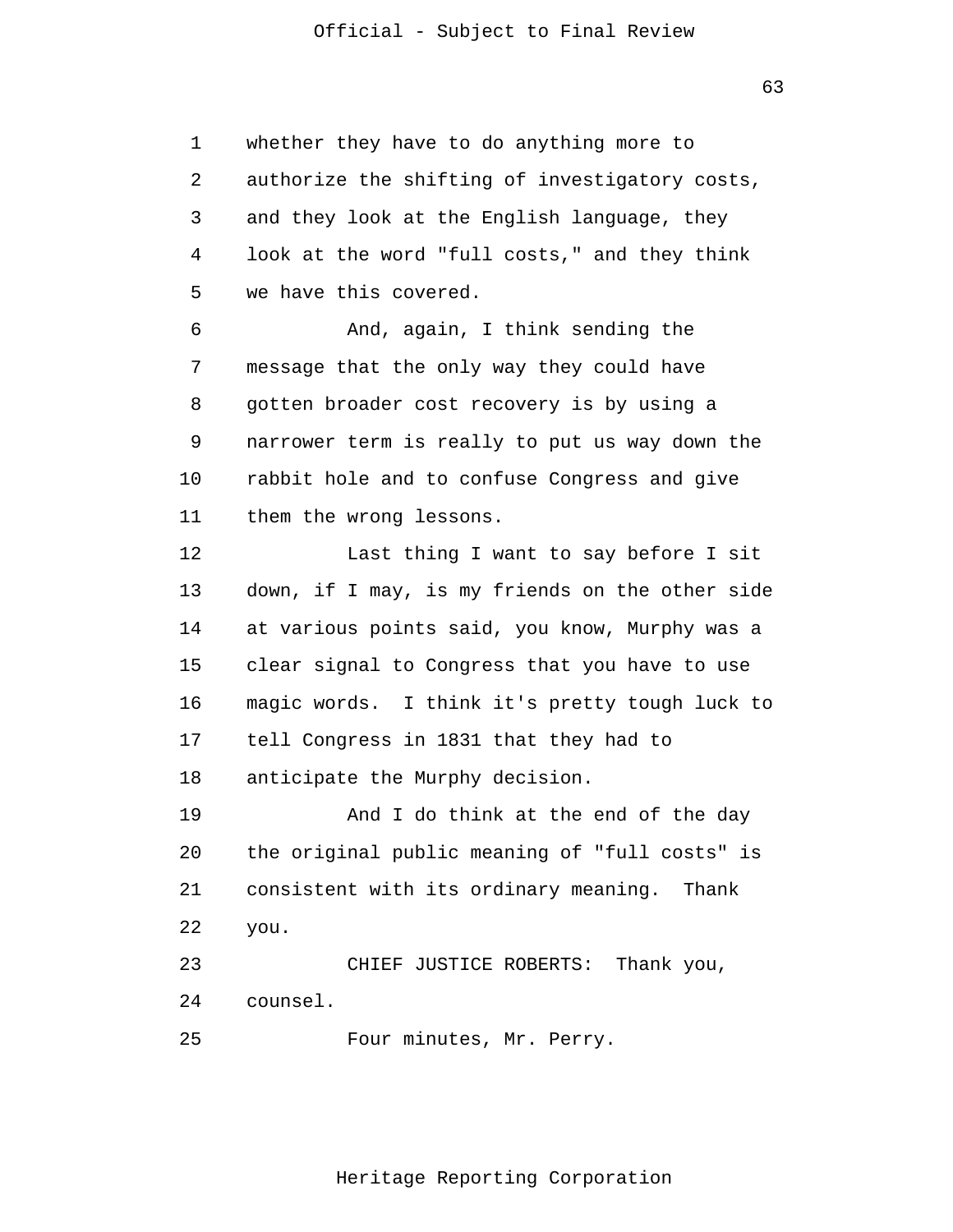| 1  | REBUTTAL ARGUMENT OF MARK A. PERRY              |
|----|-------------------------------------------------|
| 2  | ON BEHALF OF THE PETITIONERS                    |
| 3  | MR. PERRY: Thank you, Your Honor.               |
| 4  | Three points.                                   |
| 5  | Under the construction just proposed,           |
| 6  | expert witness fees were mandatory in every     |
| 7  | copyright case from 1831 to 1976. Expert        |
| 8  | witness fees were actually awarded in zero      |
| 9  | copyright cases from 1831 to 1976. I will       |
| 10 | leave the Court to draw its own conclusion from |
| 11 | that fact.                                      |
| 12 | Second, when we get to 1976, Justice            |
| 13 | Breyer, you asked about the legislative history |
| 14 | of this statute. My friend talked a lot about   |
| 15 | some other statute, but this statute, there is  |
| 16 | legislative history.                            |
| 17 | It's quoted in the government's brief           |
| 18 | at page 27. It's from the registrar of          |
| 19 | copyrights submission on costs, which said      |
| 20 | costs in copyright cases are relatively small   |
| 21 | because, of course, they don't include expert   |
| 22 | witness fees or e-discovery costs or anything   |
| 23 | else.                                           |
| 24 | And the court -- and the Congress               |
| 25 | accepted the copyright registrar's              |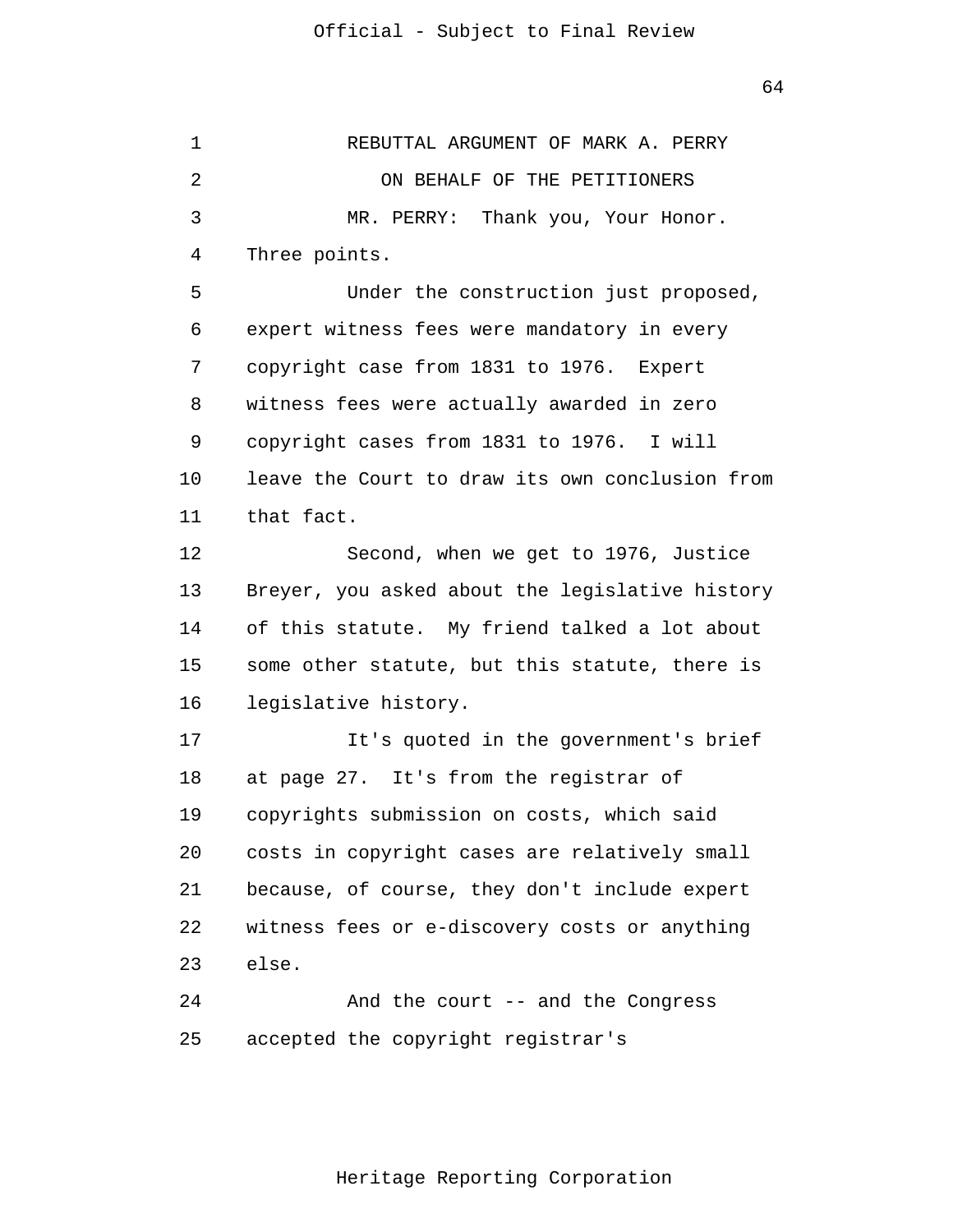$65$ 

 1 2 3 4 **5**  $\overline{6}$  7 8 9 10 11 12 13 14 15 16 17 18 19 20 21 22 23 24 25 recommendation to make them discretionary rather than mandatory. And that date, 1976, is critical because 1975 was a watershed moment in the - in the area we're talking about. That was the Alyeska decision, Your Honor, where this Court dealt with fees and costs and expenses and said we, the Supreme Court, are going to get out of the business of -- of rewriting the rules in every case. We're going to get out of the business of tinkering around, and we're going to adopt a clear statement rule and make Congress do it in case after case. And that was 1975 in Alyeska. And in 1976, the same day that Section 505 was enacted, Congress enacted four other statutes that expressly authorized expert witness fees. So it knows how to put them in. And that's cited, by the way, in the Casey case at page 88, goes through all of that history. And -- and Casey and Murphy and - and Crawford Fitting, my friend said it's a crazy idea to have a -- have a -- have a term of art. Well, this Court has said it's a term of art.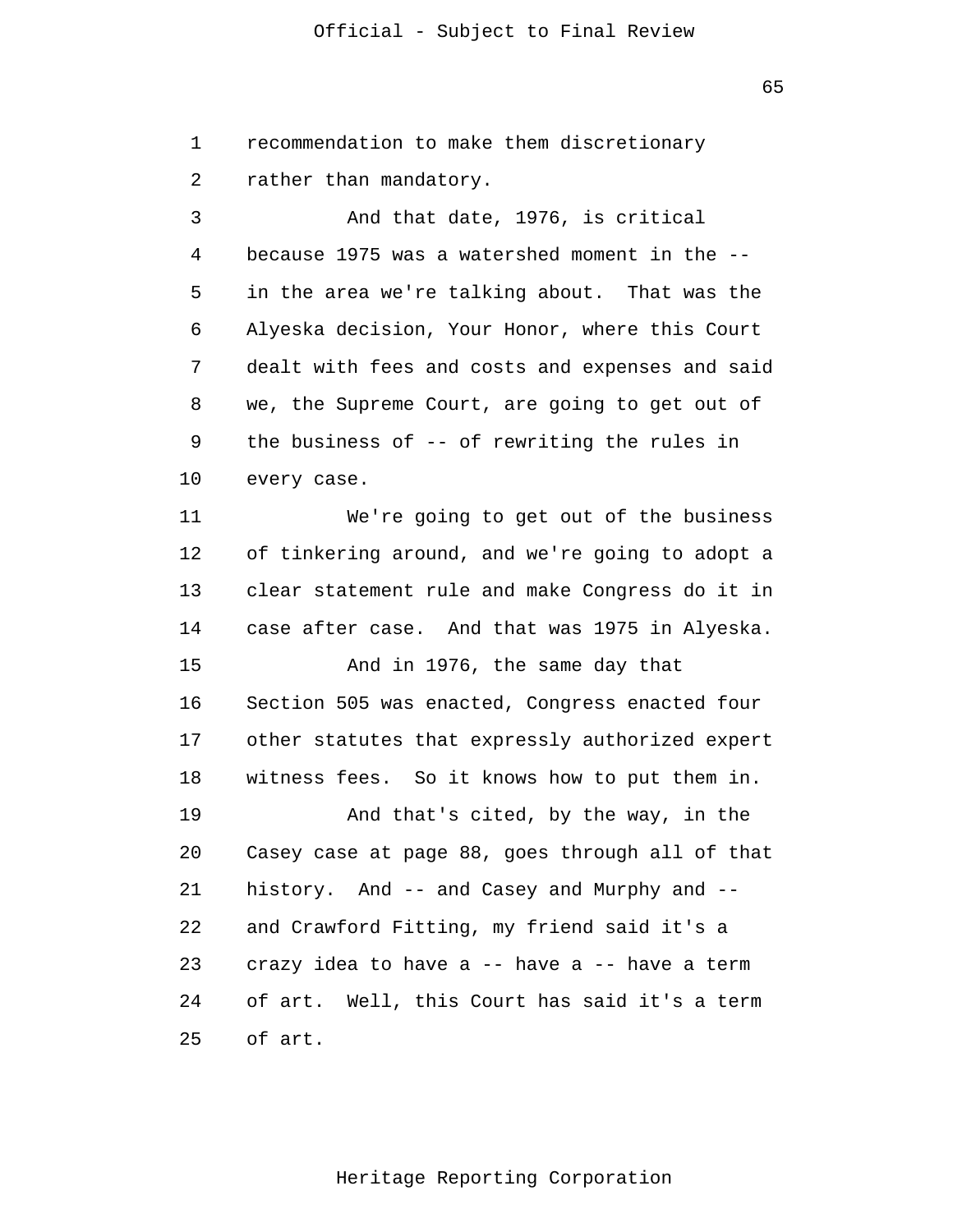```
 1 
 2 
 3 
 4 
5
\overline{6} 7 
 8 
 9 
            10 
            11 
            12 
            13 
            14 
            15 
            16 
            17 
            18 
            19 
            20 
            21 
            22 
            23 
            24 
            25 
                          If it's a crazy idea, it's the 
                 majority opinion. 
                          What we just heard is a full half 
                 hour -- and I use that word advisedly --
                          (Laughter.) 
                          MR. PERRY: -- of -- of -- of a
                 dramatic reading of the dissents from Justice 
                 Marshall in Alyeska, from Justice Marshall in 
                 Crawford Fitting, from Justice Stevens in 
                 Casey, and with all respect to Justice Breyer's 
                 career aspirations, Justice Breyer in -- in 
                 Murphy. 
                          But the majority in every one of those 
                 cases said cost is a term of art, and there is 
                 a clear statement rule. And Congress can 
                 override it by stating explicitly. 
                          JUSTICE ALITO: Mr. -- Mr. Clement 
                 gave us a -- a fuller reading of the Ferrett 
                 case. And do you have -- do you have an 
                 explanation --
                          MR. PERRY: I do. 
                          JUSTICE ALITO: -- for how Justice 
                 Nelson awarded attorneys' fees there? 
                          MR. PERRY: I do -- I do, Your Honor. 
                 The Ferrett case was decided under New York
```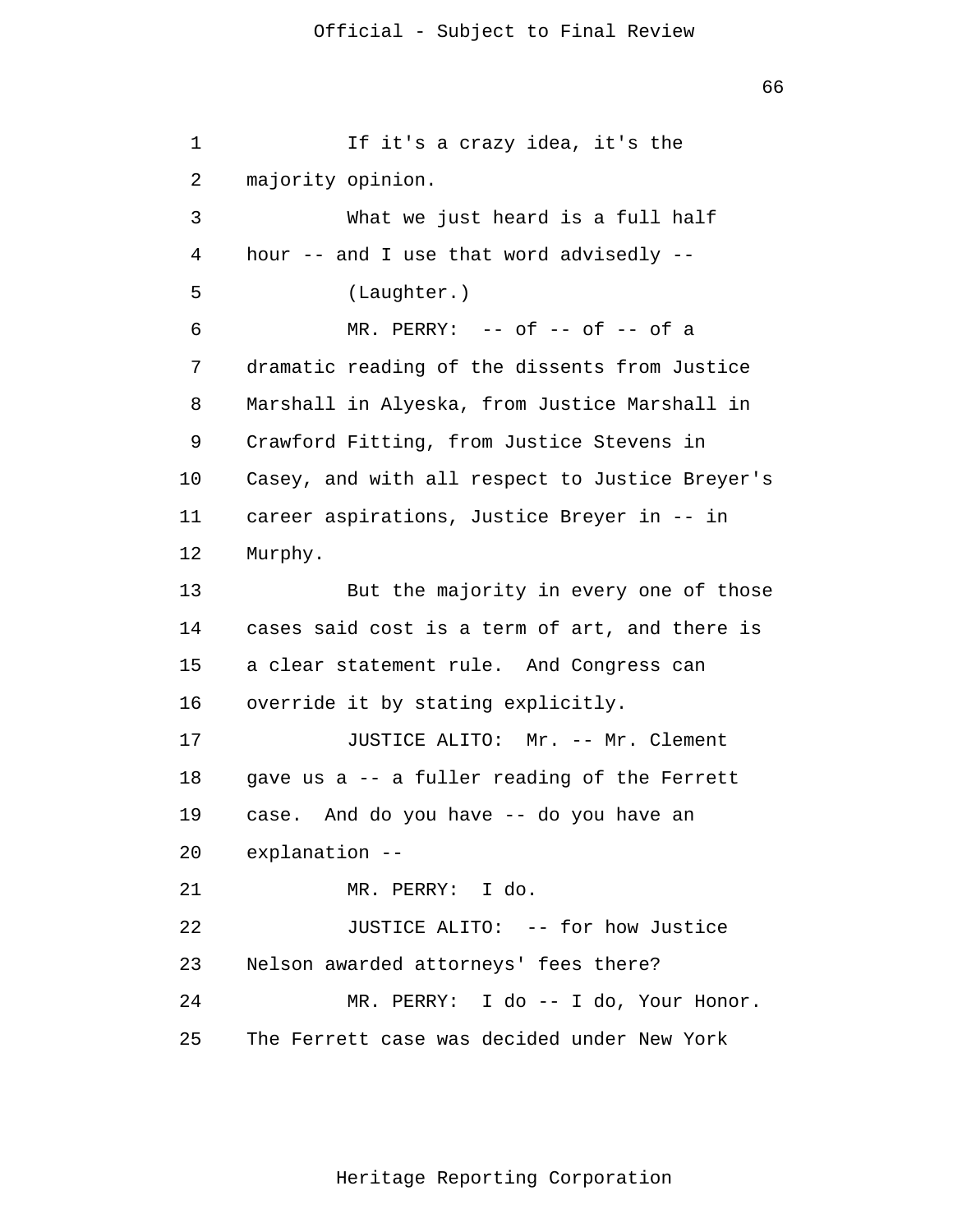67

| 1  | law, and certain attorneys' fees were on the    |
|----|-------------------------------------------------|
| 2  | New York fee schedule, as we point out in our   |
| 3  | I believe it's Section 25 of the<br>brief.      |
| 4  | revised statute, but we cite that in our brief. |
| 5  | And our point has not been that                 |
| 6  | attorneys' fees were never awarded. It's that   |
| 7  | non-scheduled fees were never included in full  |
| 8  | costs. Full costs included during the state     |
| 9  | period those scheduled fees under state fee     |
| 10 | bills, which occasionally awarded small         |
| 11 | attorneys' fees, for example, \$2.50 for a      |
| 12 | deposition.                                     |
| 13 | And that's what the Ferrett case                |
| 14 | involved, was New York scheduled attorneys'     |
| 15 | fees.                                           |
| 16 | What no schedule, as Mr. Kedem pointed          |
| 17 | $out$ --                                        |
| 18 | JUSTICE SOTOMAYOR: Why did they use             |
| 19 | -- why did they use the federal rule?           |
| 20 | MR. PERRY: Your Honor, I don't know             |
| 21 | either. I -- I -- I think it had -- did have    |
| 22 | something to do with this 11 versus 1 and       |
| 23 | whether it was a multiplicity thing.<br>It had  |
| 24 | nothing to do, I don't believe, with the        |
| 25 | question in this case, which is the measure of  |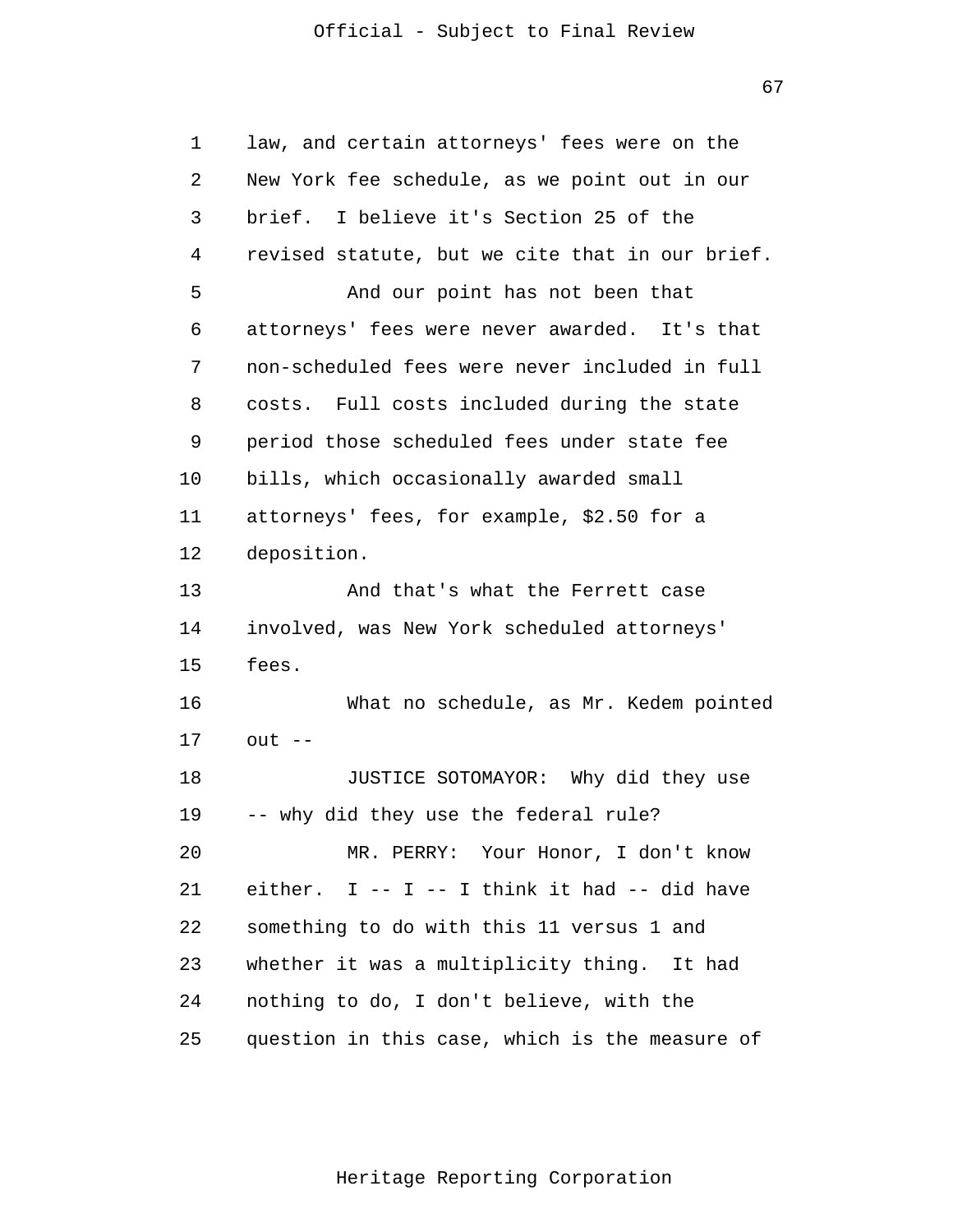$68<sup>th</sup>$ 

| $\mathbf 1$ | the costs was made by the New York fee bill.    |
|-------------|-------------------------------------------------|
| 2           | And then, in 1853, of course, we had            |
| 3           | the U.S. fee bill. It wiped out all of that.    |
| 4           | It said the courts of the United States are     |
| 5           | only authorized to award the federal schedule.  |
| 6           | So we had a reset in 1853. Then we              |
| 7           | had another reset in 1976, or '75, with -- with |
| 8           | Alyeska. And I will leave the Court, if I may,  |
| 9           | with a quote from Alyeska because it speaks to  |
| $10 \,$     | this case dramatically.                         |
| 11          | 421 U.S. at 271. "It is not for this            |
| 12          | Court to invade the legislature's province by   |
| 13          | redistributing litigation costs in the manner   |
| 14          | suggested by Respondents and followed by the    |
| 15          | court of appeals."                              |
| 16          | This judgment should be reversed, and           |
| 17          | we can move on. Thank you, Your Honors.         |
| 18          | CHIEF JUSTICE ROBERTS:<br>Thank you,            |
| 19          | counsel. The case is submitted.                 |
| 20          | (Whereupon, at 12:09 p.m., the case             |
| 21          | was submitted.)                                 |
| 22          |                                                 |
| 23          |                                                 |
| 24          |                                                 |
| 25          |                                                 |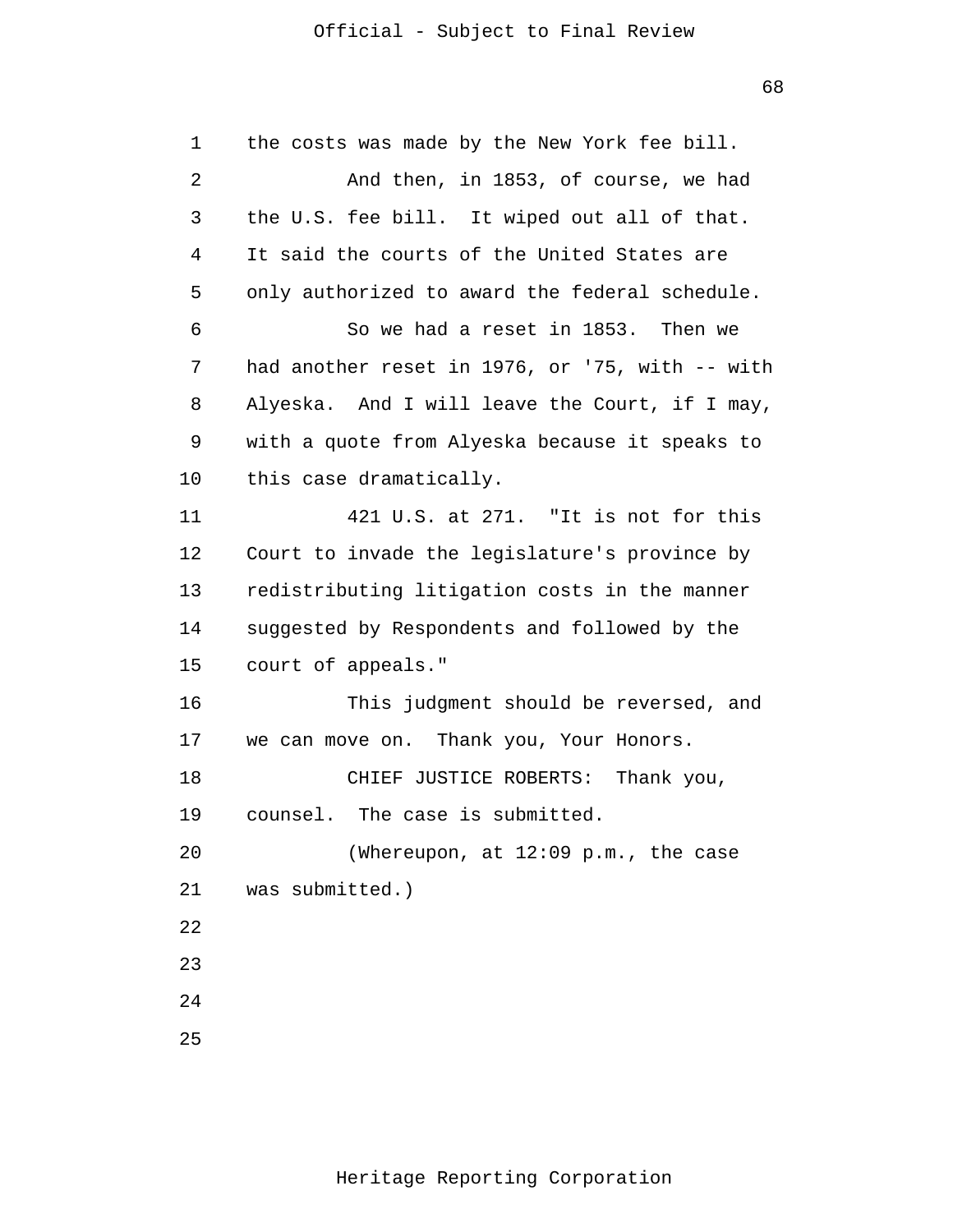| \$                                     | 26 [1] 20:3                          | additional [3] 11:24 18:11 28:5                   | appropriate [2] 55:20                         |
|----------------------------------------|--------------------------------------|---------------------------------------------------|-----------------------------------------------|
|                                        | 27 [2] 50:22 64:18                   | address [3] 5:21 33:23 41:20                      | approved [2] 16:25 17                         |
| \$10 [1] 16:17                         | 271 [1] 68:11                        | addressed [1] 5:19                                | area [1] 65:5                                 |
| \$12.8 [1] 19:13                       | 28 [1] 3:16                          | adequate [1] 30:8                                 | argue [3] 5:14 30:3,5                         |
| \$2.50 [1] 67:11                       | 3                                    | adjective [5] 35:13,15,17,19 36:5                 | argued [2] 13:22 30:13                        |
| \$20 [1] 16:17                         |                                      | adjectives [1] 35:7                               | argument [25] 1:13 2:                         |
| \$35 [1] 18:17                         | $3$ [1] $2:4$                        | administrability [1] 55:5                         | 7 5:20 8:4 11:16 13:1                         |
| \$4,000 [1] 14:1                       | $301$ [1] 5:3                        | admit [1] 40:4                                    | 20:12 23:11 26:19,23                          |
| \$40 [3] 16:15,15,18                   | 31 [1] 2:11                          | adopt [5] 30:23 31:8 32:10 37:21                  | 34:11,23 40:24 41:3,9                         |
| \$5 [2] 16:17 17:18                    | 32 [1] 18:16                         | 65:12                                             | arises [1] 33:19                              |
| \$500 [1] 14:23                        | 33 [1] 13:25                         | adopted [1] 21:11                                 | around [3] 47:19,21 6                         |
| 1                                      | 35 [3] 18:22,22,23                   | adversary [2] 5:14,23                             | arrear [1] 22:21                              |
| 1 [3] 22:3 51:12 67:22                 | 4                                    | adversary's [1] 30:24                             | art [16] 3:11 20:18 36:4                      |
| 11 [6] 33:11, 12, 13, 14 51: 12 67: 22 | 40 [1] 22:9                          | advice [2] 47:8 48:2                              | 22 40:1,16,18 46:1 59                         |
| 11:08 [2] 1:14 3:2                     | 412 [3] 42:6,8 60:23                 | advised [1] 41:6                                  | 65:24,25 66:14                                |
| 12.8 [2] 18:13,15                      | 412's [1] 60:20                      | advisedly [1] 66:4                                | artifact [1] 8:17                             |
| 12:09 [1] 68:20                        | 421 [1] 68:11                        | agency's [1] 56:16                                | aspirations [1] 66:11                         |
| 14 [1] 1:10                            |                                      | ago [2] 13:15 17:2                                | asserted [2] 18:25 20:                        |
| 145 [2] 56:13,15                       | 5                                    | agree [6] 4:6 23:24 35:1 38:4 56:                 | Assistant [1] 1:19                            |
| 1600s [1] 25:20                        | 505 [18] 5:7 10:22,22,24 11:3,4 28:  | 17,19                                             | <b>assume</b> [3] 8:4 34:12                   |
| 17 [3] 17:24,25 22:2                   | 12 31:22 32:6 40:24 44:14,17 58:     | agreement [1] 48:9                                | assuming [2] 52:22,24                         |
| 17-1625 [1] 3:4                        | 9,12,14,17 61:3 65:16                | ahh [1] 57:23                                     | attorney [1] 34:10                            |
| 17.6 [1] 18:11                         | 54(d [3] 6:13 9:19 10:20             | AL [2] 1:3,6                                      | attorneys [2] 34:14,23                        |
| 1700s [1] 25:20                        | 6                                    | ALITO [10] 11:13,20 23:10,18,23                   | attorneys' [31] 11:5,9,                       |
| 1709 [1] 26:6                          |                                      | 29:5.9 51:8 66:17.22                              | 4,7 28:14, 18, 22, 25 41                      |
| 1789 [1] 14:21                         | 64 [1] 2:14                          | Alito's [2] 32:17 34:8                            | 42:12,15 44:15,22 46:                         |
| 1796 [1] 12:14                         | $\overline{7}$                       | ALLON [3] 1:19 2:6 20:12                          | 4,9 60:19,22 66:23 67                         |
| 1821 [6] 15:11,13 16:6,12,15 32:2      | 70 [1] 52:9                          | allow [1] 10:23                                   | <b>Atwill [1] 33:5</b>                        |
| 1831 [26] 7:4 14:7 21:4,23 23:1,10,    | 75 [2] 55:3 68:7                     | allowable [1] 15:17                               | authorities [1] 25:16                         |
| 20 25:4, 18, 18 32: 18 33: 4 34: 19    | 76 [2] 43:8,14                       | alluded [1] 56:6                                  | authority [2] 8:24 29:1                       |
| 35:25 37:25 38:3,5,11,20 39:4 40:      | 8                                    | almost [2] 19:23 26:17                            | authorization [2] 31:2                        |
| 12 45:2 51:2 63:17 64:7,9              |                                      | already [4] 27:14 28:16 29:14,22                  | authorize [4] 5:10 32:                        |
| 1842 [1] 25:25                         | 800 [1] 7:19                         | alternative [1] 10:7                              | authorized [4] 11:2 30                        |
| 1853 [8] 15:16 24:15 32:19 33:4 34:    | 84 [1] 43:20                         | although [3] 8:5 22:8 54:23                       | 68:5                                          |
| 20 38:20 68:2,6                        | 858 [1] 7:5                          | Alyeska [5] 65:6,14 66:8 68:8,9                   | authorizes [2] 11:5 31                        |
| 18th [1] 50:5                          | 88 [1] 65:20                         | amend [3] 10:1,9 27:17                            | authorizing [1] 5:4                           |
| 1909 [9] 14:18 28:20,23 35:25 37:      | A                                    | American [9] 12:13,14,24 19:11                    | automatically [1] 10:                         |
| 25 38:23 39:5,23 41:15                 | a.m [2] 1:14 3:2                     | 26:7 28:20 41:3 51:22,24                          | Avery [1] 25:24                               |
| 1920 [33] 3:15 4:23 9:9,13,17 10:1,    | abandon [1] 47:14                    | amici [2] 7:18,23                                 | avoids [1] 48:25                              |
| 6,14,17 11:1,2,23 15:10,13 16:9        | able [4] 38:4 53:11,24 58:15         | amicus [3] 1:21 2:7 20:13                         | award [9] 7:3 10:20,25                        |
| 20:19 21:5,9 24:21 27:15,17 29:        | above [1] 22:11                      | among [1] 12:6<br>amount [6] 18:16 22:13 30:15,17 | 18 19:10 32:8 68:5<br>awardable [1] 30:19     |
| 15,23 30:15 32:1 35:10 36:11,15,       | above-entitled [1] 1:12              | 36:15 58:23                                       |                                               |
| 16, 18 57: 16, 19, 24                  | absence [1] 12:1                     | <b>amounts</b> [2] 13:18 15:17                    | awarded [17] 6:21,23<br>13:25 14:1 18:12 19:1 |
| 1974 [2] 52:10,12                      | absolutely [7] 8:23 34:18 35:4,15    | analysis [2] 8:19 49:24                           | 32:23,25 64:8 66:23 6                         |
| 1975 [3] 52:10 65:4,14                 | 54:10 57:8 59:5                      | Anglo-American [1] 25:14                          | awarding [3] 7:5 13:1                         |
| 1976 [22] 7:5 29:11 30:1 35:25 37:     | accepted [1] 64:25                   | Anne [1] 26:6                                     | awards [6] 16:9 30:4 3                        |
| 25 40:3,13 41:16,23 42:14 44:10        | accomplish [1] 41:21                 | Another [8] 27:20 32:24 38:8 41:9                 | 25 54:14                                      |
| 45:1 52:5,6,7 54:13 64:7,9,12 65:      | according [1] 23:11                  | 55:4 56:5 57:15 68:7                              | aware [1] 24:7                                |
| 3,15 68:7                              | accounted [1] 7:18                   | answer [5] 8:23 17:11 19:23 30:8                  | away [1] 31:12                                |
| 1984 [4] 43:18 45:6 59:11,23           | accurately [1] 57:17                 | 55:5                                              |                                               |
| 1988 [1] 27:9                          | achieved [1] 25:10                   | anticipate [1] 63:18                              | В                                             |
| 19th [3] 15:23 24:8 50:5               | across [3] 27:23 58:5 62:7           | antiquated [1] 9:1                                | babysitter [1] 52:23                          |
| $\boldsymbol{2}$                       | Act [18] 5:15 6:8 14:21 21:17,22 23: | anybody [2] 38:18 59:16                           | back [13] 7:2 8:18 15:1                       |
| 20 [4] 2:8 18:3,7 38:8                 | 1 25:7,25 26:5 29:21 31:23 41:13     | anybody's [1] 44:16                               | 2 21:12 26:6 30:18 40                         |
| 200 [1] 20:20                          | 42:11 43:8 44:10,11 45:4 51:5        | apparently [2] 8:12 24:25                         | 25 55:19 59:10                                |
| 2005 [1] 29:20                         | action [4] 14:16 28:2 53:22 54:22    | appeals [2] 49:21 68:15                           | background [2] 12:17                          |
| 2019 [1] 1:10                          | actual [1] 14:2                      | <b>APPEARANCES</b> [1] 1:16                       | <b>Baker</b> [1] 6:18                         |
| 207 [1] 9:12                           | actually [6] 4:6 20:3 22:25 33:9 57: | appears [2] 8:9 15:6                              | <b>balloon</b> [1] <b>55:1</b>                |
| 208 [4] 9:12 10:4,8,10                 | 264:8                                | application [2] 5:10 50:6                         | <b>Baltimore</b> [1] <b>15:24</b>             |
| 22 [1] 45:5                            | add [1] 10:1                         | applied [2] 14:8 48:10                            | <b>bar</b> [1] <b>4:25</b>                    |
| 23(h [1] 53:19                         | added [2] 17:9 21:22                 | applies [1] 21:9                                  | <b>bare</b> [1] <b>50:21</b>                  |
| 2412 [1] 6:17                          | adding [5] 11:24 25:11 27:8 28:17    | applying [1] 15:23                                | <b>based</b> [1] <b>54:16</b>                 |
|                                        | 36.13                                | $MRAO$ $M3.0.47.257$                              | <b>baseline</b> [2] 20:22 26:                 |

**additional** [3] **11:**24 **18:**11 **28:**5 **address** [3] **5:**21 **33:**23 **41:**20 **\$10** [1] **16:**17 **271** [1] **68:**11 **addressed** [1] **5:**19 **area** [1] **65:**<sup>5</sup> **\$20** [1] **16:**17 **3 adjective** [5] **35:**13,15,17,19 **36:**<sup>5</sup> **adjectives** [1] **35:**7 adjectives [1] 35:7<br>
administrability [1] 55:5<br>
administrability [1] 55:5<br>
administrability [1] 55:5<br>
administrability [1] 55:5<br>
administrability [1] 55:5<br>
administrability [1] 55:5<br>
administrability [1] 55:5<br>
administrab  $\begin{array}{|c|c|c|c|c|}\n 15.3 & 30:21 & 31:18 \\
 \hline\n 140:4 & 32:11 & 26:19,23 & 30:21 & 31:18 \\
 \hline\n 20:12 & 32:10 & 27:21 & 34:14 & 23:40:24 & 44:2 & 9:54:1\n \end{array}$ **\$40** [3] **16:**15,15,18 **31** [1] **2:**11 **adopt** [5] **30:**23 **31:**8 **32:**10 **37:**21 **34:**11,23 **40:**24 **41:**3,9 **64:**<sup>1</sup> **8:25 3:25 adopted** [1] **21:11 and around [3] <b>47:**19,21 **65:12 around** [3] **47:**19,21 **65:12 1 1 adversary** [2] **5:14,23 adversary** [2] **5:14,23 adversary's** [1] **30:24 arrear** [1] **3:11 20: 1art**  $[16]$  **3:**11 **20:18 36:4,11 <b>37:7,16,**<br>**1 advice**  $[2]$  **47:8 48:2 b 22:40:1.16.18 46:1 59:18 62:13 12:9**<br>**110 advice** [2] **47:8 <b>48:2 dvised** [1] **41:6 65:24.25 <b>66:14 67:24.25 66:14 agree** [6] **4:**6 **23:**24 **35:**1 **38:**4 **56: 1600s** [1] **25:**20 **505** [18] **5:**7 **10:**22,22,24 **11:**3,4 **28:** 17,19 **assume** [3] **8:**4 **34:**12 **38:**<sup>9</sup> **<sup>17</sup>**[3] **17:**24,25 **22:**2 12 **31:**22 **32:**6 **40:**24 **44:**14,17 **58: agreement** [1] **48:**9 **assuming** [2] **52:**22,24 **17.6** [1] **18:**11 **54(d** [3] **6:**13 **9:**19 **10:**20 **AL** [2] **1:**3,6 **attorneys** [2] **34:**14,23 **ALITO** [10] **11:**13,20 **23:**10,18,23 **29:**5,9 **51:**8 **66:**17,22 **Alito's** [2] **32:**17 **34:**8 **17**<br>**11 110:**23 **11:19 <b>11:19 12:6 12:12 12:14 12:14 12:14 14:14 14:14 14:14 14:14 14:14 14:14 14:14 14:14 14:14 14:14 14:14 14:14 14:14 14:14 14:14 14:14 14:14 14:14 14:1** <sup>20</sup>**25:**4,18,18 **32:**18 **33:**4 **34:**19 **76** [2] **43:**8,14 **alluded** [1] **56:**6 **authority** [2] **8:**24 **29:**<sup>14</sup> **almost** [2] **19:**23 **26:**17 **already** [4] **27:**14 **28:**16 **29:**14,22 **<sup>1842</sup>**[1] **25:**25 **800** [1] **7:**19 **alternative** [1] **10:**7 **authorized** [4] **11:**2 **30:**14 **65:**<sup>17</sup> **<sup>1853</sup>**[8] **15:**16 **24:**15 **32:**19 **33:**4 **34: 84** [1] **43:**20 **although** [3] **8:**5 **22:**8 **54:**23 **68:**<sup>5</sup> <sup>20</sup>**38:**20 **68:**2,6 **858** [1] **7:**5 **Alyeska** [5] **65:**6,14 **66:**8 **68:**8,9 **authorizes** [2] **11:**5 **31:**<sup>24</sup> **American** [9] **12:**13,14,24 **19:**11 **26:**7 **28:**20 **41:**3 **51:**22,24 **amici** [2] **7:**18,23 **amicus** [3] **1:**21 **2:**7 **20:**13 **among** [1] **12:**6 **amount** [6] **18:**16 **22:**13 **30:**15,17 **36:**15 **58:**23 **amounts** [2] **13:**18 **15:**17 **analysis** [2] **8:**19 **49:**24 **Anglo-American** [1] **25:**14 **Anne** [1] **26:**6 **Another** [8] **27:**20 **32:**24 **38:**8 **41:**9 **55:**4 **56:**5 **57:**15 **68:**7 **answer** [5] **8:**23 **17:**11 **19:**23 **30:**8 **55:**5 **anticipate** [1] **63:**18 **antiquated** [1] **9:**1 **2 Act** [18] **5:**15 **6:**8 **14:**21 **21:**17,22 **23: anybody** [2] **38:**18 **59:**16 **back** [13] **7:**2 **8:**18 **15:**15 **19:**11 **20: 20** [4] **2:**8 **18:**3,7 **38:**8 1 **25:**7,25 **26:**5 **29:**21 **31:**23 **41:**13 **anybody's** [1] **44:**16 2 **21:**12 **26:**6 **30:**18 **40:**11 **45:**2 **46: 200** [1] **20:**20 **42:**11 **43:**8 **44:**10,11 **45:**4 **51:**5 **apparently** [2] **8:**12 **24:**25 25 **55:**19 **59:**<sup>10</sup> **<sup>2005</sup>**[1] **29:**20 **action** [4] **14:**16 **28:**2 **53:**22 **54:**22 **appeals** [2] **49:**21 **68:**15 **background** [2] **12:**17,25 **2019 2019 THE ARANCES 1911:16 Baker <b>EMPEARANCES 11:16 Baker EMPEARANCES B**<br>**Balloon [1] 55:1 <sup>207</sup>**[1] **9:**12 **actually** [6] **4:**6 **20:**3 **22:**25 **33:**9 **57: appears** [2] **8:**9 **15:**6 **balloon** [1] **55:**<sup>1</sup> **<sup>208</sup>**[4] **9:**12 **10:**4,8,10 2 **64:**8 **application** [2] **5:**10 **50:**6 **Baltimore** [1] **15:**<sup>24</sup> **22**  $\frac{1}{2}$  **applied**  $\frac{2}{14:8}$  **48:**10 **bar**  $\frac{1}{4}:25$ <br>**23 bare** <sup>[1]</sup> **50:**21 **bare** [1] **50:21 24125:11 27:8 28:17 applying** [1] **15:**23 **based** [1] **54:16 based** [2] **20:22 26:14** 

**appropriate** [2] **55:**20,23 **approved** [2] **16:**25 **17:**2 **argued** [2] **13:**22 **30:**13 **asserted** [2] **18:**25 **20:**3 **Assistant** [1] **1:**19 **attorneys'** [31] **11:**5,9,15,18 **18:**1,3, 4,7 **28:**14,18,22,25 **41:**8,18,20,22 **42:**12,15 **44:**15,22 **46:**22 **51:**22 **54: authorization** [2] **31:**22 **60:**18 **authorize** [4] **5:**10 **32:**7 **60:**5 **63:**2 **automatically** [1] **10:**5 **Avery** [1] **25:**24 **avoids** [1] **48:**25 **award** [9] **7:**3 **10:**20,25 **11:**15 **18:**4, 18 **19:**10 **32:**8 **68:**5 **awardable** [1] **30:**19 **awarded** [17] **6:**21,23 **7:**6 **8:**6,12 **13:**25 **14:**1 **18:**12 **19:**1 **24:**8 **26:**3 **32:**23,25 **64:**8 **66:**23 **67:**6,10 **awarding** [3] **7:**5 **13:**16 **53:**4 **awards** [6] **16:**9 **30:**4 **34:**10 **41:**22, 25 **54:**14 **aware** [1] **24:**7 **away** [1] **31:**12 **B babysitter** [1] **52:**23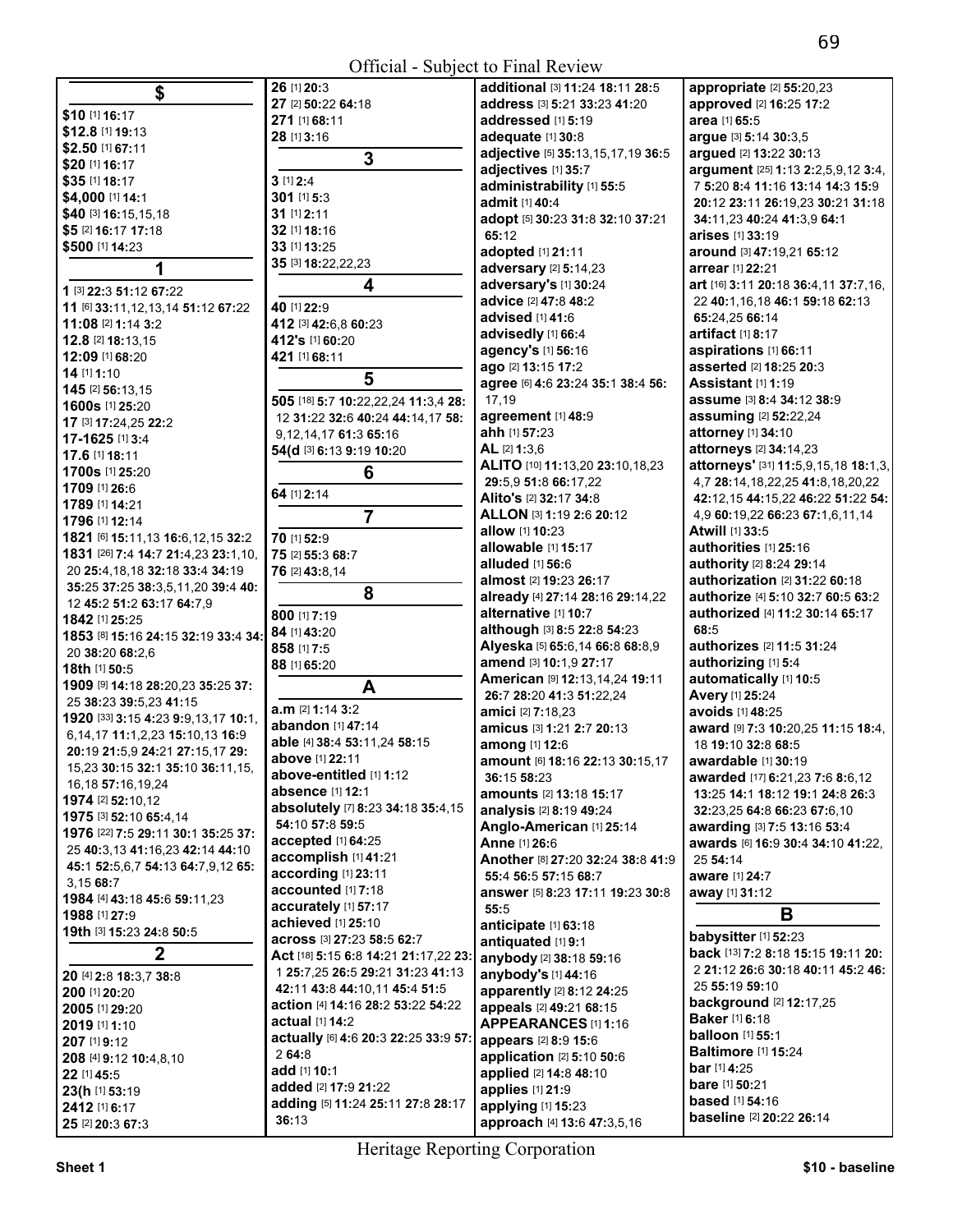| basic [6] 39:1,14 41:1 47:15 49:9        | 23 7:6, 12, 14, 15, 24 9: 19 15: 1 16: | comes [1] 54:11                           | 15 14:25 21:22 23:1 25:22,25 26:              |
|------------------------------------------|----------------------------------------|-------------------------------------------|-----------------------------------------------|
| 59:6                                     | 16,21 17:7 18:25 19:5 20:4 22:4,       | committee [4] 45:11,12 59:23 62:          | 5.8 27:2 28:24 29:20.21 30:4 31:              |
| basically [3] 33:14 42:8 49:25           | 18, 18 25:22, 24 26:22 27:1 30:13      | 24                                        | 23 41:13 42:10 43:8 44:11 51:4                |
| <b>basis</b> [1] 35:6                    | 32:20 33:2,4,10 34:11 35:6,8,11,       | common [3] 12:23 20:25 62:1               | 64:7,9,20,25                                  |
| <b>bears</b> [1] <b>12:15</b>            | 19.22 36:5 37:1 38:17 42:7 46:21       | compelling [2] 41:11 45:7                 | copyright-specific [1] 25:9                   |
| <b>became</b> [1] 44:14                  | 48:11,12 50:5,7,10,11,12,23 52:11,     | compensable [2] 24:18 27:8                | copyrights [2] 42:8 64:19                     |
| <b>become</b> [1] 41:25                  | 16 54:5, 18, 21 56: 10, 18, 23 64: 7   | compensated [1] 24:1                      | correct [4] 7:10 13:20 19:2 31:1              |
| behalf [8] 1:17,23 2:4,11,14 3:8 31:     | 65:10,14,14,20 66:19,25 67:13,25       | compensation [2] 25:8 28:16               | cost [53] 6:19 7:6 9:4,12,14,21,25            |
| 19 64:2                                  | 68:10.19.20                            | complete [1] 4:8                          | 10:5,6,12,12 11:25 12:5 14:2,11,              |
| believe [4] 25:4 45:12 67:3,24           | cases [18] 3:17 7:5,19 8:5 15:23       | completely [4] 32:4 40:8 49:20 62:        | 11, 19 15: 6 16: 15, 17, 25 17: 5, 5, 6       |
| below [1] 22:15                          | 20:25 21:10 25:17 26:10 27:7,10        | 10                                        | 18:22,22 22:12 23:13,24 26:12,16              |
| <b>benefit</b> [2] 27:11,20              | 33:19 38:10 47:18 59:9 64:9.20         | complicated [2] 14:9 43:3                 | 27:25 30:4 36:4,10,23 37:11 38:               |
| best [2] 33:2 48:22                      | 66:14                                  | comprehensive [2] 24:10,25                | 21 40:5,6,17,20 41:17 53:24 55:               |
| <b>better</b> [2] 32:13 61:8             | Casey [8] 3:13 11:21 26:24 27:5,5      | concedes [1] 18:8                         | 25 57:11 58:11 59:2 60:5 61:4 62:             |
| between [9] 20:25 21:20 26:2 32:         | 65:20,21 66:10                         | concept [2] 6:22 23:24                    | 12 63:8 66:14                                 |
| 18 33:4 34:19 37:15 38:19 40:14          | categories [1] 24:18                   | concepts [1] 4:16                         | costs [197] 3:11,20,24 4:5,10,12,18,          |
| <b>beyond</b> [2] 8:22 29:22             | caused [2] 53:5 54:25                  | concludes [1] 45:20                       | 19,22 5:5,15,16,25 6:4,5,13,20,24,            |
| big [4] 18:16 28:14 35:18 51:18          | <b>cents</b> [1] <b>13:</b> 25         | conclusion [2] 50:25 64:10                | 24 7:6 8:5,6,9,12,13,13,16,22,22 9:           |
| bill [9] 8:22 15:16,23 17:6 21:25 24:    | Century [5] 7:14 15:23 24:8 50:5,5     | concurrence [1] 48:6                      | 3,3 10:18,19,21,23,24,25 11:8,16,             |
| 7,15 68:1,3                              | cert [2] 56:9.11                       | <b>conduct</b> [1] 54:25                  | 17, 22, 24 12: 7, 15, 18 13: 1, 16, 23 14:    |
| bills [7] 14:10 15:15 16:25 17:5 21:     | certain [8] 13:14 16:7 22:11 27:6      | <b>confirm</b> [2] 7:24 44:8              | 11, 12, 12, 15, 15, 23 15: 1, 10, 17 16: 7    |
| 19 25:10 67:10                           | 39:17 42:10 58:23 67:1                 | confirms [1] 11:19                        | 17:17 18:9,17,24 20:5,17,24 21:               |
| binding [1] 16:13                        | Certainly [6] 15:22 16:5 24:5 27:1     | confronted [1] 59:2                       | 13, 19 22: 1, 5, 8, 17, 22, 24 23: 2, 5, 9,   |
| bit [1] 27:20                            | 34:18 39:9                             | confronting [1] 62:25                     |                                               |
|                                          |                                        | confuse [1] 63:10                         | 14, 15 25: 12, 14 26: 2, 4, 4 28: 1, 1, 2, 2, |
| body [1] 52:25                           | certainty [1] 37:5                     |                                           | 2, 3, 6, 15, 23, 25 30: 14, 19 31: 13, 24,    |
| <b>book</b> [1] <b>62:</b> 16            | <b>chances</b> [1] 28:11               | Congress [77] 4:2,15,25 6:22 8:11         | 25 32:1,8,24,25 33:10,19,24 34:2,             |
| <b>borne</b> [1] 38:15                   | change [3] 9:24 12:24 39:3             | 9:13,21,24 10:1,8 11:7,23 12:23           | 9,20,22 35:9 36:1,2,12,15,16,18,              |
| <b>boss</b> $[1]$ 41:6                   | CHIEF [16] 3:3,9,23 8:3,10 16:20       | 13:9 14:18,25 15:3 16:19 20:21            | 20,24 37:2,4,7,8,9 38:2,5,11,13,15,           |
| both [7] 5:16 6:8 32:22 35:12 41:        | 17:12 18:21 20:9,15 31:15,20 54:       | 21:17 24:15 25:1,5 26:14 27:3,7,          | 20 39:7,7,8,16,18,22,25 40:15,16,             |
| 25 51:1 57:13                            | 2 55:12 63:23 68:18                    | 13 29:2, 16, 24, 25 30:3, 17 31:9 35:     | 21 42:13,16 44:15 45:19,21 46:5               |
| <b>Botts</b> [1] 6:18                    | <b>children</b> [1] 46:19              | 25 36:25 37:3,6,8,11,18,20 38:4,          | 49:5,7,13 51:19,20 52:22 53:4,7,              |
| <b>bound</b> [1] 48:3                    | choice [3] 31:10 37:15 40:14           | 10,24 39:2,4,11,15,21,25 40:6 41:         | 21 54:7,14 55:3,8,13,14,18,22 56:             |
| BREYER [31] 13:12,21 14:4,5 17:          | choose [1] 16:16                       | 19 42:14,22 46:11 49:13 51:1 56:          | 1,22,25 57:1,3,12,14,16,18,20,23,             |
| 15,22 18:6,10,14 19:3,16,19 20:7         | Circuit [10] 7:13 33:7,9,23 34:4 49:   | 14,21 57:21 59:8,11 60:4 61:11,           | 24 58:15 59:6,12,15,20,21,24,25               |
| 26:9 42:19,25 43:15,19,25 44:6,8,        | 25 50:22,22 51:9,10                    | 12, 15, 17 62: 1, 2 63: 10, 15, 17 64: 24 | 60:1,23 62:6,8 63:2,4,20 64:19,20,            |
| 12, 19 46: 3, 6, 16 47: 7, 11, 23 64: 13 | cite [1] 67:4                          | 65:13,16 66:15                            | 22 65:7 67:8,8 68:1,13                        |
| 66:11                                    | cited [3] 7:23 33:5 65:19              | Congress's [1] 24:24                      | couldn't [3] 45:3 56:17,19                    |
| Breyer's [2] 61:12 66:10                 | Civil [6] 21:10 26:24 27:6,10,10 53:   | congressional [3] 12:2,4 41:5             | Counsel [6] 20:10 31:16 34:10,23              |
| brief [12] 7:18,22 17:17 22:2 33:6       | 20                                     | consequence [1] 59:4                      | 63:24 68:19                                   |
| 41:2 43:21 48:9 51:18 64:17 67:3.        | claim [2] 33:13 39:20                  | consequences [1] 32:12                    | <b>counsel's [1] 34:14</b>                    |
|                                          | claims [2] 20:1,3                      | consideration [1] 47:1                    | <b>counts [1] 53:23</b>                       |
| <b>briefs</b> [1] <b>13:13</b>           | clarify [1] 28:21                      | considered [1] 51:23                      | couple [4] 21:15 22:2 42:2 52:8               |
| broad [2] 30:4 40:1                      | clarifying [1] 29:3                    | considering [1] 54:4                      | course [11] 4:2 10:9 17:1 32:13 45:           |
| broader [4] 37:16,21 60:5 63:8           | class [1] 53:21                        | consistent [3] 13:10 38:9 63:21           | 20 51:1 59:22 60:23 61:8 64:21                |
| <b>brought</b> [1] 28:4                  | clear [12] 12:6,21 20:21 27:12 38:     | <b>constant</b> [1] 40:20                 | 68:2                                          |
| burdens [1] 12:16                        | 19 48:10,16,21 56:20 63:15 65:13       | construction [13] 7:10,11 10:7 32:        | COURT [56] 1:1,13 3:10,12,16,19               |
| business [2] 65:9,11                     | 66:15                                  | 11 38:2 39:10,24 40:2 42:17 47:           | 4:13,16,24 5:2 6:11,18 7:9 9:18               |
| buy [1] 25:3                             | clearer [1] 31:11                      | 16 49:10 53:10 64:5                       | 10:10,17,20,20,23,24 11:14,22 12:             |
| C                                        | clearest [1] 6:19                      | construe [2] 10:11 58:24                  | 20 13:4, 10, 16, 17 14: 20 15: 25 16:         |
|                                          | clearly [4] 29:2 30:3,18 62:4          | construed [4] 5:3 13:5,11 38:21           | 16 20:16,17 21:7 24:13,19 26:15               |
| called [4] 25:23,24 33:4 56:10           | CLEMENT [41] 1:23 2:10 4:7 29:5        | <b>consulted</b> [1] <b>50:21</b>         | 27:5 28:2 31:21 33:8 35:14 48:8               |
| calling [1] 12:5                         | 31:17,18,20 34:24,25 35:4,11 36:       | contain [1] 13:4                          | 49:20 52:24 54:22 55:2,17,23 64:              |
| came [2] 1:12 8:15                       | 21 41:1 43:15.22 44:3.7.13.20 46:      | contained [1] 4:8                         | 10,24 65:6,8,24 68:8,12,15                    |
| <b>cannot</b> [1] <b>5:10</b>            | 4 47:7,10,13,25 49:15,16 50:2,18       | <b>context</b> [8] 9:19 25:22 27:2 39:16  | Court's [4] 3:18 27:4 38:10 39:1              |
| capaciously [1] 36:1                     | 51:10 52:3,7,15 53:8 54:10 55:15       | 53:22,24 54:18 57:22                      | courts [18] 4:25 7:1,3 20:19 21:18            |
| care [3] 16:10 23:12 54:15               | 58:20 60:15 61:16,21,24 66:17          | <b>contexts</b> [1] 27:1                  | 25:9 31:9 32:23 33:15 49:21 51:2              |
| career [4] 46:25 47:8 48:1 66:11         | Clement's [1] 11:11                    | continue [2] 40:19 45:2                   | 52:2,6 53:10,14,22 55:8 68:4                  |
| careful [2] 4:15,17                      | clerk [2] 17:3 24:13                   | contradistinction [2] 39:9 57:7           | <b>courts'</b> [1] 59:9                       |
| carnage [5] 61:6,20,25 62:18,23          |                                        |                                           |                                               |
| carried [1] 9:1                          | code [2] 12:11 61:10                   | contrary [5] 32:3 47:6 49:24 50:1         | <b>cover</b> [1] 34:22                        |
| carries [2] 38:24 39:2                   | codified [1] 15:19                     | 58:5                                      | covered [6] 38:12 45:18,21,22 52:             |
| carry [1] 26:25                          | codifiers [1] 15:14                    | contrast [2] 6:6,14                       | 24 63:5                                       |
| carve [1] 55:19                          | colleagues [1] 48:15                   | contrasted [1] 4:19                       | <b>covering [1] 62:4</b>                      |
| Case [71] 3:4,18 4:18 5:13 6:18,21,      | COMe [8] 27:23 40:3 41:23 45:25        | copied [1] 28:11                          | Crawford [8] 3:13 6:11 21:7 24:19             |
|                                          | 52:23 53:22,25 58:5                    | Copyright [27] 5:15 6:8,23 7:5 8:         | 27:11,21 65:22 66:9                           |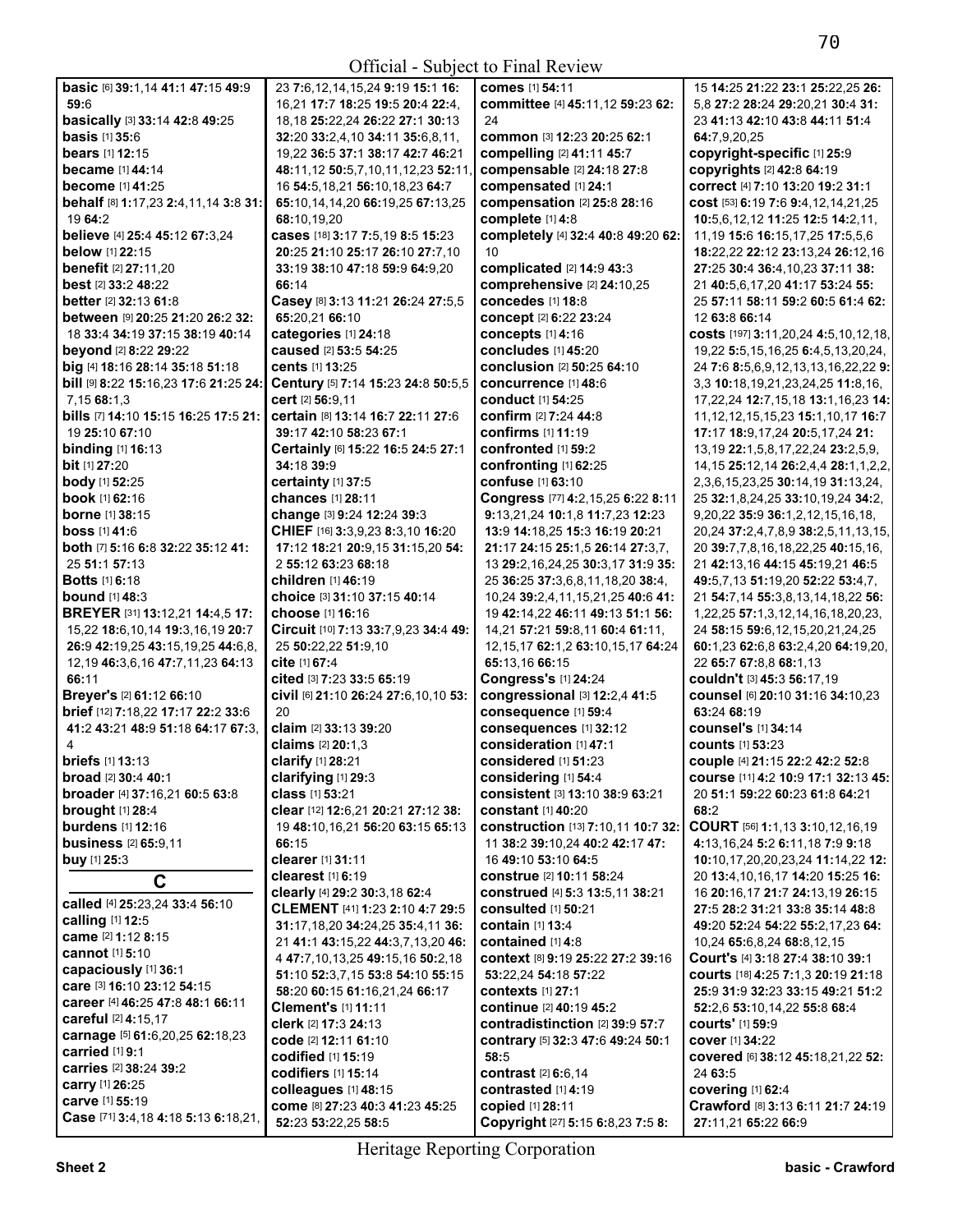| crazy [3] 45:25 65:23 66:1                           | dissenting [1] 47:5                                                | exact [2] 11:20 37:12                                                   | 15 25:10 34:15,23 41:18 45:4 67:                                        |
|------------------------------------------------------|--------------------------------------------------------------------|-------------------------------------------------------------------------|-------------------------------------------------------------------------|
| create [2] 25:9 27:18                                | dissents [1] 66:7                                                  | exactly [3] 27:4 33:25 62:15                                            | 2.9 68:1.3                                                              |
| <b>created</b> [2] <b>25:</b> 6 <b>26:14</b>         | <b>distinction</b> [2] $26:248:13$                                 | example [9] 6:19 9:25 14:10 15:24                                       | fees [64] 4:13 5:4,6,9,11 11:5,9,15,                                    |
| <b>critical</b> [2] 35:20 65:3                       | distinguish $[1]$ 49:2                                             | 16:14 22:6 53:13 62:6 67:11                                             | 18 12:5,7,15,19 13:7 16:15 18:1,3,                                      |
| cross-reference [2] 42:6 45:4                        | distrained [1] 22:22                                               | <b>examples</b> [2] 15:3 22:2                                           | 4,7 24:5,6,8 27:6,8 28:14,18,22,25                                      |
| <b>curiae</b> [3] <b>1:21 2:8 20:13</b>              | district [5] 31:9 49:21 54:22 55:1,                                | <b>exceed</b> [1] 22:9                                                  | 34:11 38:7 41:8,13,20,22 42:12,                                         |
| <b>currency</b> [1] 41:4                             | 16                                                                 | except [1] 42:3                                                         | 15 44:15, 18, 21, 22, 23 45:15 46:18,                                   |
| <b>current</b> [1] 21:5                              | <b>document</b> [1] <b>55:24</b>                                   | excepted $[1]$ 6:16                                                     | 22 50:7 51:22 52:11 54:4,7,9 60:                                        |
|                                                      |                                                                    |                                                                         |                                                                         |
| <b>cut</b> [1] 30:18                                 | documented [1] 54:20                                               | exception [1] 58:13                                                     | 19,22 64:6,8,22 65:7,18 66:23 67:                                       |
| D                                                    | doing [8] 14:17,18 15:4 33:25 45:                                  | exclusively [2] 33:21 51:3                                              | 1,6,7,9,11,15                                                           |
| D.C [4] 1:9,17,20,23                                 | 10 52:2,2,6                                                        | exegesis [1] 27:22                                                      | Ferrett [7] 33:5 38:16 50:12,13 66:                                     |
| damage [1] 18:17                                     | dollar [1] 18:4                                                    | exercise [2] 52:20 56:2                                                 | 18.25 67:13                                                             |
|                                                      | dollars [2] 17:8 18:20                                             | exhaustive [1] 24:25                                                    | few [3] 8:13,13 17:1                                                    |
| damages [8] 19:1 22:8,10,12,15,                      | <b>done</b> [1] <b>59:14</b>                                       | <b>exist</b> [1] 45:4                                                   | <b>fewer</b> $[1]$ 8:13                                                 |
| 23 33:1 42:11                                        | double [3] 14:11 22:21,23                                          | <b>existed</b> [1] 29:15                                                | figure [2] 10:11 55:9                                                   |
| date $[1]$ 65:3                                      | doubly [1] 61:15                                                   | existing [1] 29:17                                                      | filing [1] 56:9                                                         |
| Day [8] 15:24 16:15,16 26:25 32:9                    | doubt [1] 30:2                                                     | expect [3] 34:1 58:19,23                                                | find [7] 14:6 23:21,23,25 24:2 39:                                      |
| 41:10 63:19 65:15                                    | down $[2]$ 63:9.13                                                 | expected [1] 9:20                                                       | 12 48:13                                                                |
| day's [1] 17:2                                       | drafting [3] 43:1,1 61:12                                          | expenditures [1] 7:4                                                    | first [16] 7:2, 15 15:9 22:4, 6 24:4                                    |
| days [1] 21:16                                       | dramatic [1] 66:7                                                  | expense [1] 9:14                                                        | 28:8 29:16 32:5 33:18 40:10 41:                                         |
| dead [1] 34:19                                       | dramatically [1] 68:10                                             | expenses [25] 4:14,20,20,21 12:                                         | 15 42:2 58:8,11 61:2                                                    |
| deal [7] 17:13 28:9 51:18 53:7,11                    | draw [1] 64:10                                                     | 12, 16, 19 17: 9 18: 25 20: 1 26: 18                                    | Fitting [8] 3:13 6:11 21:8 24:20 27:                                    |
| 55:9 56:3                                            |                                                                    |                                                                         |                                                                         |
| dealing [3] 48:20 49:5 54:6                          | <b>duh</b> [1] <b>45:2</b> 0                                       | 27:9 53:13,15,18 55:1,8 56:6,7,16,                                      | 11,21 65:22 66:9                                                        |
| dealt [3] 9:18 18:3 65:7                             | duplicative [1] 62:4                                               | 22 62:6,8,12 65:7                                                       | Five [2] 21:16 49:7                                                     |
| decades [1] 49:22                                    | <b>during</b> [1] <b>67:8</b>                                      | expensive [3] 26:10,23 54:17                                            | <b>focus</b> [2] 44:14,23                                               |
| decided [2] 35:6 66:25                               | Е                                                                  | experience [1] 15:5                                                     | <b>follow</b> $[1]$ 47:3                                                |
|                                                      |                                                                    | expert [13] 12:7 24:6,8 26:23 27:6,                                     | <b>followed</b> [1] <b>68:14</b>                                        |
| deciding $[1]$ 33:18                                 | e-discovery [3] 10:2 52:12 64:22                                   | 8 46:18 50:7 52:11 64:6,7,21 65:                                        | <b>following</b> [2] <b>10:18 55:13</b>                                 |
| decision [4] 3:19 27:5 63:18 65:6                    | each [2] 12:15 34:11                                               | 17                                                                      | <b>Footnote [1] 22:3</b>                                                |
| deductions $[1]$ 18:13                               | earlier [1] 35:6                                                   | expert's [1] 50:7                                                       | forcing $[1]$ 25:8                                                      |
| deep [1] 44:16                                       | early [1] 26:7                                                     | experts [5] 26:12,12 46:20 52:24,                                       | forfeiture [1] 23:3                                                     |
| <b>default</b> [2] <b>4:2 57:19</b>                  | easier [1] 16:13                                                   | 25                                                                      | <b>former</b> [1] 29:4                                                  |
| defendant $[1]$ 33:12                                | effect [1] 6:1                                                     | explain [2] 31:4 44:7                                                   | <b>formula</b> [2] <b>20:19 27:12</b>                                   |
| defined [4] 3:15 20:18,24 35:10                      | effectively [1] 32:5                                               | explanation [1] 66:20                                                   | <b>formulation</b> [3] <b>11:21 49:6 51:4</b>                           |
| <b>defines</b> [1] <b>10:1</b> 9                     | efforts [1] 38:14                                                  | explicit [3] 12:21 13:2,3                                               | formulations $[1]$ 58:23                                                |
| definitely [1] 52:11                                 | either [10] 7:7 8:9,21 9:13 10:17,                                 | explicitly [7] 4:4 5:5,9 11:9,23 13:                                    | <b>forth</b> [2] <b>4:22 32:1</b>                                       |
| definition [6] 4:3 11:12 23:13 25:                   | 22 17:13 44:14 54:16 67:21                                         | 966:16                                                                  | <b>Forty</b> [1] 22:12                                                  |
| 15 52:22 56:1                                        | <b>embedded</b> [1] 59:17                                          | express [3] 12:1,3 48:7                                                 | forward [2] 38:24 39:2                                                  |
| definitional [4] 5:16 23:16 24:21,                   | emphasized [1] 3:20                                                | expressing [1] 45:10                                                    | <b>found</b> [3] <b>16:21 43:16 49:7</b>                                |
| 23                                                   | enacted [8] 21:4,14,17 28:5,24 32:                                 | expressly [4] 28:17 37:3 53:20 65:                                      | four [5] 28:4 57:22 61:3 63:25 65:                                      |
| Department [1] 1:20                                  | 9 65:16.16                                                         | 17                                                                      | 16                                                                      |
| departure [1] 11:1                                   | enactment [2] 21:3,8                                               | <b>extant</b> [1] 33:23                                                 | <b>Fox</b> $[1]$ 7:14                                                   |
| deposition [1] 67:12                                 | end [2] 41:10 63:19                                                | extent [1] 26:13                                                        | fraction [1] 26:17                                                      |
| detail [1] 24:11                                     | <b>England</b> [1] 8:21                                            | externalize [1] 19:24                                                   | framing [1] 38:15                                                       |
| determination [1] 53:16                              | English [5] 8:15 15:5 25:17 59:13                                  | extraordinary [1] 58:4                                                  | friend [6] 4:6 27:16 29:19 41:16                                        |
| determine [1] 21:19                                  | 63:3                                                               |                                                                         | 64:14 65:22                                                             |
| dicing [1] 36:16                                     | enormous [1] 43:9                                                  | F                                                                       | friend's [1] 38:13                                                      |
| difference [4] 35:18 56:4 61:17,24                   | enough [5] 46:13 49:11 54:20 56:                                   | fabulous [2] 46:12,13                                                   | friends [7] 7:22 9:7 33:6 36:3 40:4                                     |
| different [14] 13:18 14:4 15:19 24:                  | 8 58:13                                                            | fact [18] 7:15 11:2 12:10 13:2 17:                                      | 51:17 63:13                                                             |
| 12, 18 25: 6 27: 24 31: 3 35: 22 36:                 | enrolled [1] 15:15                                                 | 16 21:3 30:2 41:4,13 44:17 46:19                                        | <b>front</b> [1] 25:11                                                  |
| 19,23 39:11,12 62:14                                 |                                                                    |                                                                         |                                                                         |
| differently [2] 42:16 60:24                          | entire [2] 11:10 18:21                                             | 51:1,18 54:16,24 55:11 56:24 64:                                        |                                                                         |
|                                                      | entirely [1] 18:5                                                  | 11                                                                      | full [114] 3:24 4:4,7,11,12 5:14,24 6:                                  |
|                                                      | entitled [2] 9:4 17:19                                             | fair [1] 19:15                                                          | 2,4,24 8:11,16 9:3 10:24 11:8 13:                                       |
| direction [2] 12:2,4                                 |                                                                    | familiar $[1]$ 49:6                                                     | 1,22 14:12,15 15:1,6,10 16:4,7,12,                                      |
| <b>directly</b> [2] 17:11 34:7                       | equally [1] 57:17                                                  |                                                                         | 15, 17, 18 21: 13 22: 1, 1, 8, 16, 22, 23                               |
| disagreement [1] 48:7                                | especially [1] 44:24                                               | far [3] 24:6 47:8 61:8                                                  | 23:2,5,6,9 25:7,11,13 26:3 28:2,6,                                      |
| discovery [2] 13:7 24:5                              | ESQ [6] 1:17,23 2:3,6,10,13                                        | fashion [2] 16:1 28:10                                                  |                                                                         |
| discretion [9] 6:11,14 52:20 53:4                    | essentially [3] 25:8 33:11 40:7                                    | <b>favor</b> [1] 38:1                                                   | 15,22,25 29:9 30:1,15,16,18,25 31:<br>23,25 32:4,8,14,14 34:2,20 35:2,9 |
| 54:11,14 55:4,18 56:3                                | established [2] 14:20 28:21                                        | federal [26] 3:12,20 5:17 7:8 9:12                                      | 36:1,14,15,17 37:12,19 38:11,21                                         |
| discretionary [15] 6:8 29:1, 13 32:                  | ET $[2]$ 1:3,6                                                     | 10:20 13:16 14:20 20:23 21:16,18                                        | 39:7,8,22 40:5,8,18,21 41:17 42:                                        |
| 8 39:19 40:5,6 41:19,22,25 44:20                     | even [16] 17:4 21:4 22:14 23:7 24:                                 | 23:11 24:15 25:8 32:7 33:23 34:2,                                       | 12 45:19,21 49:8,11 51:19 52:22                                         |
| 54:13 60:19 61:5 65:1                                | 21 25:4 28:23 30:13 32:25 40:12                                    | 3,4 38:6 50:22 51:2,15 53:19 67:                                        | 54:6,14 55:13,14,17 56:20 57:2,5,                                       |
| displeased [1] 30:3                                  | 42:14 45:8 55:21,24 60:1 62:21                                     | 19 68:5                                                                 | 5,6,11,20,23 58:7 59:3,15,20,24                                         |
| dispute [2] 4:10 35:24<br>dissent [3] 46:14 47:15,18 | everybody [3] 18:8 19:15 34:21<br>everything [3] 19:23 33:15 59:18 | fee [22] 8:22 9:15 11:25 14:9,10 15:<br>16,23 16:1 21:18,25 23:20 24:7, | 60:2 61:2,2,4 63:4,20 66:3 67:7,8<br>fuller [1] 66:18                   |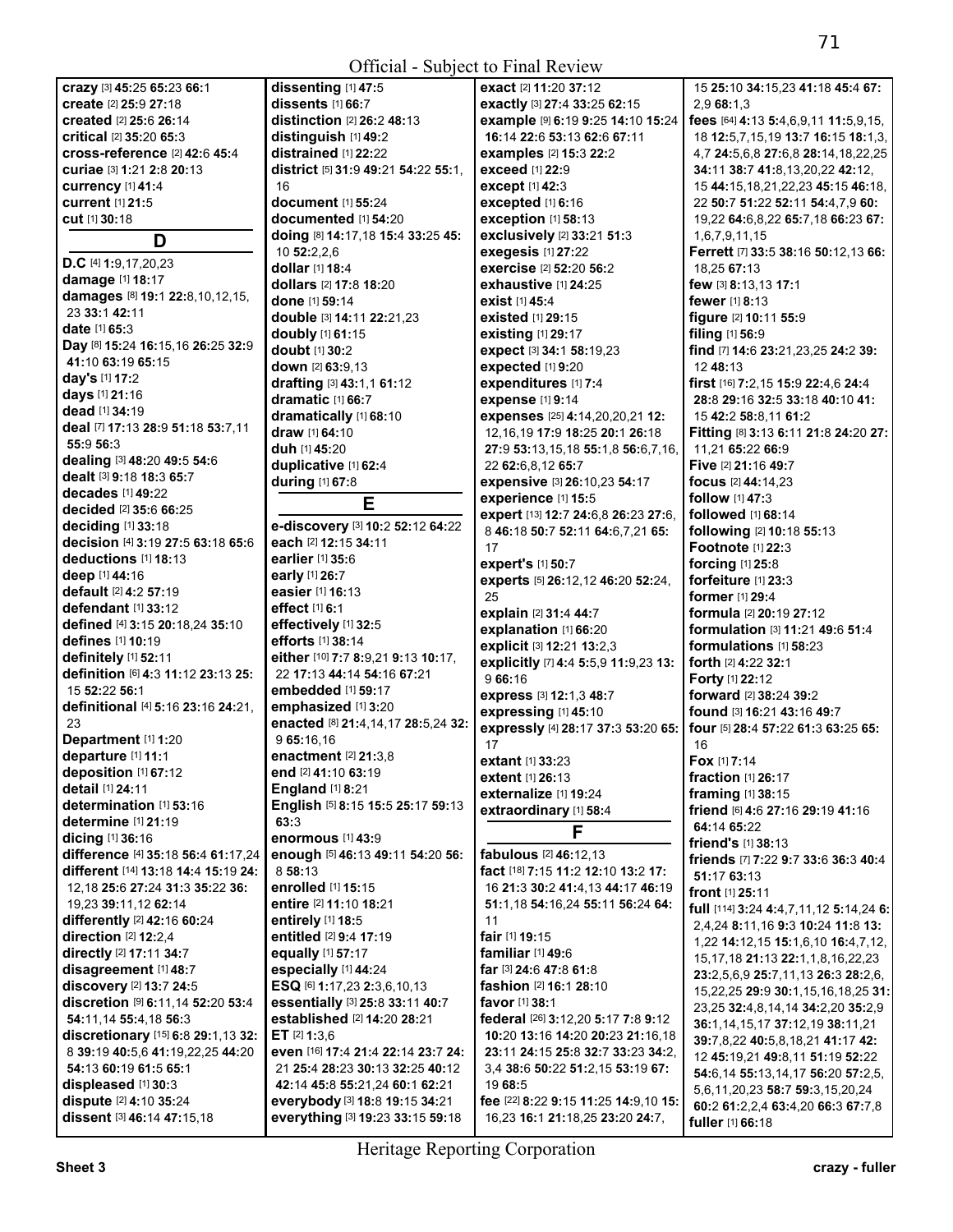## Official - Subject to Final Review

| fully [1] 13:13                         | <b>Honors</b> [2] 5:7 68:17         | <b>issues</b> [1] 26:11                         | 21 48:15,20,23 64:13,16                        |
|-----------------------------------------|-------------------------------------|-------------------------------------------------|------------------------------------------------|
| function [1] 15:21                      | hour [1] 66:4                       | item [1] 34:9                                   | legislature's [1] 68:12                        |
| G                                       | hundreds [3] 19:21,22,22            | items [1] 33:24                                 | lengthy [1] 46:25                              |
|                                         | <b>hurts</b> [1] <b>43:</b> 12      | itself [3] 10:17 17:7 27:17                     | less [2] 8:13 58:25                            |
| gave [1] 66:18                          |                                     |                                                 | <b>lessons</b> [1] 63:11                       |
| General [5] 1:19 12:15 21:24 46:        |                                     | J                                               | liable [1] 56:15                               |
| 24 48:10                                | IDEA [6] 4:19 26:21 45:25 57:2 65:  | January [1] 1:10                                | life [1] 62:24                                 |
| generally [4] 16:25 29:16 45:8 53:      | 23 66:1                             | judge [5] 33:20 54:5,23 55:2,17                 |                                                |
| 7                                       | identified [1] 6:18                 | judge's [2] 53:4 54:14                          | light [1] 59:8                                 |
| gets [2] 23:9 31:13                     | ignore [1] 62:21                    | judges [2] 52:20 62:20                          | likely [1] 14:17                               |
| getting [2] 23:8 46:18                  | ignoring [1] 61:7                   | judgment [3] 48:7 54:16 68:16                   | $limit$ [2] 53:2,4                             |
|                                         |                                     |                                                 | limitation [1] 22:5                            |
| Ginsburg [1] 48:6                       | illustrate [1] 35:17                | Judiciary [2] 14:21 21:17                       | limited [2] 32:2 34:21                         |
| Give [14] 5:25 6:1,13 9:2 16:4,11,      | imagine [2] 36:24 37:8              | jury [1] 19:1                                   | limits [3] 15:11 16:7,8                        |
| 17, 18 22: 2 39: 23 47: 8 54: 8 55: 2   | important [5] 34:9 48:4,25 55:6     | Justice [112] 1:20 3:3,10,23 5:12,              | line [1] 3:19                                  |
| 63:10                                   | 62:18                               | 22 6:3,7,15 7:17 8:3,10 9:8 10:13               | list [2] 20:18 27:8                            |
| Given [2] 13:6 41:3                     | impose [1] 22:5                     | 11:13,20 13:12,21 14:4,5 15:8 16:               | listed [2] 7:21 27:14                          |
| gives [2] 11:6 20:21                    | in-between [1] 52:1                 | 2,6,20 17:12,15,22 18:6,10,14,21                | <b>litigants</b> [2] <b>20:20 21:20</b>        |
| goal [1] 41:21                          | <b>INC</b> [2] 1:3.6                | 19:3,16,19,24 20:7,9,15 21:1 23:                |                                                |
| God [1] 47:17                           | inclined [1] 48:13                  | 10,18,23 26:9 28:4 29:5,9 30:9,23               | litigate [2] 17:4 26:11                        |
| Gorsuch's [1] 19:25                     | include [8] 4:21 11:8,18 17:25 23:  | 31:4,15,20 32:17 33:6,9,20 34:8,                | litigated [2] 16:24 31:6                       |
|                                         | 25 27:13 52:25 64:21                |                                                 | litigation [8] 12:12 17:10,13 26:18            |
| got [1] 37:1                            |                                     | 10,24 35:1,5 36:8 40:23 42:19,25                | 38:13 53:14 54:24 68:13                        |
| gotten [2] 19:20 63:8                   | included [6] 28:22 29:3,21,22 67:   | 43:15,19,25 44:6,8,12,19 46:3,6,                | <b>little</b> [4] <b>14:3 19:14 34:4 44:23</b> |
| government [5] 6:15,21 23:4 56:9        | 7,8                                 | 16 47:7,11,17,23 48:6 49:15,19                  | logical [1] 57:25                              |
| 58:16                                   | including [6] 13:7,7,8,8 25:22 59:  | 50:3,14,21 51:8,21 52:5,13,17 53:               | long [6] 43:13,13 47:2,4 49:11 51:             |
| government's [1] 64:17                  | 18                                  | 8 54:2 55:12 58:18 60:7 61:9,11,                | 23                                             |
| governs [1] 27:9                        | inclusion $[1]$ 5:16                | 16, 19, 23 62: 15 63: 23 64: 12 66: 7,          | look [37] 13:17,23,24 14:2 15:14               |
| gradated [1] 14:8                       | inconvenient [1] 62:20              | 8,9,10,11,17,22,22 67:18 68:18                  |                                                |
| grasped [1] 13:14                       | Incorporated [1] 3:5                |                                                 | 16:13 21:18 24:22 33:20 34:3,5                 |
| great [3] 17:13 24:11 56:3              | incredibly [2] 24:16 27:25          | Κ                                               | 35:12 36:5,14 37:23 39:23 40:13                |
| greater [3] 17:6 19:1 31:14             | independent [3] 5:18,20 11:3        | KAGAN [7] 9:8 10:13 34:24 35:1,5                | 43:6,11,23 44:1,1 45:8 46:7,11 47:             |
|                                         |                                     | 36:8 58:18                                      | 20 49:11,12,19,20 51:3 52:1 55:                |
| ground [1] 49:3                         | indicate [1] 60:18                  | KAVANAUGH [7] 30:9 40:23 60:7                   | 23 56:22 59:13 63:3,4                          |
| guess [2] 43:10 55:12                   | indication [2] 37:10,20             | 61:9,17,19,23                                   | looked [6] 15:25 23:19 32:23 43:               |
| guidance [1] 51:13                      | indicator [1] 56:21                 | KEDEM [14] 1:19 2:6 20:11,12,15                 | 10 50:23 51:15                                 |
| Н                                       | inference [1] 56:14                 |                                                 | <b>looks</b> [2] 33:21,22                      |
|                                         | <b>informative</b> [1] <b>50:12</b> | 23:16,22 24:2 29:8,11 30:12 31:1,               | lose [1] 35:3                                  |
| <b>habitat</b> [2] <b>35:20,21</b>      | infringement [1] 23:3               | 5 67:16                                         | lost [4] 19:23 20:5 47:1,1                     |
| half [13] 14:11, 12 17: 20, 22, 23, 24, | insisting [1] 47:18                 | keep [2] 47:2,4                                 | lot [13] 8:5 26:21 32:20 34:3 38:17            |
| 25 18:8 23:3,4,8 54:8 66:3              | instance [2] 22:20 26:20            | keeping [1] 41:21                               |                                                |
| hand [1] 9:7                            | instead [1] 59:23                   | Kentucky [1] 22:7                               | 43:6 44:13 47:18 51:13 61:6,9,13               |
| handicapped [1] 46:19                   | instructions [1] 27:12              | kill [1] 35:8                                   | 64:14                                          |
| happened [2] 5:18 32:18                 | intellectual [1] 28:10              | kind [10] 9:20 32:11 33:14 36:9,19,             | <b>lower</b> [1] <b>4:25</b>                   |
| happening [1] 20:6                      |                                     | 23 41:4 46:10 58:19,24                          | luck [1] 63:16                                 |
| happens [1] 44:25                       | intended [1] 56:14                  | <b>knows</b> [1] <b>65:</b> 18                  | M                                              |
| hear $[1]$ 3:3                          | intent [1] 24:24                    |                                                 |                                                |
|                                         | interesting [1] 39:5                | L                                               | made [9] 19:11 21:25 26:9,19,24                |
| <b>heard</b> $[1]$ 66:3                 | Interestingly [1] 56:8              | landlord [1] 22:20                              | 28:25 30:21 46:10 68:1                         |
| <b>held</b> $[2]$ 3:12,16               | interpret [1] 57:25                 | language [10] 8:25 9:6 27:24 29:                | <b>magic [1] 63:16</b>                         |
| help [2] 17:15 42:20                    | interpretation [5] 9:2 52:18 58:6   |                                                 | <b>major</b> [1] 38:23                         |
| helpful [3] 43:17 44:9 50:4             | 59:7 60:13                          | 17 31:11 45:18,19 52:25 59:14 63:               | majority [4] 32:22 46:21 66:2,13               |
| helps [4] 20:19 35:12 43:12 57:2        | interpreters $[2]$ 10:1,2           | 3                                               | <b>man</b> [1] 43:2                            |
| hire [1] 26:22                          | interpreting [5] 14:14 25:16,19 40: | last [3] 34:9 42:7 63:12                        | mandatory [7] 28:25 29:13 39:21                |
| <b>hiring</b> [1] 46:20                 | 14 53:15                            | <b>later</b> $[1]$ 5:18                         | 41:18 44:18 64:6 65:2                          |
| historical [7] 7:11 8:17,19 15:3 27:    |                                     | <b>latter</b> $[1]$ 29:3                        |                                                |
| 22 37:24 38:16                          | interprets [1] 25:24                | Laughter [7] 8:2 42:24 44:2 46:15               | manner [2] 52:21 68:13                         |
| historically [1] 7:10                   | invade [3] 12:23,24 68:12           | 47:9.24 66:5                                    | many [10] 5:24 8:6 9:16,16 13:15,              |
|                                         | investigatory [7] 45:14 46:5 59:    | <b>law</b> [24] <b>3:12,20 5:13 7:8,8 12:23</b> | 15,15 14:8 17:8 26:10                          |
| history [25] 5:17 6:25 7:15 8:18 20:    | 12,21,25,25 63:2                    | 14:7 20:23,25 23:11 25:14,17 26:                | MARK [5] 1:17 2:3,13 3:7 64:1                  |
| 23 21:1,12 27:20 41:12 43:9,14,         | invoke [1] 16:8                     | 8 32:21 33:21,22 34:2,3,4 50:24                 | Mars [1] 4:12                                  |
| 18 45:7,9,13 47:21 48:15,20,23          | involved [6] 4:18 9:25 37:1 46:17   |                                                 | Marshall [2] 66:8,8                            |
| 49:19 51:22 52:9 64:13,16 65:21         | 50:6 67:14                          | 51:3,15 62:16 67:1                              | <b>Marx</b> $[1]$ 9:18                         |
| <b>hole</b> [1] <b>63:1</b> 0           | involves $[1]$ 56:6                 | least [4] 12:14 33:4 48:3 49:11                 | matter [5] 1:12 16:25 21:9 57:19,              |
| <b>honest</b> [1] <b>29:</b> 25         | <b>involving</b> [1] 56:10          | leave [3] 25:1 64:10 68:8                       | 19                                             |
| Honor [25] 4:1 6:10 7:3,20 8:9,14       | ironically [1] 58:13                | ledger [1] 19:13                                | <b>maximum</b> [1] <b>16:19</b>                |
| 9:11,24 10:17 12:10 15:12 16:5,         | isn't [1] 42:1                      | left [1] 25:5                                   | mean [16] 3:24 14:1 15:10 17:4 19:             |
| 23 18:2,20 19:9,18 20:8 35:4 54:        |                                     | legal [1] 35:7                                  |                                                |
| 10 60:16 64:3 65:6 66:24 67:20          | issue [6] 3:24 16:22 31:6 33:11 49: | legislate [1] 20:22                             | 16 25:21 35:21 43:20 47:16 48:5                |
|                                         | 4 51:12                             | legislative [10] 43:18 45:6,9,13 47:            | 50:3 55:14 57:4,9,15 59:10                     |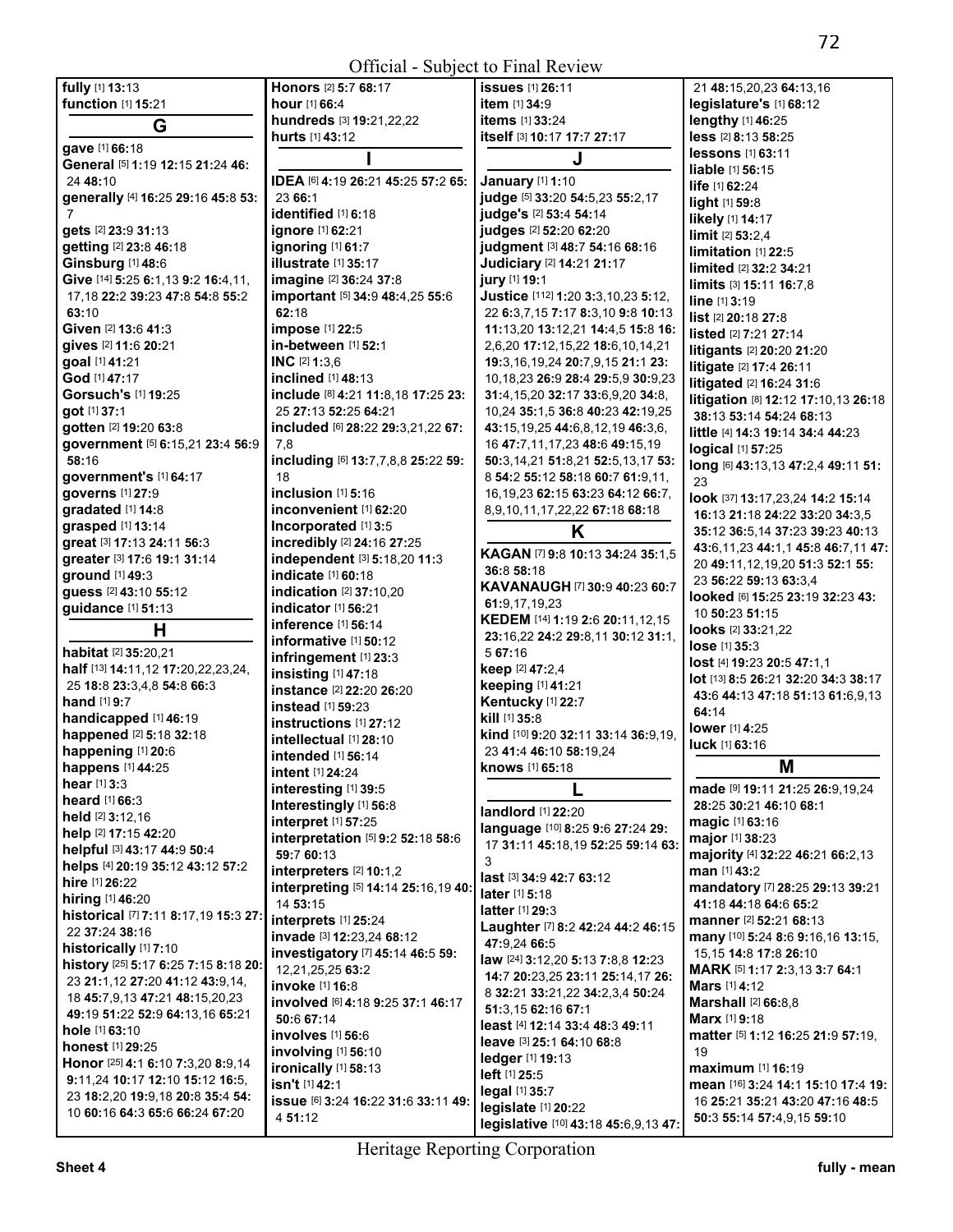| meaning [39] 3:21,22 5:18,20,25 8:   | Neither [1] 32:20                                     | other [28] 7:22 9:7,13,15 11:7 12:6     | plain [4] 5:9 19:12 47:19 61:7     |
|--------------------------------------|-------------------------------------------------------|-----------------------------------------|------------------------------------|
| 21 9:3 11:17 16:4,12 30:25 32:6      | Nelson [5] 33:7,20 34:10 50:21 66:                    | 13:6, 11, 23 23:4 24:9 25:1 32:7, 12    | plaintiff [4] 22:7 23:5,7,9        |
| 35:21 36:2,24 37:15,16 38:1,12,      | 23                                                    | 33:24 34:3 35:9 36:3 38:6 39:20         | plaintiffs [2] 26:25 56:15         |
|                                      |                                                       |                                         | plausible [1] 31:8                 |
| 22 39:4,24 40:12,15,21 45:3 47:      | never [8] 25:5 47:14,14,19 48:16                      | 43:6 52:1,16 54:25 60:3 63:13 64:       |                                    |
| 19 48:22 49:14,18 55:22 56:2 57:     | 51:19 67:6,7                                          | 15 65:17                                | plausibly [1] 31:7                 |
| 1 59:13.18 61:7 62:5 63:20.21        | nevertheless [2] 22:16 23:8                           | others [1] 47:5                         | please [3] 3:10 20:16 31:21        |
| meaningless [1] 32:8                 | New [12] 14:10 25:6 27:23 33:19,                      | otherwise [3] 12:8 42:3 53:3            | plight [1] 59:10                   |
|                                      |                                                       |                                         |                                    |
| meanings [1] 39:12                   | 21,21 34:13 50:15 66:25 67:2,14                       | ought [3] 38:3 41:7,11                  | plus [1] 18:15                     |
| means [15] 4:7 6:5,24 13:23 15:13    | 68:1                                                  | out [27] 4:16,17 7:21,21 8:15 10:2,     | point [18] 7:17,24 8:19 11:6 25:15 |
| 16:15 26:15 29:9 31:24 32:14 37:     | next [1] 3:4                                          | 4,6,11 14:6 24:11,17 27:16 30:1,        | 26:10 28:9,17 41:25 46:9,10 48:8   |
|                                      |                                                       |                                         |                                    |
| 20 40:20 49:20 57:3,6                | nine [1] 24:17                                        | 18 38:15 41:17 50:9 51:18 55:9          | 50:1 51:16 61:12 62:15 67:2,5      |
| meant [4] 14:13 28:16 37:8 51:19     | Ninth [2] 7:13 49:25                                  | 56:5 57:12 65:8,11 67:2,17 68:3         | pointed [4] 5:23 7:21 27:16 67:16  |
| <b>measure</b> [1] 67:25             | Nobody [2] 50:10 57:18                                | outrageous [2] 54:4,8                   | points [5] 17:10 37:25 41:17 63:14 |
|                                      |                                                       |                                         |                                    |
| membership [4] 57:5,5,6,8            | Nobody's [1] 8:12                                     | over [5] 12:20,20 13:5,5,5              | 64:4                               |
| mention [2] 28:6,13                  | non-cost [1] 17:9                                     | <b>overcame</b> [1] 59:18               | possibility [1] 54:12              |
| mentions [2] 26:3,4                  | non-prevailing [1] 10:25                              | <b>overcome</b> [1] 48:16               | possible [1] 58:13                 |
|                                      |                                                       |                                         |                                    |
| message [1] 63:7                     | non-scheduled [1] 67:7                                | override [5] 4:2 5:1 11:23 14:19        | possibly [2] 45:3,22               |
| might [9] 4:21 19:19 27:19 30:21     | non-taxable [9] 7:4 37:2,4,9 53:                      | 66:16                                   | potential [2] 35:20,20             |
| 42:21 43:4 58:14,15 62:6             | 21,23 55:3,8 57:13                                    | overrides [1] 6:20                      | power [3] 10:19 48:11,12           |
|                                      | nonetheless [1] 55:1                                  |                                         |                                    |
| million [16] 17:18,20,23,24,25 18:4, |                                                       | own [5] 12:15 23:12 24:15 25:9 64:      | powerfully [1] 49:17               |
| 7,8,11,13,17,19,22,23,23 19:13       | normal [2] 16:16 57:18                                | 10                                      | practice [2] 34:5 38:16            |
| millions [2] 17:8 19:22              | nothing [6] 29:10 31:10 32:15 44:                     |                                         | precisely [3] 24:11 40:16 57:11    |
| mind [1] 50:17                       | 9 53:3 67:24                                          | P                                       |                                    |
|                                      |                                                       | $p.m$ [1] 68:20                         | predated [2] 5:15,15               |
| <b>minimum</b> [1] <b>50:21</b>      | <b>notice</b> [1] 17:3                                |                                         | predecessor [1] 26:7               |
| <b>minutes</b> [1] 63:25             | noun [2] 35:13,16                                     | PAGE [5] 2:2 5:2 22:2 64:18 65:20       | present [1] 41:24                  |
| <b>Mississippi [1] 22:19</b>         | <b>nouns</b> [1] 35:8                                 | pages [1] 24:17                         | presumably [1] 53:6                |
|                                      |                                                       | parent [1] 26:20                        |                                    |
| modern [1] 51:24                     | number [4] 5:14,22 22:9 25:16                         |                                         | presumption [4] 5:1 6:20 12:18,    |
| modified [2] 49:8 59:3               | O                                                     | parents [1] 46:18                       | 25                                 |
| modifier [4] 37:19 56:12,13 62:19    |                                                       | part [10] 6:22 7:2 8:18 11:15,21 16:    | presumptively [2] 21:9 30:16       |
|                                      | objection [1] 54:3                                    | 24 32:25 48:25 55:5 60:14               |                                    |
| modify [2] 35:7,9                    |                                                       |                                         | pretty [1] 63:16                   |
| moment [1] 65:4                      | objective [1] 25:10                                   | partial [2] 57:18,24                    | prevailed [1] 21:21                |
| Monday [1] 1:10                      | <b>observed</b> [1] 26:15                             | particular [2] 54:21 57:21              | prevailing [3] 10:21 14:22 45:17   |
|                                      | observer [1] 57:7                                     | particularly [3] 43:17 44:9 48:23       |                                    |
| money [2] 19:17 26:12                |                                                       |                                         | principle [3] 12:23 39:10 40:10    |
| moon [1] 4:11                        | occasionally [1] 67:10                                | parties [1] 20:25                       | principles [1] 49:10               |
| moral [1] 37:5                       | odd [3] 19:7,10 56:24                                 | party [9] 10:21,24,25 12:15 14:22       | priority [2] 21:3,8                |
|                                      | oddity [1] 59:22                                      | 20:2 34:21,22 45:17                     |                                    |
| morning [1] 3:4                      |                                                       |                                         | probably [4] 30:7 31:8 33:2 57:6   |
| most [8] 3:19 17:4 30:7,8 34:7,8     | office [2] 40:4 41:16                                 | party-to-party [2] 38:14 51:20          | problem [14] 16:10 19:5 28:14 29:  |
| 48:14 50:11                          | often [1] 42:22                                       | passed [2] 24:15 27:7                   | 6,7,19,24 31:12 46:24 52:18 53:9,  |
|                                      | Okay [3] 20:7 35:5 43:25                              | PAUL [3] 1:23 2:10 31:18                |                                    |
| mostly [2] 44:21 51:14               | olde [1] 50:6                                         | pay [1] 20:4                            | 11 54:1 58:3                       |
| move [1] 68:17                       |                                                       |                                         |                                    |
| moving [1] 44:18                     |                                                       |                                         | Procedure [1] 53:20                |
|                                      | <b>on-and-off</b> [1] 30:24                           | peek [1] 48:19                          |                                    |
|                                      |                                                       |                                         | proceeding [1] 28:1                |
| much [8] 3:12 11:3 21:6 31:13 45:    | on/off [1] 6:12                                       | people [2] 26:16 61:14                  | proceedings [1] 56:7               |
| 13 46:5 54:1.5                       | one [24] 5:14 7:6 8:1 9:17 14:13 17: percent [1] 55:3 |                                         | Process [3] 21:17 25:7 59:7        |
|                                      | 2.7 23:19 25:7 26:4 28:6 30:13 31:                    | perfectly [1] 55:22                     |                                    |
| muddle [1] 27:20                     | 2 33:24 34:17 38:3,7 41:2 42:17                       | perform [2] 15:20 27:22                 | prong [1] 15:9                     |
| multiplicity [1] 67:23               |                                                       |                                         | propagates [2] 10:4 27:16          |
| multiplier [1] 22:19                 | 47:14 48:5 58:5 62:10 66:13                           | period [6] 13:15 41:15,17,23 52:1       | property [1] 28:10                 |
| Murphy [17] 3:14 4:18,24 5:10 11:    | only [13] 17:7 19:10 23:7 32:3 35:9                   | 67:9                                    | proposed [1] 64:5                  |
|                                      | 44:15 49:7 50:24 54:8 56:15 58:                       | permit [1] 16:8                         |                                    |
| 21 26:19 43:7 46:10,17 48:8,14       |                                                       |                                         | proposition [1] 35:7               |
| 49:3,4 63:14,18 65:21 66:12          | 12 63:7 68:5                                          | <b>permitted</b> [1] 50:16              | proven [1] 54:1                    |
| must $[1]$ 4:3                       | open-ended [3] 4:21 52:19,19                          | PERRY [42] 1:17 2:3,13 3:6,7,9 4:       | provide [5] 45:14 46:1 51:12 53:   |
|                                      | opinion [3] 33:18 34:15 66:2                          | 15:12.21 6:3.10.17 7:20 8:8.14 9:       |                                    |
| N                                    |                                                       |                                         | 13 59:11                           |
|                                      | opponent's [1] 7:11                                   | 11 10:16 11:19 13:20 14:3,7 15:         | provided [8] 11:10 12:9 13:18 22:  |
| <b>NantKwest [1] 56:10</b>           | oppose [1] 17:6                                       | 12 16:5,11,23 17:20 18:2,9,12,19,       | 20 37:4 38:6 42:3 46:2             |
| narrow [6] 11:17 31:25 37:21 38:5,   | ORACLE [3] 1:6 3:5 18:25                              | 24 19:9,18,21 20:8 63:25 64:1,3         |                                    |
| 14 39:16                             | oral [7] 1:13 2:2,5,9 3:7 20:12 31:                   | 66:6,21,24 67:20                        | provides [3] 12:11 27:12 53:20     |
|                                      |                                                       |                                         | providing [1] 22:7                 |
| narrower [6] 30:6 37:1,17 46:5 60:   | 18                                                    | petition [2] 56:9,11                    | province [1] 68:12                 |
| 4 63:9                               | order [4] 6:4 21:14,19 53:17                          | Petitioners [10] 1:4, 18, 22 2:4, 8, 14 |                                    |
| nature [1] 4:9                       | ordinary [21] 3:21 36:2,24 37:11,                     | 3:8 20:14 34:18 64:2                    | provision [15] 9:9 16:18 21:22 22: |
|                                      |                                                       |                                         | 14 23:17 24:21,24 27:18,23 29:12   |
| navigate [1] 20:20                   | 15 38:1,12,20,21 39:24 40:1,15,21                     | phenomenon [1] 51:24                    | 41:13 51:11 54:6 56:5 60:20        |
| necessary [4] 22:1 28:21 46:20       | 49:14,18 55:21 56:2 57:1 59:13                        | phrase [12] 8:20 13:1 23:6 36:1 37:     | provisional [1] 57:8               |
| 54:19                                | 62:5 63:21                                            | 2,18 39:8,15 40:2,11 62:3,8             |                                    |
|                                      |                                                       |                                         | provisions [9] 9:14,15,15 21:11,   |
| need [2] 26:11 53:16                 | original [4] 21:12 40:12 45:2 63:                     | phrases [1] 62:3                        | 25 27:25 32:13 53:12,12            |
| needed [1] 60:24                     | 20                                                    | Pity [1] 47:23                          | public [3] 40:12 45:2 63:20        |
| neighboring [1] 62:11                | originally [1] 21:4                                   | place [2] 31:2 62:2                     | purposes [2] 12:6 55:25            |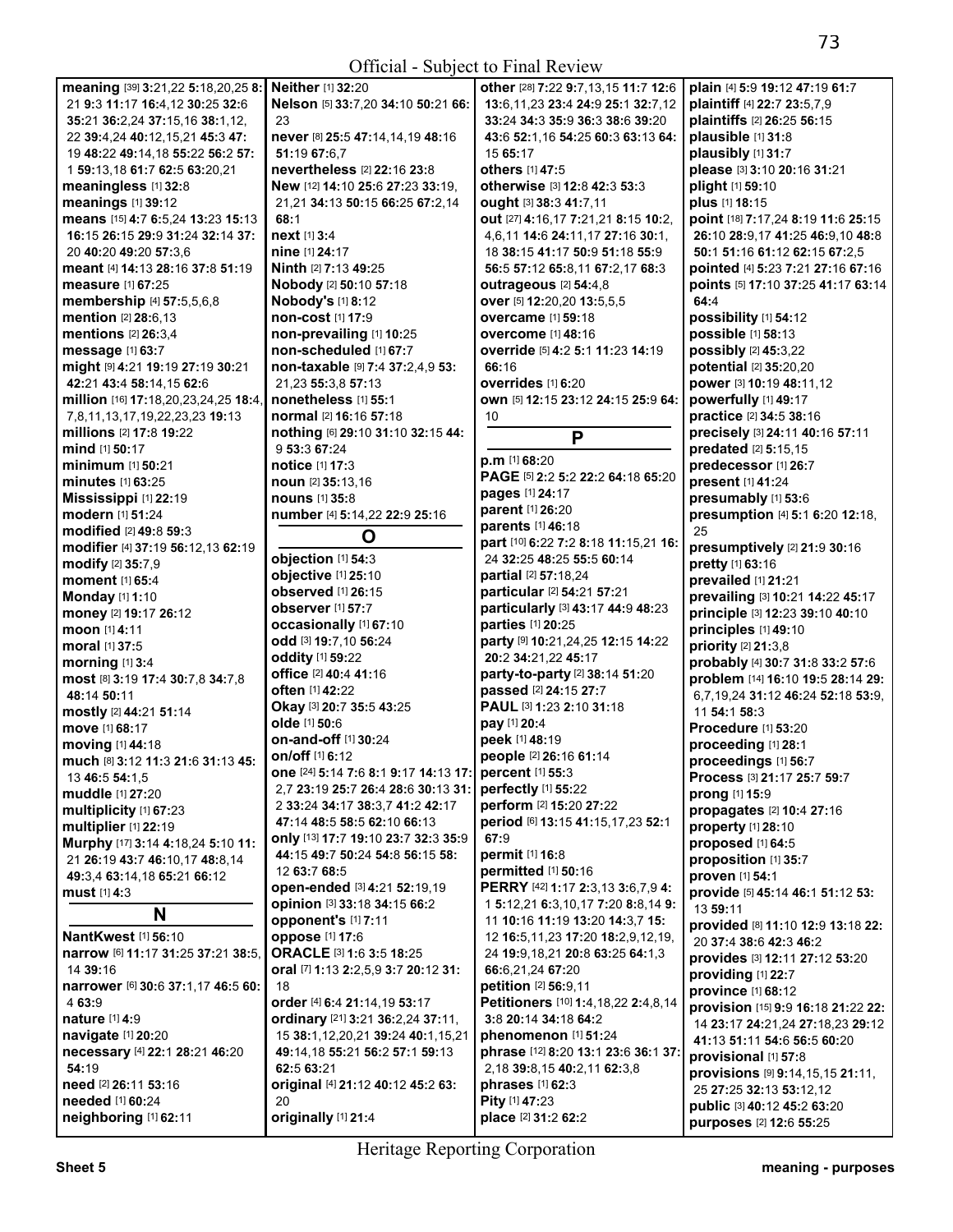## Official - Subject to Final Review

| pursuant [1] 15:2                            | registration [1] 42:8                         |
|----------------------------------------------|-----------------------------------------------|
|                                              |                                               |
| put [6] 28:9 31:9 41:7 60:10 63:9            | reinforce [1] 57:2                            |
| 65:18                                        | reinforced [2] 39:15 5                        |
| Q                                            | relatively [1] 64:20                          |
|                                              | relevant [6] 17:17 19:4                       |
| question [12] 6:12 7:2 17:12,14              | 15 51:11,14                                   |
| 21:2 32:17 34:8 44:23 49:23 51:              | remain [1] 16:13                              |
| 13 62:25 67:25                               | remedies [1] 42:10                            |
| quite [3] 43:23 54:23 58:4                   |                                               |
| quote [2] 5:2 68:9                           | Remember [3] 17:1 23                          |
|                                              | render [3] 40:18 58:6 5                       |
| quoted [1] 64:17                             | rendered [2] 11:11 61:                        |
| R                                            | rendering [4] 32:12 40                        |
|                                              | 9                                             |
| rabbit [1] 63:10                             | renders [4] 32:3.5.6 58                       |
| radically [1] 36:23                          | rent [1] 22:21                                |
| rates [1] 24:12                              |                                               |
| rather [6] 3:21 32:14 36:14,17 38:           | repeat [2] 10:16 13:19                        |
| 20 65:2                                      | repeating [1] 10:15                           |
| read [7] 7:13,14,25 13:12 15:8 16:           | reply [1] 7:22                                |
| 746:8                                        | required [3] 12:4,21 3:                       |
| reader [1] 53:1                              | requirement [2] 19:12                         |
|                                              | reset [2] 68:6,7                              |
| reading [8] 31:8 32:3 37:21,22 48:           | resisted [1] 33:13                            |
| 24 62:16 66:7,18                             | respect [2] 9:21 66:10                        |
| real [2] 62:23.24                            |                                               |
| really [20] 20:6 23:12 36:15 37:14           | respectfully [1] 42:6                         |
| 42:23 43:5,22 44:16,22 50:4 52:8             | respects [1] 20:23                            |
| 54:19 55:14 58:4,8 59:9,17 62:17,            | respond [1] 27:3                              |
| 17 63:9                                      | Respondents [5] 1:7,                          |
|                                              | 19 68:14                                      |
| reason [12] 9:23 10:14,14 12:12              | Respondents' [4] 25:                          |
| 24:20 29:18,23 32:10 42:1,15 45:             | 31:12                                         |
| 751:6                                        |                                               |
| reasonable [2] 11:15 52:21                   | response [3] 28:19 32                         |
| reasons [2] 48:4 50:20                       | responses [1] 41:2                            |
| <b>REBUTTAL [2] 2:12 64:1</b>                | responsive [1] 34:7                           |
| receipts [1] 53:16                           | rest [1] 47:17                                |
| recent [3] 3:19 21:6 52:2                    | result [1] 59:9                               |
|                                              | reverse [1] 6:4                               |
| recently [1] 28:5                            | <b>reversed</b> [1] <b>68:1</b> 6             |
| recognize [1] 55:6                           | revised [1] 67:4                              |
| recommendation [1] 65:1                      | revision [1] 38:23                            |
| recover [2] 22:8,21                          |                                               |
| recoverable [4] 51:23 53:6 60:1,2            | rewriting [1] 65:9                            |
| recovered [2] 53:18 56:8                     | <b>rid</b> [1] <b>5</b> :19                   |
| recoveries [1] 14:20                         | riding [1] 33:7                               |
| recovery [18] 10:23 23:8 31:23,25            | rights [3] 26:24 27:7,1(                      |
|                                              | RIMINI [2] 1:3 3:5                            |
| 37:4 39:17, 18, 21 40: 5, 6 41: 17, 18       | <b>ROBERTS</b> [12] <b>3:</b> 3,23            |
| 45:14 53:21 58:11 59:12 60:5 63:             | 20 18:21 20:9 31:15 5                         |
| 8                                            | 63:23 68:18                                   |
| redistributing [1] 68:13                     |                                               |
| redundancy [6] 9:20 29:14 58:19              | royalties [1] 39:17                           |
| 61:10.13 62:2                                | Rule [29] 9:19 12:13,14                       |
| redundant [2] 9:17 60:12                     | 26:14 27:21 28:20 30:                         |
| redundantly [1] 61:14                        | 4 39:1,14 41:3 47:3 48                        |
| refer [4] 5:8 38:5 57:16,17                  | 22,23 51:3,9,10,24 53                         |
|                                              | 62:16 65:13 66:15 67:                         |
| reference [3] 9:13 57:10,13                  | <b>Rules</b> [5] 53:19,23,25 <b>!</b>         |
| referring [1] 47:4                           | ruling [1] 48:24                              |
| refers [1] 5:5                               |                                               |
| reform [2] 43:14 44:11                       | run [1] 62:7                                  |
| refutes [1] 56:14                            | S                                             |
| regarded [1] 23:14                           |                                               |
| regardless [1] 21:10                         | <b>salaries</b> [2] <b>4:</b> 22 <b>13:</b> 8 |
|                                              | same [17] 3:17 11:20 1                        |
| regime [2] 21:21 25:6                        |                                               |
|                                              | 23 27:10 37:12 38:25                          |
| register [2] 42:9 60:21                      | 40:11 45:1 57:10 58:1                         |
| registrar [1] 64:18<br>registrar's [1] 64:25 | saying [3] 8:11 25:20 3                       |

**reinforced** [2] **39:**15 **50:**25 **relevant** [6] **17:**17 **19:**4 **37:**24 **41: Remember** [3] **17:**1 **23:**2 **27:**24 **render** [3] **40:**18 **58:**6 **59:**4 **rendered** [2] **11:**11 **61:**1 **rendering** [4] **32:**12 **40:**7 **48:**25 **62: renders** [4] **32:**3,5,6 **58:**1 **required** [3] **12:**4,21 **33:**15 **requirement** [2] **19:**12 **34:**2 **Respondents** [5] **1:**7,24 **2:**11 **31: Respondents'** [4] **25:**3 **28:**15,19 **response** [3] **28:**19 **32:**16 **40:**25 **rights** [3] **26:**24 **27:**7,10 **ROBERTS** [12] **3:**3,23 **8:**3,10 **16:**  20 **18:**21 **20:**9 **31:**15 **54:**2 **55:**12 **Rule** [29] **9:**19 **12:**13,14,24 **19:**11 **26:**14 **27:**21 **28:**20 **30:**6 **33:**23 **34:**  4 **39:**1,14 **41:**3 **47:**3 **48:**10,21 **50:**  22,23 **51:**3,9,10,24 **53:**19 **58:**11 **62:**16 **65:**13 **66:**15 **67:**19 **Rules** [5] **53:**19,23,25 **55:**9 **65:**9 **same** [17] **3:**17 **11:**20 **15:**20 **26:**19, 23 **27:**10 **37:**12 **38:**25 **39:**3,6,11 **40:**11 **45:**1 **57:**10 **58:**10,25 **65:**15 **saying** [3] **8:**11 **25:**20 **30:**20 **says** [18] **6:**20 **8:**16 **10:**17,20,23 **11:**  13,14,22 **12:**14 **16:**15 **26:**1 **31:**24 **33:**9 **39:**10 **42:**9 **56:**7 **57:**23 **60:**21 **Scalia** [2] **47:**17 **62:**15 **schedule** [9] **7:**7 **15:**2,17 **16:**1 **34:**  14 **38:**7 **67:**2,16 **68:**5 **scheduled** [3] **8:**22 **67:**9,14 **schedules** [2] **14:**9 **23:**20 **searching** [1] **17:**18 **second** [17] **11:**4,14 **12:**3 **14:**17 **22:**  18 **34:**6 **40:**24 **41:**12 **42:**1,3 **51:**6, 16 **60:**8,13,17,19 **64:**12 **Section** [37] **3:**15 **4:**23 **5:**7 **6:**6,17 **11:**3 **20:**19 **21:**5,9 **24:**21 **27:**9,15, 17 **28:**12 **29:**15,23 **30:**15 **31:**22 **32:**  1,2,6 **42:**6 **43:**1,2 **44:**14,17 **56:**13, 15 **57:**24 **58:**9,12,14,17 **60:**20 **61:**  3 **65:**16 **67:**3 **sections** [1] **15:**20 **see** [11] **8:**20 **17:**14 **23:**22 **24:**4,5,9 **40:**13 **43:**16 **54:**22 **60:**16 **62:**23 **seeking** [1] **19:**21 **seem** [1] **19:**4 **seems** [2] **40:**9 **57:**25 **seen** [1] **41:**2 **Senate** [1] **62:**24 **senator** [3] **45:**10,20,23 **sending** [1] **63:**6 **sense** [8] **9:**17 **22:**25 **36:**4 **37:**7,11 **38:**5 **40:**18 **61:**5 **sentence** [16] **11:**4,10,14 **12:**3 **32:**  5 **40:**24 **41:**12 **42:**1,3 **58:**8,11 **60:**9, 13,17,20 **61:**2 **sentences** [1] **60:**24 **separate** [2] **18:**5 **25:**14 **separated** [2] **15:**14,19 **separately** [3] **12:**9 **41:**20 **48:**6 **separating** [2] **4:**16,17 **series** [1] **62:**3 **set** [2] **25:**7 **32:**1 **sets** [1] **16:**7 **setting** [1] **21:**16 **SG's** [3] **17:**17 **40:**4 **41:**16 **shall** [1] **22:**7 **shift** [1] **20:**2 **shifted** [6] **12:**18,19,20 **20:**25 **21:**  20 **45:**16 **shifting** [1] **63:**2 **shillings** [2] **22:**9,12 **shouldn't** [1] **27:**2 **shows** [3] **13:**3 **35:**12 **38:**17 **side** [10] **7:**22 **11:**7 **17:**13 **28:**15 **31:**  12 **32:**20 **36:**3 **54:**25 **56:**18 **63:**13 **sides** [1] **32:**22 **signal** [2] **42:**5 **63:**15 **significant** [2] **24:**3,14 **simply** [2] **25:**11 **38:**15 **since** [4] **12:**14 **15:**6,13 **40:**10 **single** [6] **7:**12,23 **8:**1 **16:**21 **23:**19 **50:**11 **sit** [1] **63:**12 **slicing** [1] **36:**16 **slightly** [1] **27:**24 **small** [2] **64:**20 **67:**10 **Solicitor** [2] **1:**19 **48:**9

**somebody** [2] **34:**1 **43:**11 **somebody's** [1] **45:**24 **somehow** [1] **19:**6 **someone** [2] **30:**2,21 **sometimes** [3] **32:**25 **35:**15 **61:**14 **sort** [9] **22:**5 **24:**1 **33:**16,16 **43:**24 **44:**18 **47:**22 **55:**19 **58:**24 **SOTOMAYOR** [23] **5:**12,22 **6:**3,7, 15 **7:**17 **15:**8 **16:**2,6 **21:**2 **28:**4 **30:**  23 **31:**4 **49:**15,19 **50:**3,14 **51:**21 **52:**5,13,17 **53:**8 **67:**18 **soul** [1] **47:**17 **soup-to-nuts** [1] **44:**10 **speaks** [1] **68:**9 **specialized** [2] **3:**22 **8:**20 **specific** [3] **27:**18 **41:**7 **62:**25 **specifically** [4] **4:**19 **28:**13 **42:**11 **50:**8 **specified** [2] **16:**9,19 **spell** [1] **24:**11 **spells** [1] **24:**17 **spending** [2] **48:**11,12 **spent** [2] **19:**17 **20:**1 **staffer** [2] **41:**5 **60:**10 **stake** [1] **54:**5 **standpoint** [1] **37:**24 **start** [2] **21:**1 **32:**16 **started** [1] **36:**9 **starting** [1] **29:**11 **starts** [1] **55:**17 **state** [16] **7:**7 **13:**17,18,24,25 **14:**1, 7 **15:**2 **21:**18,24 **23:**20 **34:**5 **50:**24 **51:**3 **67:**8,9 **statement** [9] **12:**21,22,22 **19:**12 **48:**10,16,21 **65:**13 **66:**15 **STATES** [11] **1:**1,14,21 **2:**7 **7:**16 **8:**  21 **14:**8 **20:**13 **23:**14 **56:**9 **68:**4 **stating** [1] **66:**16 **status** [1] **57:**7 **statute** [46] **5:**3,5,8 **6:**9,19 **7:**13 **8:**  15 **12:**11 **13:**11,25 **14:**1 **15:**6,18 **20:**24 **21:**4 **22:**6,7,20 **25:**23 **26:**3,6 **27:**7 **28:**24 **30:**1 **35:**2 **38:**6,24 **39:**6, 12,21 **42:**17,18 **43:**4 **48:**22,24 **50:**  16 **56:**10 **58:**1,1 **59:**2 **61:**7 **62:**19 **64:**14,15,15 **67:**4 **statutes** [28] **5:**17,24 **6:**1 **9:**5,12,16, 21 **10:**4,6 **13:**17,18,24 **20:**20 **22:**4, 10 **25:**16,19,21 **28:**5 **32:**7 **49:**7,9 **55:**7 **57:**22 **58:**19 **61:**4,13 **65:**17 **statutorily** [1] **53:**3 **statutory** [11] **7:**7 **14:**19 **22:**19 **32:**  12 **39:**10 **42:**11 **47:**16 **49:**10 **53:**11, 12 **59:**7 **Stevens** [1] **66:**9 **still** [10] **16:**3,3 **35:**21 **39:**4 **42:**1,12 **60:**7,8,12 **62:**8 **story** [1] **25:**3 **strange** [2] **36:**8,22 **STREET** [2] **1:**3 **3:**5 **strong** [1] **37:**10 **structural** [1] **11:**6 **struggle** [1] **62:**9 **stuck** [1] **46:**23